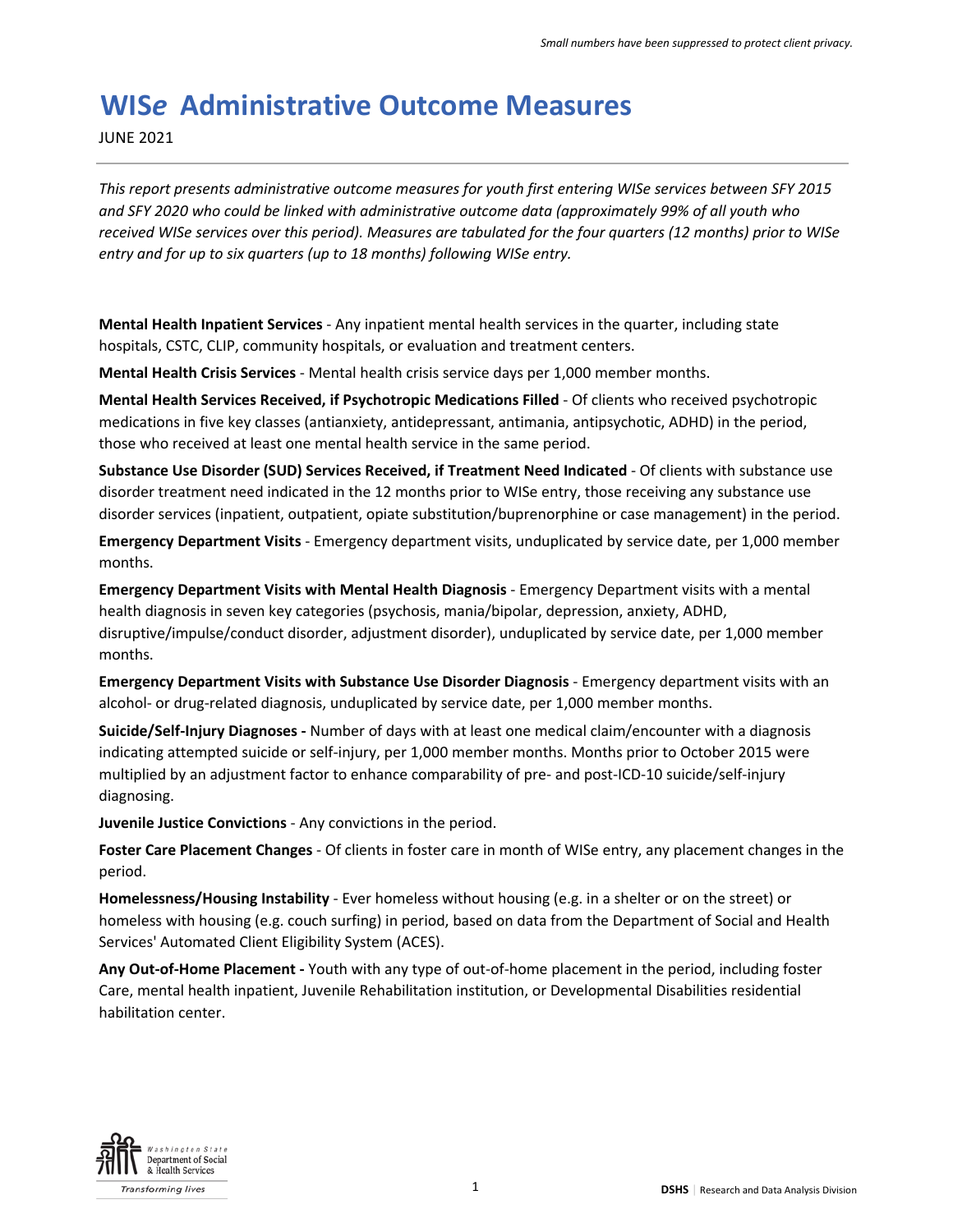JUNE 2021

#### **Mental Health Inpatient Services**



|                   |                     |        |           |       | <b>MONTHS PRE-PERIOD</b> |         |         |       | <b>MONTHS POST PERIOD</b>                                                    |                    |           |           |
|-------------------|---------------------|--------|-----------|-------|--------------------------|---------|---------|-------|------------------------------------------------------------------------------|--------------------|-----------|-----------|
| <b>Cohort</b>     |                     | N      | $10 - 12$ | $7-9$ | $4 - 6$                  | $1 - 3$ | $1 - 3$ | $4-6$ | $7-9$                                                                        | $10 - 12$          | $13 - 15$ | $16 - 18$ |
| <b>WASHINGTON</b> | <b>Entered WISe</b> |        |           |       |                          |         |         |       | Percent of Youth with any Mental Health Inpatient Services During the Period |                    |           |           |
| <b>SFY 2015</b>   | $7/14 - 6/15$       | 881    | 3.2%      | 4.7%  | 5.8%                     | 8.7%    | 4.1%    | 3.7%  | 4.2%                                                                         | 4.2%               | 3.9%      | 2.8%      |
| SFY 2016          | $7/15 - 6/16$       | 1,365  | 4.5%      | 4.2%  | 5.4%                     | 10.8%   | 4.4%    | 3.6%  | 4.0%                                                                         | 4.0%               | 3.3%      | 3.6%      |
| <b>SFY 2017</b>   | $7/16 - 6/17$       | 1.867  | 3.1%      | 4.2%  | 6.0%                     | 12.3%   | 5.9%    | 4.7%  | 3.7%                                                                         | 3.7%               | 3.8%      | 3.3%      |
| SFY 2018          | $7/17 - 6/18$       | 2,313  | 1.9%      | 2.6%  | 3.8%                     | 11.1%   | 4.8%    | 4.3%  | 3.2%                                                                         | 4.1%               | 3.6%      | 3.2%      |
| <b>SFY 2019</b>   | $7/18 - 6/19$       | 2,694  | 1.9%      | 2.4%  | 3.9%                     | 9.1%    | 4.2%    | 2.5%  | 2.8%                                                                         | 2.2%               | 1.7%      |           |
| <b>SFY 2020</b>   | 7/19 - 6/20         | 3.204  | 1.4%      | 2.4%  | 2.8%                     | 7.5%    | 3.3%    |       |                                                                              |                    |           |           |
| SFYs 2015-2020    | $7/14 - 6/20$       | 12,324 | 2.3%      | 3.1%  | 4.2%                     | 9.7%    | 4.3%    |       |                                                                              | Data not available |           |           |

| <b>REGIONS</b>      | <b>Entered WISe</b> |                     |      |      |      |      |      |      |      |                    |      |      |
|---------------------|---------------------|---------------------|------|------|------|------|------|------|------|--------------------|------|------|
| <b>GREAT RIVERS</b> |                     |                     |      |      |      |      |      |      |      |                    |      |      |
| <b>SFY 2015</b>     | $7/14 - 6/15$       | $\sim$ <sup>2</sup> | 0.0% | 0.0% | 0.0% | 0.0% | 8.7% | 0.0% | 0.0% | 0.0%               | 8.7% | 8.7% |
| SFY 2016            | $7/15 - 6/16$       | $\sim$ <sup>2</sup> | 4.9% | 1.2% | 3.7% | 7.4% | 1.2% | 0.0% | 1.2% | 1.2%               | 2.5% | 0.0% |
| <b>SFY 2017</b>     | $7/16 - 6/17$       | $\sim$ <sup>2</sup> | 2.3% | 3.1% | 6.1% | 9.9% | 6.9% | 4.6% | 3.1% | 3.1%               | 3.1% | 3.8% |
| <b>SFY 2018</b>     | $7/17 - 6/18$       | $\sim$ <sup>2</sup> | 0.0% | 0.0% | 0.5% | 5.5% | 1.5% | 3.0% | 0.5% | 1.5%               | 1.0% | 2.0% |
| SFY 2019            | $7/18 - 6/19$       | $\sim$ <sup>2</sup> | 1.3% | 0.9% | 0.9% | 5.1% | 3.0% | 1.3% | 1.3% | 1.3%               | 3.0% |      |
| <b>SFY 2020</b>     | $7/19 - 6/20$       | $\sim$ <sup>2</sup> | 0.4% | 4.0% | 4.0% | 5.8% | 1.8% |      |      |                    |      |      |
| SFYs 2015-2020      | $7/14 - 6/20$       | 944                 | 1.2% | 1.9% | 2.6% | 6.1% | 2.9% |      |      | Data not available |      |      |

| <b>GREATER COLUMBIA</b> |               |          |      |      |      |       |      |      |      |                    |      |      |
|-------------------------|---------------|----------|------|------|------|-------|------|------|------|--------------------|------|------|
| <b>SFY 2015</b>         | $7/14 - 6/15$ | $-2$     | 2.1% | 5.3% | 8.4% | 15.3% | 4.2% | 5.8% | 6.3% | 7.4%               | 5.3% | 3.7% |
| <b>SFY 2016</b>         | $7/15 - 6/16$ | $-1$     | 1.4% | 1.4% | 3.1% | 11.6% | 6.2% | 3.4% | 2.7% | 4.5%               | 2.7% | 3.4% |
| <b>SFY 2017</b>         | $7/16 - 6/17$ | $---2$   | 1.8% | 1.5% | 2.1% | 6.1%  | 4.3% | 2.4% | 2.1% | 1.5%               | 0.6% | 0.6% |
| <b>SFY 2018</b>         | $7/17 - 6/18$ | $\cdots$ | 0.0% | 0.8% | 1.1% | 5.3%  | 3.1% | 2.5% | 2.0% | 2.2%               | 1.4% | 0.8% |
| <b>SFY 2019</b>         | $7/18 - 6/19$ | $-2$     | 1.0% | 1.2% | 1.7% | 5.4%  | 1.7% | 1.5% | 1.5% | 1.5%               | 0.5% |      |
| <b>SFY 2020</b>         | $7/19 - 6/20$ | $-2$     | 1.2% | 2.1% | 1.9% | 3.8%  | 1.7% |      |      |                    |      |      |
| SFYs 2015-2020          | $7/14 - 6/20$ | 1.996    | 1.2% | 1.8% | 2.6% | 7.0%  | 3.3% |      |      | Data not available |      |      |

| <b>KING COUNTY</b> |               |                     |      |      |         |       |       |      |      |                    |       |      |
|--------------------|---------------|---------------------|------|------|---------|-------|-------|------|------|--------------------|-------|------|
| SFY 2015           | 7/14 - 6/15   | 0                   |      |      |         |       |       |      |      |                    |       |      |
| SFY 2016           | $7/15 - 6/16$ | $\sim$ $^{-2}$      | 9.8% | 8.8% | 9.8%    | 7.9%  | 6.5%  | 8.4% | 8.4% | 7.0%               | 6.5%  | 6.0% |
| <b>SFY 2017</b>    | $7/16 - 6/17$ | $-2$                | 6.3% | 7.8% | 7.8%    | 17.6% | 5.9%  | 4.4% | 6.8% | 6.3%               | 7.3%  | 5.4% |
| <b>SFY 2018</b>    | $7/17 - 6/18$ | $\sim$ <sup>2</sup> | 3.6% | 4.6% | 10.8%   | 13.8% | 10.3% | 9.7% | 6.2% | 7.7%               | 10.8% | 5.6% |
| SFY 2019           | $7/18 - 6/19$ | $---2$              | 4.2% | 3.3% | 8.9%    | 13.6% | 6.4%  | 5.8% | 4.2% | 5.0%               | 3.1%  |      |
| <b>SFY 2020</b>    | $7/19 - 6/20$ | $---2$              | 1.9% | 2.9% | $3.6\%$ | 6.1%  | 2.7%  |      |      |                    |       |      |
| SFYs 2015-2020     | $7/14 - 6/20$ | 1.496               | 4.4% | 4.7% | 7.3%    | 10.8% | 5.5%  |      |      | Data not available |       |      |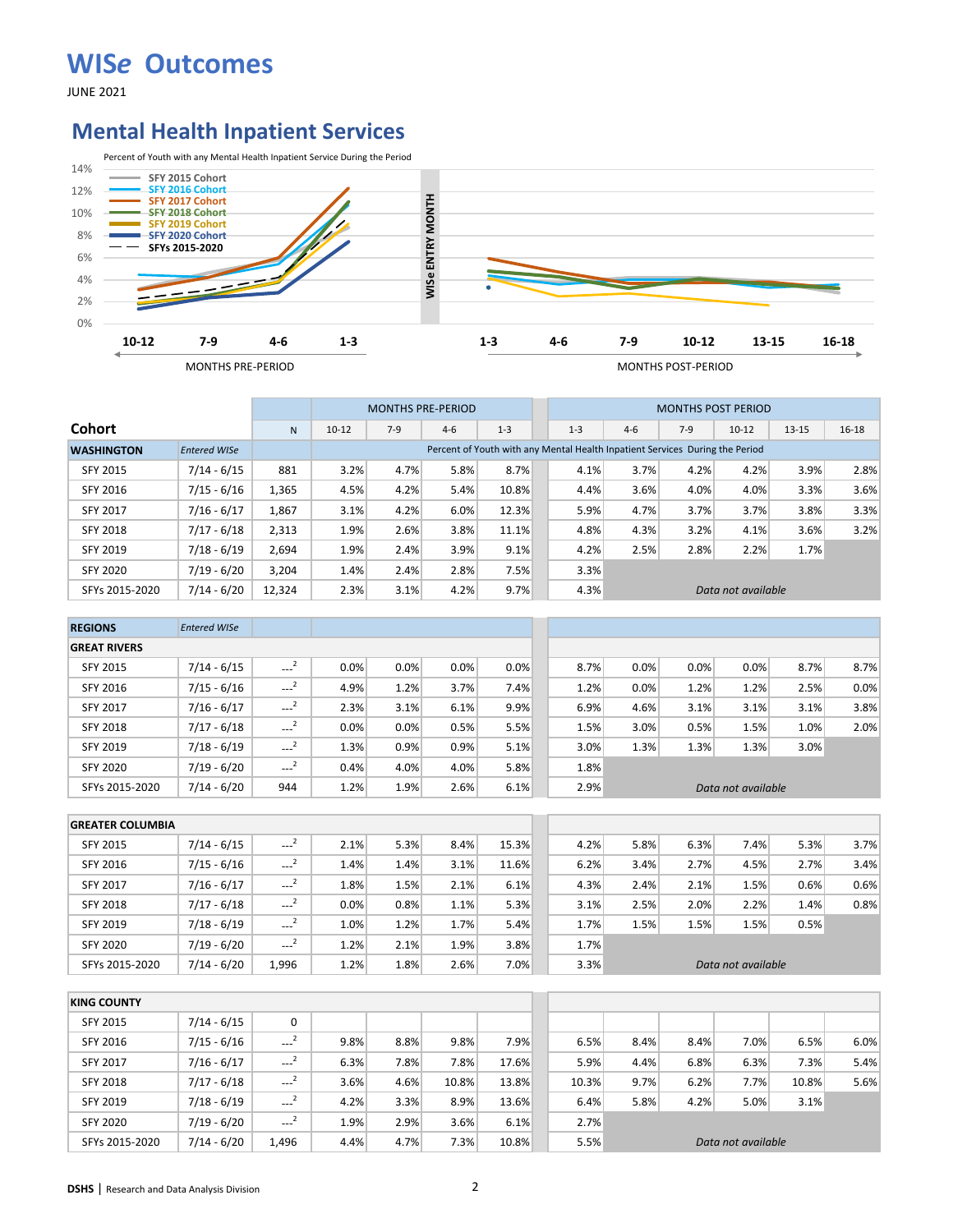JUNE 2021

## **Mental Health Inpatient Services**

| <b>NORTH CENTRAL</b> |               |                     |      |       |       |       |       |       |       |                    |      |      |
|----------------------|---------------|---------------------|------|-------|-------|-------|-------|-------|-------|--------------------|------|------|
| <b>SFY 2015</b>      | $7/14 - 6/15$ | 0                   |      |       |       |       |       |       |       |                    |      |      |
| SFY 2016             | $7/15 - 6/16$ | $-2$                | 0.0% | 0.0%  | 5.0%  | 0.0%  | 0.0%  | 0.0%  | 0.0%  | 5.0%               | 5.0% | 5.0% |
| SFY 2017             | $7/16 - 6/17$ | $-2$                | 6.3% | 8.3%  | 6.3%  | 12.5% | 4.2%  | 8.3%  | 4.2%  | 6.3%               | 6.3% | 4.2% |
| SFY 2018             | $7/17 - 6/18$ | $-2$                | 3.0% | 2.2%  | 1.5%  | 5.2%  | 2.2%  | 1.5%  | 3.7%  | 4.4%               | 3.7% | 3.7% |
| SFY 2019             | $7/18 - 6/19$ | $-2$                | 0.7% | 0.7%  | 0.7%  | 5.5%  | 1.4%  | 2.1%  | 1.4%  | 1.4%               | 0.0% |      |
| <b>SFY 2020</b>      | $7/19 - 6/20$ | $-2$                | 0.9% | 0.9%  | 0.9%  | 4.4%  | 3.5%  |       |       |                    |      |      |
| SFYs 2015-2020       | $7/14 - 6/20$ | $-2$                | 1.9% | 1.9%  | 1.7%  | 5.6%  | 2.4%  |       |       | Data not available |      |      |
| <b>NORTH SOUND</b>   |               |                     |      |       |       |       |       |       |       |                    |      |      |
| <b>SFY 2015</b>      | $7/14 - 6/15$ | $\sim$ <sup>2</sup> | 7.2% | 9.0%  | 9.0%  | 12.7% | 6.6%  | 4.2%  | 5.4%  | 3.6%               | 4.2% | 3.6% |
| SFY 2016             | $7/15 - 6/16$ | $-2$                | 5.0% | 5.0%  | 7.0%  | 15.0% | 5.5%  | 5.0%  | 6.5%  | 4.5%               | 4.0% | 4.5% |
| <b>SFY 2017</b>      | $7/16 - 6/17$ | $-2$                | 3.8% | 6.4%  | 8.9%  | 14.0% | 8.5%  | 5.1%  | 4.3%  | 3.4%               | 3.4% | 4.3% |
| SFY 2018             | $7/17 - 6/18$ | $-2$                | 4.2% | 7.6%  | 8.1%  | 16.1% | 3.4%  | 3.4%  | 3.4%  | 4.7%               | 3.0% | 4.7% |
| SFY 2019             | $7/18 - 6/19$ | $-2$                | 2.3% | 4.1%  | 6.9%  | 11.6% | 4.9%  | 3.6%  | 3.9%  | 1.3%               | 1.0% |      |
| <b>SFY 2020</b>      | $7/19 - 6/20$ | $-2$                | 1.6% | 5.0%  | 5.4%  | 9.7%  | 3.8%  |       |       |                    |      |      |
| SFYs 2015-2020       | $7/14 - 6/20$ | 1,669               | 3.4% | 5.8%  | 7.2%  | 12.6% | 5.2%  |       |       | Data not available |      |      |
| <b>PIERCE</b>        |               |                     |      |       |       |       |       |       |       |                    |      |      |
| <b>SFY 2015</b>      | 7/14 - 6/15   | $-2$                | 0.7% | 1.4%  | 3.5%  | 5.6%  | 0.0%  | 2.8%  | 2.1%  | 2.8%               | 1.4% | 1.4% |
| SFY 2016             | 7/15 - 6/16   | $-2$                | 1.6% | 1.6%  | 1.6%  | 10.8% | 2.7%  | 2.7%  | 2.7%  | 2.7%               | 2.2% | 1.1% |
| SFY 2017             | 7/16 - 6/17   | $-2$                | 1.5% | 1.9%  | 4.5%  | 8.6%  | 1.1%  | 2.6%  | 0.7%  | 2.6%               | 2.2% | 1.1% |
| SFY 2018             | 7/17 - 6/18   | $-2$                | 0.9% | 1.6%  | 2.8%  | 10.1% | 2.8%  | 1.6%  | 1.9%  | 5.0%               | 3.5% | 1.6% |
| SFY 2019             | 7/18 - 6/19   | $-2$                | 0.7% | 0.4%  | 0.7%  | 6.3%  | 2.1%  | 0.7%  | 2.8%  | 1.8%               | 2.5% |      |
| <b>SFY 2020</b>      | 7/19 - 6/20   | $-2$                | 0.5% | 0.5%  | 0.3%  | 5.7%  | 3.0%  |       |       |                    |      |      |
| SFYs 2015-2020       | 7/14 - 6/20   | 1,565               | 1.0% | 1.2%  | 2.0%  | 7.8%  | 2.2%  |       |       | Data not available |      |      |
| <b>SALISH</b>        |               |                     |      |       |       |       |       |       |       |                    |      |      |
| SFY 2015             | $7/14 - 6/15$ | 0                   |      |       |       |       |       |       |       |                    |      |      |
| SFY 2016             | $7/15 - 6/16$ | $-2$                | 0.0% | 22.2% | 5.6%  | 22.2% | 0.0%  | 0.0%  | 5.6%  | 0.0%               | 0.0% | 5.6% |
| <b>SFY 2017</b>      | $7/16 - 6/17$ | $-2$                | 6.5% | 10.9% | 15.2% | 28.3% | 15.2% | 13.0% | 10.9% | 4.3%               | 6.5% | 8.7% |
| <b>SFY 2018</b>      | $7/17 - 6/18$ | $-2$                | 2.1% | 0.0%  | 2.9%  | 13.6% | 6.4%  | 3.6%  | 2.1%  | 4.3%               | 4.3% | 3.6% |
| SFY 2019             | $7/18 - 6/19$ | $\sim$ <sup>2</sup> | 0.0% | 0.5%  | 2.1%  | 7.4%  | 7.9%  | 3.2%  | 3.2%  | 1.6%               | 1.1% |      |
| <b>SFY 2020</b>      | $7/19 - 6/20$ | $-2$                | 1.4% | 0.9%  | 1.4%  | 6.6%  | 3.8%  |       |       |                    |      |      |
| SFYs 2015-2020       | $7/14 - 6/20$ | $-2$                | 1.5% | 2.0%  | 3.1%  | 10.5% | 6.4%  |       |       | Data not available |      |      |
|                      |               |                     |      |       |       |       |       |       |       |                    |      |      |
| <b>SOUTHWEST</b>     |               |                     |      |       |       |       |       |       |       |                    |      |      |
| SFY 2015             | $7/14 - 6/15$ | $-2$                | 2.3% | 3.9%  | 3.1%  | 5.4%  | 3.9%  | 3.1%  | 4.7%  | 4.7%               | 7.8% | 3.1% |
| SFY 2016             | $7/15 - 6/16$ | $-2$                | 1.5% | 1.5%  | 0.7%  | 7.3%  | 1.5%  | 0.7%  | 0.7%  | 2.2%               | 1.5% | 2.9% |
| SFY 2017             | $7/16 - 6/17$ | $-2$                | 0.0% | 1.4%  | 0.7%  | 3.5%  | 4.9%  | 2.8%  | 2.8%  | 1.4%               | 4.2% | 2.8% |
| SFY 2018             | $7/17 - 6/18$ | $-2$                | 0.0% | 1.4%  | 0.7%  | 10.2% | 4.8%  | 4.1%  | 2.7%  | 3.4%               | 0.7% | 2.0% |
| SFY 2019             | 7/18 - 6/19   | $-2$                | 0.0% | 0.0%  | 2.2%  | 6.1%  | 3.3%  | 1.1%  | 1.7%  | 1.1%               | 2.2% |      |
| SFY 2020             | $7/19 - 6/20$ | $-2$                | 1.0% | 0.5%  | 1.6%  | 7.8%  | 4.7%  |       |       |                    |      |      |
| SFYs 2015-2020       | $7/14 - 6/20$ | $-2$                | 0.8% | 1.3%  | 1.5%  | 6.8%  | 3.9%  |       |       | Data not available |      |      |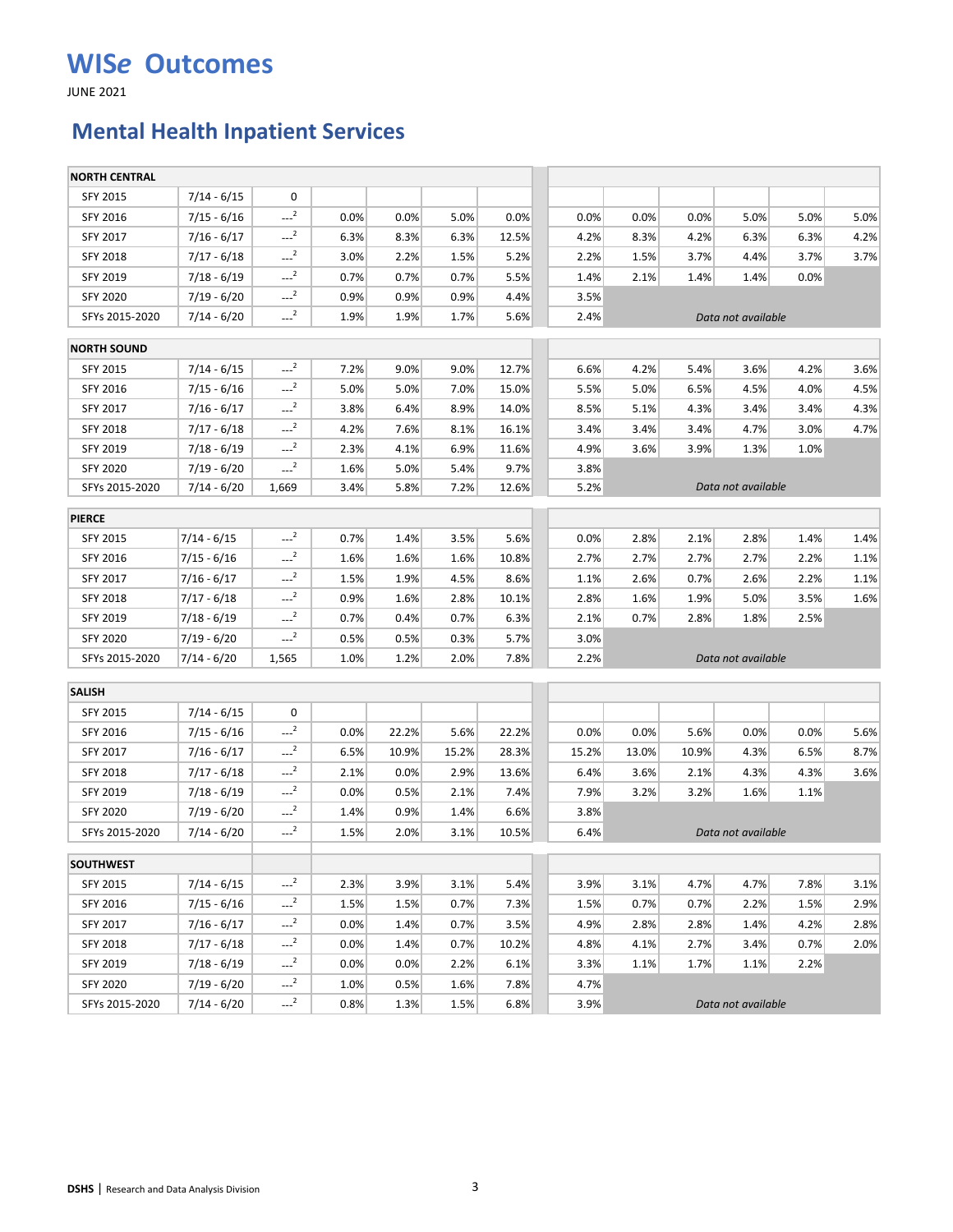JUNE 2021

#### **Mental Health Inpatient Services**

| <b>SPOKANE</b>        |               |                                              |       |       |       |       |       |       |       |                    |       |       |
|-----------------------|---------------|----------------------------------------------|-------|-------|-------|-------|-------|-------|-------|--------------------|-------|-------|
| <b>SFY 2015</b>       | $7/14 - 6/15$ | $\begin{smallmatrix} &1\\&\end{smallmatrix}$ | 20.0% | 40.0% | 60.0% | 40.0% | 20.0% | 20.0% | 20.0% | 20.0%              | 20.0% | 0.0%  |
| SFY 2016              | $7/15 - 6/16$ | $\sim$ <sup>2</sup>                          | 34.2% | 28.9% | 42.1% | 50.0% | 15.8% | 5.3%  | 13.2% | 7.9%               | 10.5% | 10.5% |
| SFY 2017              | $7/16 - 6/17$ | $-2$                                         | 5.0%  | 7.7%  | 12.6% | 27.2% | 13.0% | 11.1% | 7.7%  | 9.2%               | 7.3%  | 6.9%  |
| <b>SFY 2018</b>       | $7/17 - 6/18$ | $-2$                                         | 2.6%  | 3.1%  | 5.6%  | 19.1% | 9.7%  | 9.2%  | 5.9%  | 6.1%               | 5.4%  | 6.6%  |
| <b>SFY 2019</b>       | $7/18 - 6/19$ | $-2$                                         | 3.2%  | 5.3%  | 5.3%  | 14.7% | 5.9%  | 2.4%  | 3.7%  | 4.0%               | 1.9%  |       |
| SFY 2020              | $7/19 - 6/20$ | $-2$                                         | 2.6%  | 2.6%  | 4.1%  | 15.9% | 6.4%  |       |       |                    |       |       |
| SFYs 2015-2020        | $7/14 - 6/20$ | 1,415                                        | 4.1%  | 5.2%  | 7.6%  | 19.6% | 8.7%  |       |       | Data not available |       |       |
| <b>THURSTON-MASON</b> |               |                                              |       |       |       |       |       |       |       |                    |       |       |
| <b>SFY 2015</b>       | $7/14 - 6/15$ | $---2$                                       | 3.1%  | 3.1%  | 3.5%  | 4.4%  | 4.0%  | 2.7%  | 2.7%  | 2.7%               | 0.9%  | 1.8%  |
| SFY 2016              | $7/15 - 6/16$ | $\sim$ <sup>2</sup>                          | 2.2%  | 2.2%  | 2.8%  | 3.9%  | 1.7%  | 1.7%  | 1.7%  | 2.8%               | 1.1%  | 2.8%  |
| SFY 2017              | $7/16 - 6/17$ | $---2$                                       | 2.0%  | 1.5%  | 2.0%  | 4.9%  | 1.5%  | 1.5%  | 0.5%  | 1.0%               | 2.5%  | 1.0%  |
| SFY 2018              | $7/17 - 6/18$ | $-2$                                         | 3.1%  | 4.2%  | 2.6%  | 6.8%  | 1.6%  | 1.6%  | 3.1%  | 0.5%               | 2.1%  | 1.0%  |
| SFY 2019              | $7/18 - 6/19$ | $---2$                                       | 4.6%  | 5.4%  | 3.8%  | 8.5%  | 3.8%  | 1.5%  | 2.3%  | 0.8%               | 1.5%  |       |
| <b>SFY 2020</b>       | $7/19 - 6/20$ | $-2$                                         | 1.3%  | 1.6%  | 2.3%  | 7.1%  | 2.9%  |       |       |                    |       |       |
| SFYs 2015-2020        | $7/14 - 6/20$ | 1,240                                        | 2.5%  | 2.7%  | 2.7%  | 5.9%  | 2.6%  |       |       | Data not available |       |       |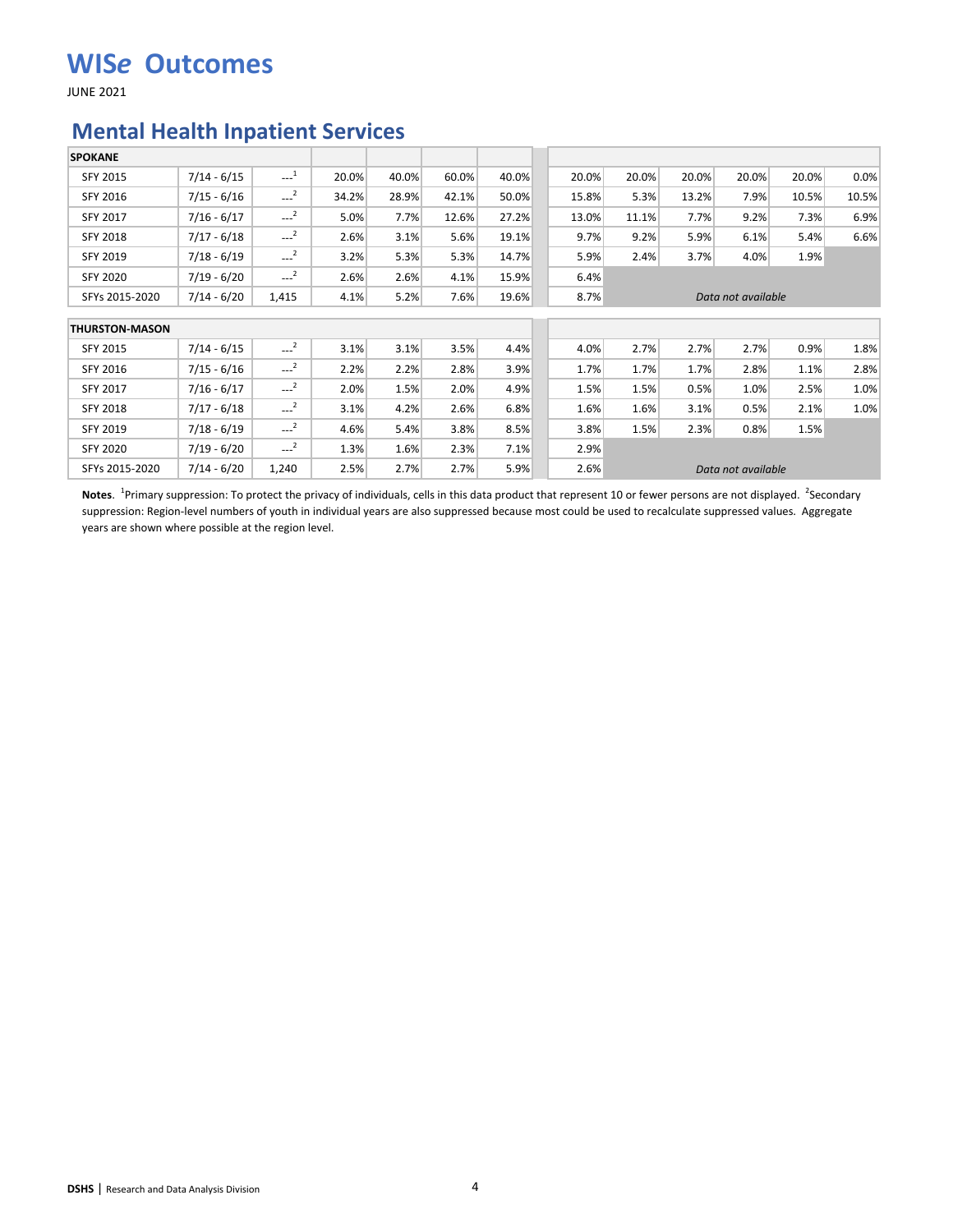JUNE 2021

#### **Mental Health Crisis Services**



|                   |                     |        |           | <b>MONTHS PRE-PERIOD</b> |         |         |         |       | <b>MONTHS POST PERIOD</b>                                           |                    |           |           |
|-------------------|---------------------|--------|-----------|--------------------------|---------|---------|---------|-------|---------------------------------------------------------------------|--------------------|-----------|-----------|
| <b>Cohort</b>     |                     | N      | $10 - 12$ | $7-9$                    | $4 - 6$ | $1 - 3$ | $1 - 3$ | $4-6$ | $7-9$                                                               | $10 - 12$          | $13 - 15$ | $16 - 18$ |
| <b>WASHINGTON</b> | <b>Entered WISe</b> |        |           |                          |         |         |         |       | MH Outpatient Crisis Services (days per 1,000 mm) During the Period |                    |           |           |
| <b>SFY 2015</b>   | $7/14 - 6/15$       | 881    | 74.6      | 84.0                     | 105.6   | 185.0   | 241.9   | 152.3 | 119.0                                                               | 93.8               | 84.8      | 55.8      |
| SFY 2016          | $7/15 - 6/16$       | 1,365  | 71.8      | 54.5                     | 65.9    | 216.1   | 203.2   | 156.3 | 99.4                                                                | 86.8               | 67.4      | 77.6      |
| <b>SFY 2017</b>   | $7/16 - 6/17$       | 1.867  | 48.1      | 43.0                     | 87.3    | 198.6   | 237.7   | 174.1 | 127.3                                                               | 113.6              | 92.2      | 92.6      |
| SFY 2018          | $7/17 - 6/18$       | 2,313  | 41.9      | 45.9                     | 80.1    | 212.0   | 229.5   | 177.7 | 137.6                                                               | 108.7              | 87.2      | 66.3      |
| SFY 2019          | $7/18 - 6/19$       | 2,694  | 37.0      | 42.2                     | 57.4    | 145.5   | 172.7   | 122.6 | 99.0                                                                | 77.8               | 58.9      |           |
| <b>SFY 2020</b>   | $7/19 - 6/20$       | 3.204  | 20.2      | 24.5                     | 34.3    | 90.3    | 189.8   |       |                                                                     |                    |           |           |
| SFYs 2015-2020    | $7/14 - 6/20$       | 12,324 | 41.7      | 42.7                     | 64.5    | 162.3   | 206.0   |       |                                                                     | Data not available |           |           |

| <b>REGIONS</b>      | <b>Entered WISe</b> |                     |       |      |       |       |       |       |       |                    |       |       |
|---------------------|---------------------|---------------------|-------|------|-------|-------|-------|-------|-------|--------------------|-------|-------|
| <b>GREAT RIVERS</b> |                     |                     |       |      |       |       |       |       |       |                    |       |       |
| <b>SFY 2015</b>     | $7/14 - 6/15$       | $\sim$ <sup>2</sup> | 174.6 | 75.8 | 242.4 | 753.6 | 326.1 | 242.4 | 60.6  | 45.5               | 75.8  | 106.1 |
| <b>SFY 2016</b>     | $7/15 - 6/16$       | $---2$              | 39.5  | 39.0 | 63.3  | 139.9 | 203.7 | 80.2  | 42.2  | 82.3               | 48.9  | 175.4 |
| <b>SFY 2017</b>     | $7/16 - 6/17$       | $\sim$ <sup>2</sup> | 69.6  | 42.7 | 135.5 | 185.0 | 392.3 | 220.5 | 216.1 | 216.9              | 165.4 | 177.2 |
| <b>SFY 2018</b>     | $7/17 - 6/18$       | $\sim$ <sup>2</sup> | 51.6  | 18.4 | 96.7  | 241.3 | 319.2 | 192.0 | 161.5 | 162.2              | 225.8 | 158.3 |
| <b>SFY 2019</b>     | $7/18 - 6/19$       | $\sim$ <sup>2</sup> | 75.8  | 58.0 | 91.4  | 248.2 | 270.4 | 225.6 | 173.2 | 134.5              | 90.5  |       |
| <b>SFY 2020</b>     | 7/19-6/20           | $\sim$ <sup>2</sup> | 51.2  | 90.1 | 102.7 | 123.9 | 360.8 |       |       |                    |       |       |
| SFYs 2015-2020      | $7/14 - 6/20$       | 944                 | 61.9  | 55.7 | 103.0 | 205.0 | 319.5 |       |       | Data not available |       |       |

| <b>GREATER COLUMBIA</b> |               |                     |       |       |       |       |       |       |       |                    |      |       |
|-------------------------|---------------|---------------------|-------|-------|-------|-------|-------|-------|-------|--------------------|------|-------|
| <b>SFY 2015</b>         | $7/14 - 6/15$ | $\sim$ <sup>2</sup> | 55.2  | 109.3 | 121.2 | 252.6 | 296.5 | 136.5 | 173.0 | 137.4              | 91.2 | 88.9  |
| SFY 2016                | $7/15 - 6/16$ | $\sim$ <sup>2</sup> | 111.1 | 54.1  | 114.7 | 321.7 | 245.1 | 160.3 | 94.2  | 119.1              | 68.0 | 111.5 |
| <b>SFY 2017</b>         | $7/16 - 6/17$ | $---2$              | 54.4  | 42.5  | 42.5  | 120.3 | 142.7 | 107.5 | 68.3  | 53.1               | 48.1 | 66.3  |
| <b>SFY 2018</b>         | $7/17 - 6/18$ | $\cdots$            | 25.8  | 50.9  | 64.1  | 190.1 | 185.8 | 128.1 | 114.1 | 100.1              | 77.5 | 26.7  |
| SFY 2019                | $7/18 - 6/19$ | $---2$              | 42.4  | 44.7  | 46.1  | 123.8 | 110.6 | 92.8  | 56.1  | 58.4               | 33.5 |       |
| <b>SFY 2020</b>         | $7/19 - 6/20$ | $---2$              | 12.8  | 44.6  | 27.0  | 100.0 | 125.4 |       |       |                    |      |       |
| SFYs 2015-2020          | $7/14 - 6/20$ | 1.996               | 46.1  | 52.9  | 61.9  | 170.9 | 169.8 |       |       | Data not available |      |       |

| <b>KING COUNTY</b> |               |                     |       |      |       |       |       |      |      |                    |      |      |
|--------------------|---------------|---------------------|-------|------|-------|-------|-------|------|------|--------------------|------|------|
| SFY 2015           | $7/14 - 6/15$ | 0                   |       |      |       |       |       |      |      |                    |      |      |
| SFY 2016           | $7/15 - 6/16$ | $\sim$ <sup>2</sup> | 100.3 | 72.1 | 21.8  | 43.6  | 97.5  | 99.5 | 60.3 | 67.6               | 49.8 | 73.2 |
| <b>SFY 2017</b>    | $7/16 - 6/17$ | $\sim$ <sup>2</sup> | 42.3  | 41.5 | 94.8  | 252.5 | 125.8 | 88.2 | 99.0 | 61.1               | 56.1 | 33.3 |
| <b>SFY 2018</b>    | $7/17 - 6/18$ | $\sim$ <sup>2</sup> | 27.5  | 91.7 | 145.6 | 197.6 | 110.0 | 89.8 | 24.8 | 19.9               | 29.0 | 27.8 |
| SFY 2019           | $7/18 - 6/19$ | $---2$              | 36.4  | 33.8 | 62.9  | 121.0 | 73.8  | 40.3 | 46.9 | 46.9               | 13.4 |      |
| <b>SFY 2020</b>    | $7/19 - 6/20$ | $-2$                | 14.9  | 22.1 | 27.6  | 53.4  | 30.2  |      |      |                    |      |      |
| SFYs 2015-2020     | $7/14 - 6/20$ | 1,496               | 37.9  | 44.0 | 59.7  | 114.4 | 73.8  |      |      | Data not available |      |      |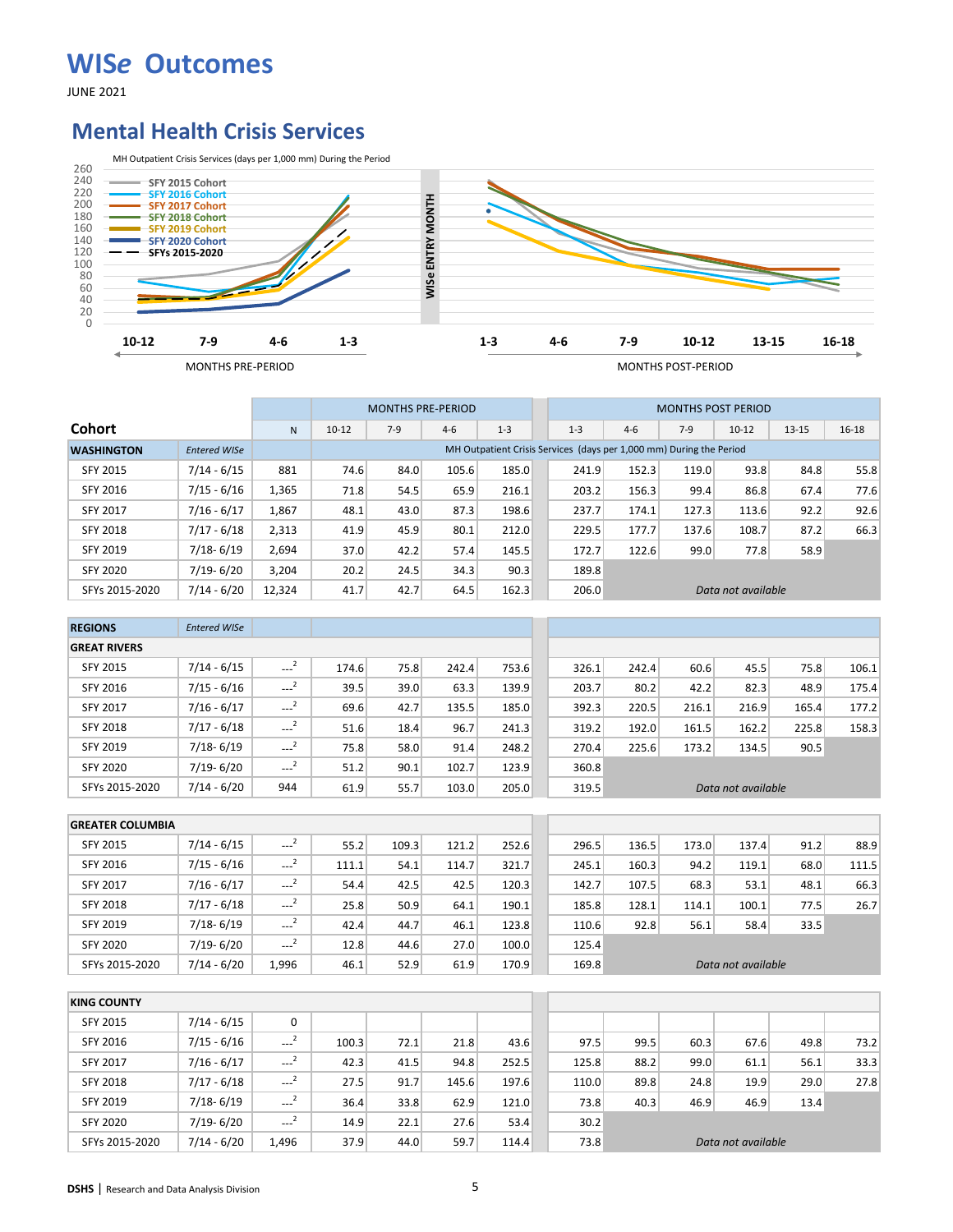JUNE 2021

### **Mental Health Crisis Services**

| <b>NORTH CENTRAL</b> |               |                     |       |       |       |       |       |       |       |                    |       |       |
|----------------------|---------------|---------------------|-------|-------|-------|-------|-------|-------|-------|--------------------|-------|-------|
| <b>SFY 2015</b>      | $7/14 - 6/15$ | 0                   |       |       |       |       |       |       |       |                    |       |       |
| SFY 2016             | $7/15 - 6/16$ | $-2$                | 50.0  | 150.0 | 433.3 | 133.3 | 0.0   | 100.0 | 133.3 | 100.0              | 193.0 | 91.7  |
| SFY 2017             | $7/16 - 6/17$ | $-2$                | 48.6  | 83.3  | 34.7  | 187.5 | 187.5 | 97.2  | 7.1   | 28.4               | 7.2   | 29.6  |
| SFY 2018             | $7/17 - 6/18$ | $-2$                | 80.1  | 31.3  | 53.8  | 155.6 | 47.3  | 75.2  | 125.3 | 76.9               | 96.4  | 41.7  |
| <b>SFY 2019</b>      | $7/18 - 6/19$ | $-2$                | 24.7  | 28.8  | 16.2  | 134.3 | 78.2  | 88.0  | 42.3  | 18.9               | 19.3  |       |
| <b>SFY 2020</b>      | 7/19-6/20     | $-2$                | 24.9  | 27.8  | 69.1  | 104.2 | 67.3  |       |       |                    |       |       |
| SFYs 2015-2020       | $7/14 - 6/20$ | $-2$                | 44.8  | 40.6  | 60.3  | 138.7 | 74.5  |       |       | Data not available |       |       |
| <b>NORTH SOUND</b>   |               |                     |       |       |       |       |       |       |       |                    |       |       |
| SFY 2015             | $7/14 - 6/15$ | $-2$                | 6.6   | 29.7  | 18.4  | 48.2  | 299.8 | 137.0 | 118.8 | 53.4               | 94.6  | 50.1  |
| SFY 2016             | $7/15 - 6/16$ | $-2$                | 8.9   | 19.3  | 30.5  | 61.7  | 351.7 | 328.3 | 140.8 | 101.9              | 79.4  | 82.4  |
| SFY 2017             | $7/16 - 6/17$ | $-2$                | 18.3  | 25.4  | 50.2  | 141.6 | 272.8 | 188.8 | 108.7 | 100.9              | 78.8  | 48.9  |
| <b>SFY 2018</b>      | $7/17 - 6/18$ | $-2$                | 33.3  | 78.2  | 74.0  | 133.3 | 263.4 | 248.2 | 164.5 | 147.2              | 61.9  | 50.6  |
| SFY 2019             | $7/18 - 6/19$ | $-2$                | 39.1  | 57.8  | 64.9  | 99.5  | 186.0 | 133.9 | 128.6 | 85.3               | 48.9  |       |
| <b>SFY 2020</b>      | 7/19-6/20     | $-2$                | 29.5  | 11.4  | 15.0  | 43.7  | 185.5 |       |       |                    |       |       |
| SFYs 2015-2020       | $7/14 - 6/20$ | 1,669               | 26.0  | 36.7  | 42.2  | 85.7  | 240.2 |       |       | Data not available |       |       |
| <b>PIERCE</b>        |               |                     |       |       |       |       |       |       |       |                    |       |       |
| <b>SFY 2015</b>      | $7/14 - 6/15$ | $-2$                | 51.7  | 85.9  | 165.4 | 293.1 | 206.6 | 196.2 | 127.7 | 169.1              | 63.3  | 49.8  |
| SFY 2016             | $7/15 - 6/16$ | $-2$                | 24.0  | 58.7  | 54.0  | 389.2 | 169.4 | 112.3 | 88.9  | 79.5               | 103.4 | 58.1  |
| SFY 2017             | $7/16 - 6/17$ | $-2$                | 46.5  | 23.7  | 87.6  | 333.3 | 176.7 | 173.7 | 135.0 | 112.4              | 110.7 | 70.5  |
| <b>SFY 2018</b>      | $7/17 - 6/18$ | $\sim$ <sup>2</sup> | 36.5  | 52.8  | 76.1  | 389.8 | 208.9 | 153.9 | 98.0  | 74.3               | 53.7  | 30.9  |
| SFY 2019             | 7/18-6/19     | $-2$                | 30.7  | 38.7  | 29.1  | 204.2 | 146.1 | 88.2  | 87.9  | 57.4               | 85.2  |       |
| <b>SFY 2020</b>      | 7/19-6/20     | $-2$                | 11.8  | 1.0   | 5.8   | 89.0  | 236.7 |       |       |                    |       |       |
| SFYs 2015-2020       | $7/14 - 6/20$ | 1,565               | 31.3  | 36.8  | 58.4  | 266.8 | 193.7 |       |       | Data not available |       |       |
| <b>SALISH</b>        |               |                     |       |       |       |       |       |       |       |                    |       |       |
| SFY 2015             | $7/14 - 6/15$ | 0                   |       |       |       |       |       |       |       |                    |       |       |
| SFY 2016             | $7/15 - 6/16$ | $-2$                | 92.6  | 148.1 | 78.4  | 92.6  | 129.6 | 92.6  | 74.1  | 37.0               | 18.5  | 55.6  |
| SFY 2017             | $7/16 - 6/17$ | $---2$              | 37.0  | 51.9  | 59.3  | 217.4 | 144.9 | 148.1 | 59.3  | 65.0               | 42.7  | 63.1  |
| <b>SFY 2018</b>      | $7/17 - 6/18$ | $-2$                | 56.8  | 36.2  | 69.5  | 110.3 | 113.9 | 123.2 | 156.9 | 134.3              | 106.5 | 116.2 |
| SFY 2019             | $7/18 - 6/19$ | $-2$                | 22.9  | 19.7  | 43.7  | 75.3  | 149.9 | 70.0  | 64.5  | 38.9               | 26.4  |       |
| <b>SFY 2020</b>      | 7/19-6/20     | $-2$                | 15.4  | 17.1  | 18.2  | 101.9 | 103.3 |       |       |                    |       |       |
| SFYs 2015-2020       | $7/14 - 6/20$ | $-2$                | 31.7  | 29.3  | 43.2  | 104.2 | 124.2 |       |       | Data not available |       |       |
|                      |               |                     |       |       |       |       |       |       |       |                    |       |       |
| <b>SOUTHWEST</b>     |               |                     |       |       |       |       |       |       |       |                    |       |       |
| SFY 2015             | $7/14 - 6/15$ | $-2$                | 169.5 | 98.0  | 124.7 | 242.2 | 385.0 | 263.6 | 151.0 | 82.7               | 165.3 | 79.9  |
| SFY 2016             | 7/15 - 6/16   | $-2$                | 90.6  | 27.5  | 0.0   | 386.9 | 295.6 | 158.2 | 96.7  | 51.3               | 12.9  | 28.6  |
| SFY 2017             | $7/16 - 6/17$ | $-2$                | 13.2  | 12.5  | 38.1  | 130.5 | 328.7 | 171.3 | 198.6 | 103.9              | 101.2 | 151.5 |
| SFY 2018             | $7/17 - 6/18$ | $-2$                | 2.6   | 7.6   | 29.4  | 141.6 | 371.9 | 172.3 | 139.9 | 160.7              | 108.7 | 132.4 |
| SFY 2019             | 7/18-6/19     | $-2$                | 0.0   | 0.0   | 23.0  | 138.9 | 374.1 | 284.3 | 291.9 | 215.2              | 189.5 |       |
| <b>SFY 2020</b>      | 7/19-6/20     | $---2$              | 9.5   | 12.8  | 55.0  | 188.3 | 699.5 |       |       |                    |       |       |
| SFYs 2015-2020       | $7/14 - 6/20$ | $-2$                | 41.1  | 23.4  | 44.1  | 199.2 | 424.2 |       |       | Data not available |       |       |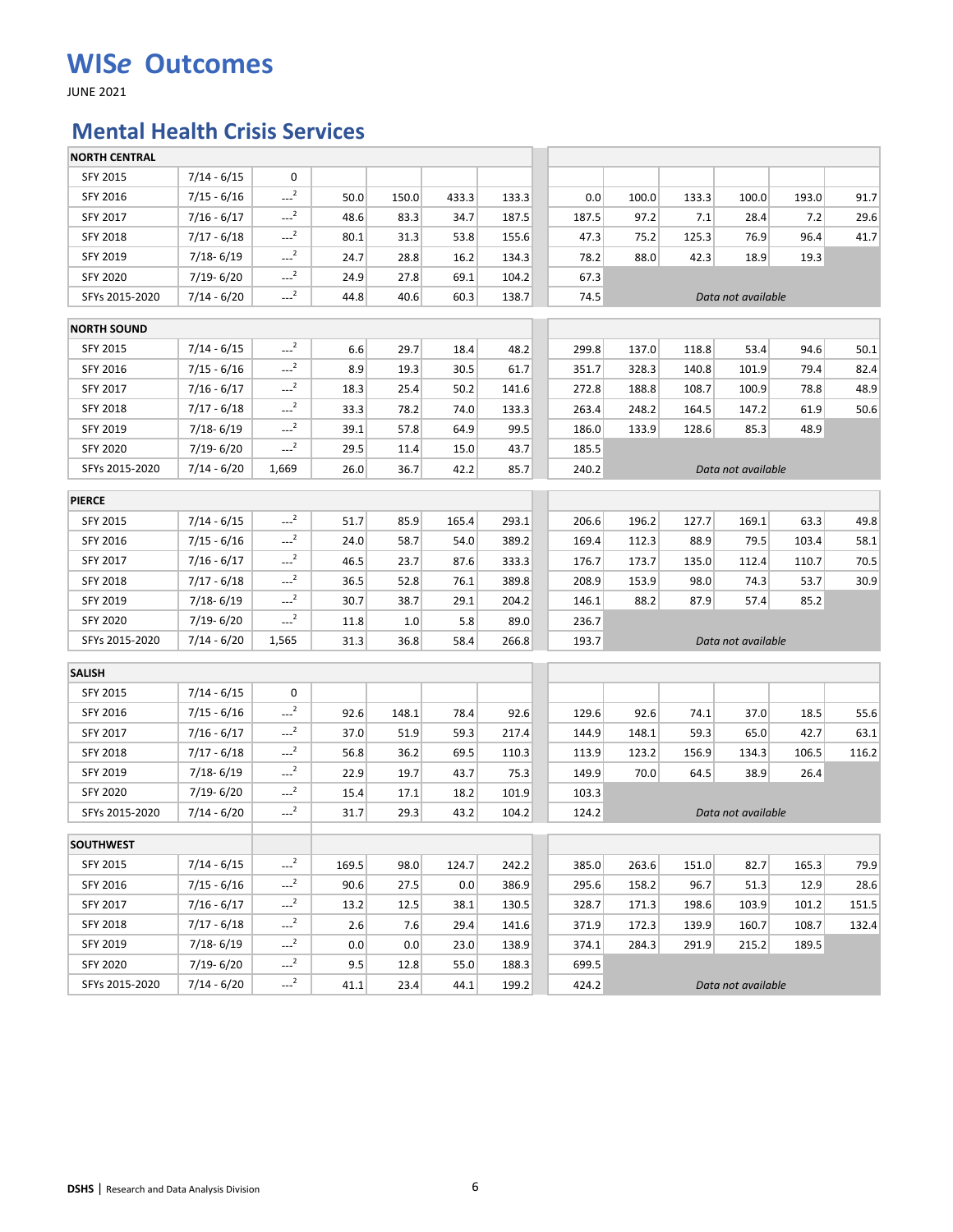JUNE 2021

#### **Mental Health Crisis Services**

| <b>SPOKANE</b>        |               |                     |       |       |       |       |       |       |       |                    |       |       |
|-----------------------|---------------|---------------------|-------|-------|-------|-------|-------|-------|-------|--------------------|-------|-------|
| <b>SFY 2015</b>       | $7/14 - 6/15$ | $\sim$ <sup>1</sup> | 0.0   | 0.0   | 600.0 | 0.0   | 400.0 | 133.3 | 933.3 | 400.0              | 300.0 | 0.0   |
| SFY 2016              | $7/15 - 6/16$ | $\sim$ <sup>2</sup> | 368.4 | 289.5 | 189.2 | 333.3 | 438.6 | 482.5 | 509.3 | 363.6              | 266.7 | 100.0 |
| SFY 2017              | $7/16 - 6/17$ | $---2$              | 103.1 | 101.2 | 217.1 | 244.9 | 479.5 | 334.6 | 217.9 | 234.3              | 150.7 | 162.7 |
| <b>SFY 2018</b>       | $7/17 - 6/18$ | $---2$              | 66.8  | 39.3  | 109.1 | 228.3 | 348.7 | 319.2 | 217.3 | 136.7              | 88.6  | 85.0  |
| <b>SFY 2019</b>       | $7/18 - 6/19$ | $-2$                | 35.8  | 61.1  | 83.1  | 180.1 | 256.5 | 160.4 | 93.0  | 94.8               | 80.8  |       |
| SFY 2020              | $7/19 - 6/20$ | $-2$                | 22.9  | 9.0   | 28.1  | 102.4 | 136.7 |       |       |                    |       |       |
| SFYs 2015-2020        | $7/14 - 6/20$ | 1,415               | 62.9  | 55.9  | 106.5 | 190.1 | 299.2 |       |       | Data not available |       |       |
| <b>THURSTON-MASON</b> |               |                     |       |       |       |       |       |       |       |                    |       |       |
| <b>SFY 2015</b>       | $7/14 - 6/15$ | $---2$              | 92.5  | 96.8  | 85.3  | 72.5  | 82.6  | 75.8  | 36.5  | 42.8               | 35.5  | 17.3  |
| SFY 2016              | $7/15 - 6/16$ | $\sim$ <sup>2</sup> | 26.7  | 20.1  | 73.4  | 145.6 | 37.5  | 42.1  | 59.7  | 27.3               | 41.9  | 31.9  |
| <b>SFY 2017</b>       | $7/16 - 6/17$ | $-2$                | 20.6  | 23.2  | 46.9  | 156.7 | 101.2 | 141.7 | 82.5  | 95.2               | 91.5  | 104.6 |
| SFY 2018              | $7/17 - 6/18$ | $---2$              | 34.7  | 24.3  | 42.6  | 172.9 | 189.2 | 122.2 | 129.9 | 75.1               | 68.2  | 57.8  |
| SFY 2019              | $7/18 - 6/19$ | $-2$                | 46.8  | 41.3  | 95.2  | 130.2 | 100.8 | 78.1  | 43.3  | 24.2               | 30.6  |       |
| SFY 2020              | $7/19 - 6/20$ | $-2$                | 13.9  | 17.0  | 47.1  | 89.5  | 190.3 |       |       |                    |       |       |
| SFYs 2015-2020        | $7/14 - 6/20$ | 1,240               | 38.1  | 36.6  | 62.2  | 122.5 | 124.6 |       |       | Data not available |       |       |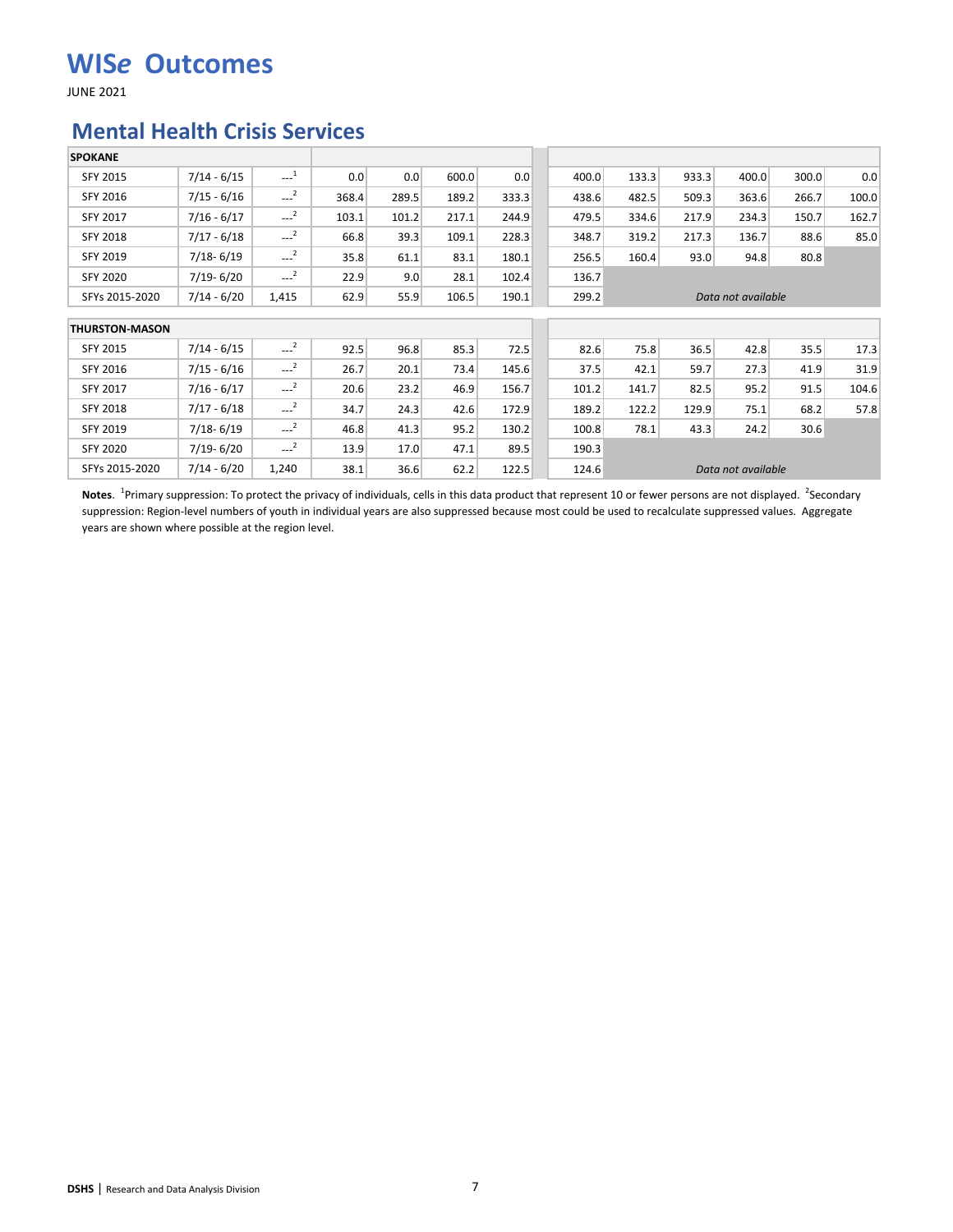JUNE 2021

### **Mental Health Services Received, if Psychotropic Medications Filled**



|                   |                     |              |           |       | <b>MONTHS PRE-PERIOD</b>                                                                  |         |         |         | <b>MONTHS POST PERIOD</b> |                    |           |           |
|-------------------|---------------------|--------------|-----------|-------|-------------------------------------------------------------------------------------------|---------|---------|---------|---------------------------|--------------------|-----------|-----------|
| Cohort            |                     | $\mathsf{N}$ | $10 - 12$ | $7-9$ | $4-6$                                                                                     | $1 - 3$ | $1 - 3$ | $4 - 6$ | $7-9$                     | $10-12$            | $13 - 15$ | $16 - 18$ |
| <b>WASHINGTON</b> | <b>Entered WISe</b> |              |           |       | Percent of Youth with Psychotropic Medication During the Period who Received MH Treatment |         |         |         |                           |                    |           |           |
| <b>SFY 2015</b>   | $7/14 - 6/15$       | 881          | 88.7%     | 88.2% | 89.9%                                                                                     | 95.0%   | 99.5%   | 95.9%   | 94.1%                     | 90.0%              | 86.8%     | 85.1%     |
| SFY 2016          | $7/15 - 6/16$       | 1,365        | 85.7%     | 86.9% | 88.4%                                                                                     | 94.6%   | 98.9%   | 94.3%   | 91.0%                     | 90.9%              | 87.1%     | 85.1%     |
| <b>SFY 2017</b>   | $7/16 - 6/17$       | 1,867        | 85.4%     | 86.7% | 87.0%                                                                                     | 94.5%   | 99.4%   | 97.4%   | 94.0%                     | 91.5%              | 89.9%     | 87.5%     |
| <b>SFY 2018</b>   | $7/17 - 6/18$       | 2,313        | 83.3%     | 86.4% | 88.9%                                                                                     | 92.4%   | 99.6%   | 96.7%   | 93.1%                     | 88.1%              | 86.9%     | 83.1%     |
| SFY 2019          | $7/18 - 6/19$       | 2.694        | 83.3%     | 87.0% | 88.8%                                                                                     | 92.9%   | 99.1%   | 96.7%   | 93.0%                     | 90.3%              | 88.4%     |           |
| <b>SFY 2020</b>   | $7/19 - 6/20$       | 3.204        | 80.5%     | 83.4% | 84.1%                                                                                     | 90.0%   | 98.3%   |         |                           |                    |           |           |
| SFYs 2015-2020    | $7/14 - 6/20$       | 12,324       | 83.8%     | 86.2% | 87.5%                                                                                     | 92.8%   | 99.1%   |         |                           | Data not available |           |           |

| <b>REGIONS</b>      | <b>Entered WISe</b> |                     |        |        |       |        |        |       |       |                    |       |       |
|---------------------|---------------------|---------------------|--------|--------|-------|--------|--------|-------|-------|--------------------|-------|-------|
| <b>GREAT RIVERS</b> |                     |                     |        |        |       |        |        |       |       |                    |       |       |
| <b>SFY 2015</b>     | $7/14 - 6/15$       | $\sim$ <sup>2</sup> | 100.0% | 100.0% | 88.2% | 100.0% | 100.0% | 93.8% | 93.8% | 100.0%             | 93.3% | 91.7% |
| SFY 2016            | $7/15 - 6/16$       | $\sim$ <sup>2</sup> | 94.3%  | 85.7%  | 88.9% | 95.5%  | 97.7%  | 93.6% | 93.2% | 95.2%              | 91.7% | 88.1% |
| <b>SFY 2017</b>     | $7/16 - 6/17$       | $---2$              | 83.0%  | 87.8%  | 79.0% | 94.4%  | 100.0% | 98.8% | 95.1% | 96.3%              | 90.4% | 91.7% |
| <b>SFY 2018</b>     | $7/17 - 6/18$       | $\sim$ <sup>2</sup> | 81.0%  | 89.3%  | 85.4% | 94.1%  | 99.2%  | 96.5% | 93.3% | 94.1%              | 91.9% | 88.9% |
| <b>SFY 2019</b>     | $7/18 - 6/19$       | $\sim$ <sup>2</sup> | 86.3%  | 87.6%  | 85.0% | 93.4%  | 98.5%  | 97.7% | 93.6% | 89.0%              | 95.4% |       |
| <b>SFY 2020</b>     | $7/19 - 6/20$       | $\sim$ <sup>2</sup> | 81.2%  | 85.9%  | 86.2% | 89.9%  | 96.4%  |       |       |                    |       |       |
| SFYs 2015-2020      | 7/14 - 6/20         | 944                 | 84.8%  | 87.8%  | 85.0% | 93.1%  | 98.3%  |       |       | Data not available |       |       |

| <b>GREATER COLUMBIA</b> |               |                     |       |       |       |       |        |       |       |                    |       |       |
|-------------------------|---------------|---------------------|-------|-------|-------|-------|--------|-------|-------|--------------------|-------|-------|
| <b>SFY 2015</b>         | $7/14 - 6/15$ | $---2$              | 94.1% | 93.3% | 94.0% | 97.6% | 100.0% | 98.4% | 95.6% | 92.0%              | 93.5% | 91.3% |
| SFY 2016                | $7/15 - 6/16$ | $-2$                | 85.7% | 85.6% | 91.8% | 96.3% | 98.9%  | 97.1% | 96.7% | 93.7%              | 92.6% | 90.9% |
| <b>SFY 2017</b>         | $7/16 - 6/17$ | $\sim$ <sup>2</sup> | 85.8% | 91.1% | 86.8% | 94.5% | 99.4%  | 96.1% | 93.3% | 91.9%              | 94.7% | 82.6% |
| <b>SFY 2018</b>         | $7/17 - 6/18$ | $\sim$ <sup>2</sup> | 83.3% | 81.8% | 88.4% | 91.5% | 98.9%  | 97.3% | 96.5% | 91.4%              | 88.6% | 81.2% |
| SFY 2019                | $7/18 - 6/19$ | $-2$                | 88.3% | 89.6% | 86.4% | 88.8% | 99.0%  | 96.7% | 94.6% | 89.3%              | 86.9% |       |
| <b>SFY 2020</b>         | $7/19 - 6/20$ | $-2$                | 80.5% | 84.6% | 80.8% | 89.5% | 99.0%  |       |       |                    |       |       |
| SFYs 2015-2020          | $7/14 - 6/20$ | 1,996               | 86.0% | 87.4% | 87.7% | 92.7% | 99.2%  |       |       | Data not available |       |       |

| <b>KING COUNTY</b> |               |                     |       |       |       |       |        |       |       |                    |       |       |
|--------------------|---------------|---------------------|-------|-------|-------|-------|--------|-------|-------|--------------------|-------|-------|
| <b>SFY 2015</b>    | $7/14 - 6/15$ | 0                   |       |       |       |       |        |       |       |                    |       |       |
| SFY 2016           | $7/15 - 6/16$ | $-2$                | 90.0% | 87.5% | 92.7% | 94.1% | 100.0% | 94.2% | 93.1% | 91.8%              | 88.7% | 87.9% |
| <b>SFY 2017</b>    | $7/16 - 6/17$ | $\sim$ <sup>2</sup> | 93.1% | 91.3% | 91.6% | 98.3% | 100.0% | 97.1% | 96.8% | 92.6%              | 93.3% | 91.3% |
| <b>SFY 2018</b>    | $7/17 - 6/18$ | $---2$              | 88.1% | 92.5% | 96.2% | 97.0% | 100.0% | 97.8% | 94.4% | 93.8%              | 93.3% | 86.8% |
| <b>SFY 2019</b>    | $7/18 - 6/19$ | $-2$                | 82.7% | 88.5% | 89.3% | 95.4% | 100.0% | 97.7% | 93.3% | 89.9%              | 89.6% |       |
| <b>SFY 2020</b>    | $7/19 - 6/20$ | $\sim$ <sup>2</sup> | 80.9% | 83.2% | 85.2% | 92.0% | 95.2%  |       |       |                    |       |       |
| SFYs 2015-2020     | $7/14 - 6/20$ | 1,496               | 86.3% | 88.0% | 90.2% | 95.0% | 98.8%  |       |       | Data not available |       |       |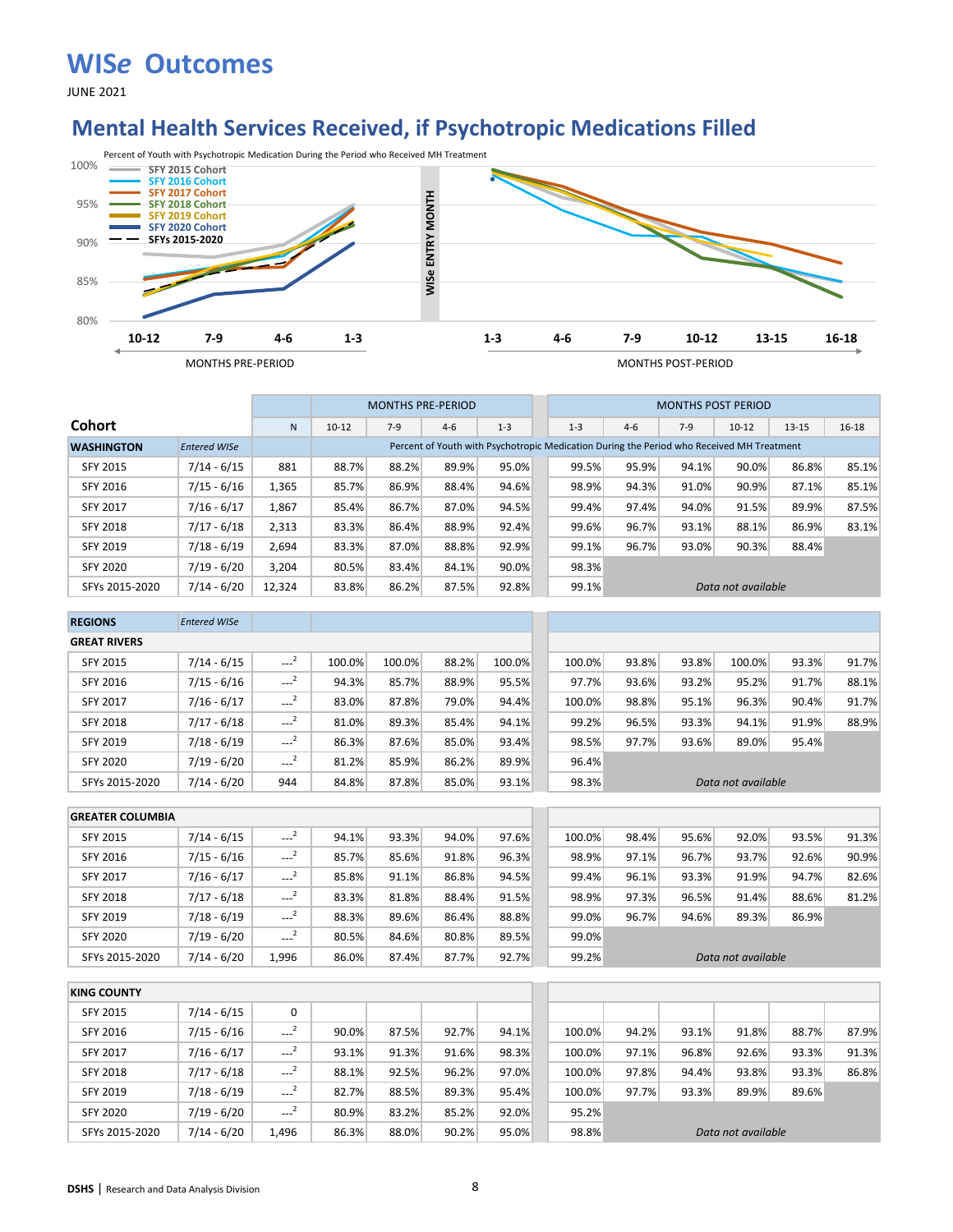JUNE 2021

## **Mental Health Services Received, if Psychotropic Medications Filled**

| <b>NORTH CENTRAL</b> |               |                     |        |        |        |        |        |        |        |                    |       |        |
|----------------------|---------------|---------------------|--------|--------|--------|--------|--------|--------|--------|--------------------|-------|--------|
| SFY 2015             | $7/14 - 6/15$ | 0                   |        |        |        |        |        |        |        |                    |       |        |
| SFY 2016             | $7/15 - 6/16$ | $-2$                | 87.5%  | 100.0% | 100.0% | 100.0% | 100.0% | 100.0% | 100.0% | 100.0%             | 80.0% | 100.0% |
| SFY 2017             | $7/16 - 6/17$ | $---2$              | 87.5%  | 75.0%  | 81.3%  | 100.0% | 100.0% | 100.0% | 87.5%  | 86.7%              | 85.7% | 90.9%  |
| SFY 2018             | $7/17 - 6/18$ | $-2$                | 89.8%  | 89.6%  | 85.7%  | 90.3%  | 100.0% | 94.9%  | 93.8%  | 89.6%              | 92.1% | 85.5%  |
| SFY 2019             | $7/18 - 6/19$ | $---2$              | 80.0%  | 91.4%  | 91.7%  | 95.9%  | 100.0% | 97.9%  | 97.9%  | 95.3%              | 88.4% |        |
| <b>SFY 2020</b>      | 7/19 - 6/20   | $-2$                | 91.2%  | 88.1%  | 84.0%  | 95.3%  | 100.0% |        |        |                    |       |        |
| SFYs 2015-2020       | $7/14 - 6/20$ | $\sim$ <sup>2</sup> | 87.6%  | 88.8%  | 86.7%  | 94.5%  | 100.0% |        |        | Data not available |       |        |
| <b>NORTH SOUND</b>   |               |                     |        |        |        |        |        |        |        |                    |       |        |
| <b>SFY 2015</b>      | $7/14 - 6/15$ | $-2$                | 90.5%  | 91.3%  | 92.5%  | 97.4%  | 100.0% | 96.4%  | 94.3%  | 93.1%              | 90.6% | 88.4%  |
| SFY 2016             | $7/15 - 6/16$ | $---2$              | 82.5%  | 88.5%  | 87.8%  | 99.3%  | 98.6%  | 95.7%  | 95.6%  | 93.4%              | 88.0% | 84.8%  |
| SFY 2017             | $7/16 - 6/17$ | $-2$                | 79.8%  | 85.1%  | 91.3%  | 98.1%  | 99.4%  | 98.1%  | 95.6%  | 93.1%              | 90.8% | 91.5%  |
| SFY 2018             | $7/17 - 6/18$ | $-2$                | 87.4%  | 90.4%  | 91.6%  | 97.4%  | 99.4%  | 99.4%  | 97.3%  | 91.6%              | 89.3% | 84.6%  |
| SFY 2019             | $7/18 - 6/19$ | $---2$              | 79.2%  | 83.8%  | 86.7%  | 93.2%  | 99.1%  | 96.7%  | 95.4%  | 91.5%              | 87.6% |        |
| <b>SFY 2020</b>      | $7/19 - 6/20$ | $---2$              | 78.4%  | 77.8%  | 79.6%  | 91.1%  | 99.1%  |        |        |                    |       |        |
| SFYs 2015-2020       | $7/14 - 6/20$ | 1,669               | 82.1%  | 85.4%  | 87.5%  | 95.5%  | 99.2%  |        |        | Data not available |       |        |
| <b>PIERCE</b>        |               |                     |        |        |        |        |        |        |        |                    |       |        |
| <b>SFY 2015</b>      | $7/14 - 6/15$ | $-2$                | 80.6%  | 82.0%  | 89.4%  | 90.4%  | 98.7%  | 98.6%  | 95.8%  | 86.6%              | 82.8% | 82.3%  |
| <b>SFY 2016</b>      | $7/15 - 6/16$ | $-2$                | 81.0%  | 86.2%  | 83.3%  | 91.1%  | 100.0% | 91.4%  | 80.0%  | 82.7%              | 77.6% | 69.9%  |
| SFY 2017             | $7/16 - 6/17$ | $---2$              | 78.1%  | 78.4%  | 81.2%  | 90.4%  | 99.1%  | 96.3%  | 90.2%  | 84.4%              | 79.5% | 81.6%  |
| <b>SFY 2018</b>      | $7/17 - 6/18$ | $\sim$ <sup>2</sup> | 70.5%  | 78.8%  | 80.5%  | 89.1%  | 100.0% | 91.9%  | 81.1%  | 77.2%              | 79.5% | 73.6%  |
| SFY 2019             | $7/18 - 6/19$ | $-2$                | 80.0%  | 83.8%  | 85.8%  | 93.0%  | 98.6%  | 94.2%  | 85.5%  | 84.8%              | 78.7% |        |
| <b>SFY 2020</b>      | $7/19 - 6/20$ | $-2$                | 68.6%  | 85.3%  | 79.5%  | 79.1%  | 100.0% |        |        |                    |       |        |
| SFYs 2015-2020       | $7/14 - 6/20$ | 1,565               | 75.7%  | 82.2%  | 82.7%  | 88.4%  | 99.5%  |        |        | Data not available |       |        |
| <b>SALISH</b>        |               |                     |        |        |        |        |        |        |        |                    |       |        |
| SFY 2015             | $7/14 - 6/15$ | 0                   |        |        |        |        |        |        |        |                    |       |        |
| SFY 2016             | $7/15 - 6/16$ | $-2$                | 100.0% | 100.0% | 100.0% | 100.0% | 100.0% | 100.0% | 100.0% | 85.7%              | 90.0% | 100.0% |
| SFY 2017             | $7/16 - 6/17$ | $-2$                | 90.9%  | 85.7%  | 96.0%  | 100.0% | 100.0% | 96.7%  | 100.0% | 100.0%             | 95.7% | 94.4%  |
| <b>SFY 2018</b>      | $7/17 - 6/18$ | $---2$              | 84.6%  | 89.2%  | 92.7%  | 97.7%  | 100.0% | 93.5%  | 93.9%  | 96.3%              | 93.5% | 85.9%  |
| <b>SFY 2019</b>      | $7/18 - 6/19$ | $---2$              | 89.5%  | 88.1%  | 93.0%  | 97.8%  | 100.0% | 97.4%  | 96.1%  | 91.5%              | 87.2% |        |
| <b>SFY 2020</b>      | $7/19 - 6/20$ | $-2$                | 84.6%  | 87.7%  | 90.3%  | 93.3%  | 97.1%  |        |        |                    |       |        |
| SFYs 2015-2020       | $7/14 - 6/20$ | $-2$                | 87.3%  | 88.5%  | 92.8%  | 96.7%  | 99.1%  |        |        | Data not available |       |        |
| <b>SOUTHWEST</b>     |               |                     |        |        |        |        |        |        |        |                    |       |        |
| <b>SFY 2015</b>      | $7/14 - 6/15$ | $-2$                | 93.7%  | 89.9%  | 90.9%  | 96.7%  | 100.0% | 95.7%  | 95.7%  | 95.2%              | 90.7% | 91.9%  |
| SFY 2016             | $7/15 - 6/16$ | $-2$                | 84.0%  | 83.1%  | 84.2%  | 92.7%  | 97.9%  | 95.2%  | 92.3%  | 96.2%              | 88.2% | 87.7%  |
| SFY 2017             | $7/16 - 6/17$ | $-2$                | 92.2%  | 88.9%  | 87.0%  | 91.0%  | 98.0%  | 96.9%  | 92.9%  | 94.7%              | 93.1% | 85.3%  |
| <b>SFY 2018</b>      | $7/17 - 6/18$ | $-2$                | 90.9%  | 86.3%  | 90.3%  | 88.0%  | 100.0% | 96.0%  | 94.5%  | 94.0%              | 86.6% | 87.0%  |
| SFY 2019             | $7/18 - 6/19$ | $-2$                | 87.3%  | 94.4%  | 91.6%  | 92.3%  | 98.1%  | 99.1%  | 97.1%  | 90.3%              | 94.8% |        |
| <b>SFY 2020</b>      | $7/19 - 6/20$ | $-2$                | 81.9%  | 81.8%  | 86.0%  | 90.3%  | 99.1%  |        |        |                    |       |        |
| SFYs 2015-2020       | $7/14 - 6/20$ | $--2$               | 88.0%  | 87.5%  | 88.4%  | 91.8%  | 98.9%  |        |        | Data not available |       |        |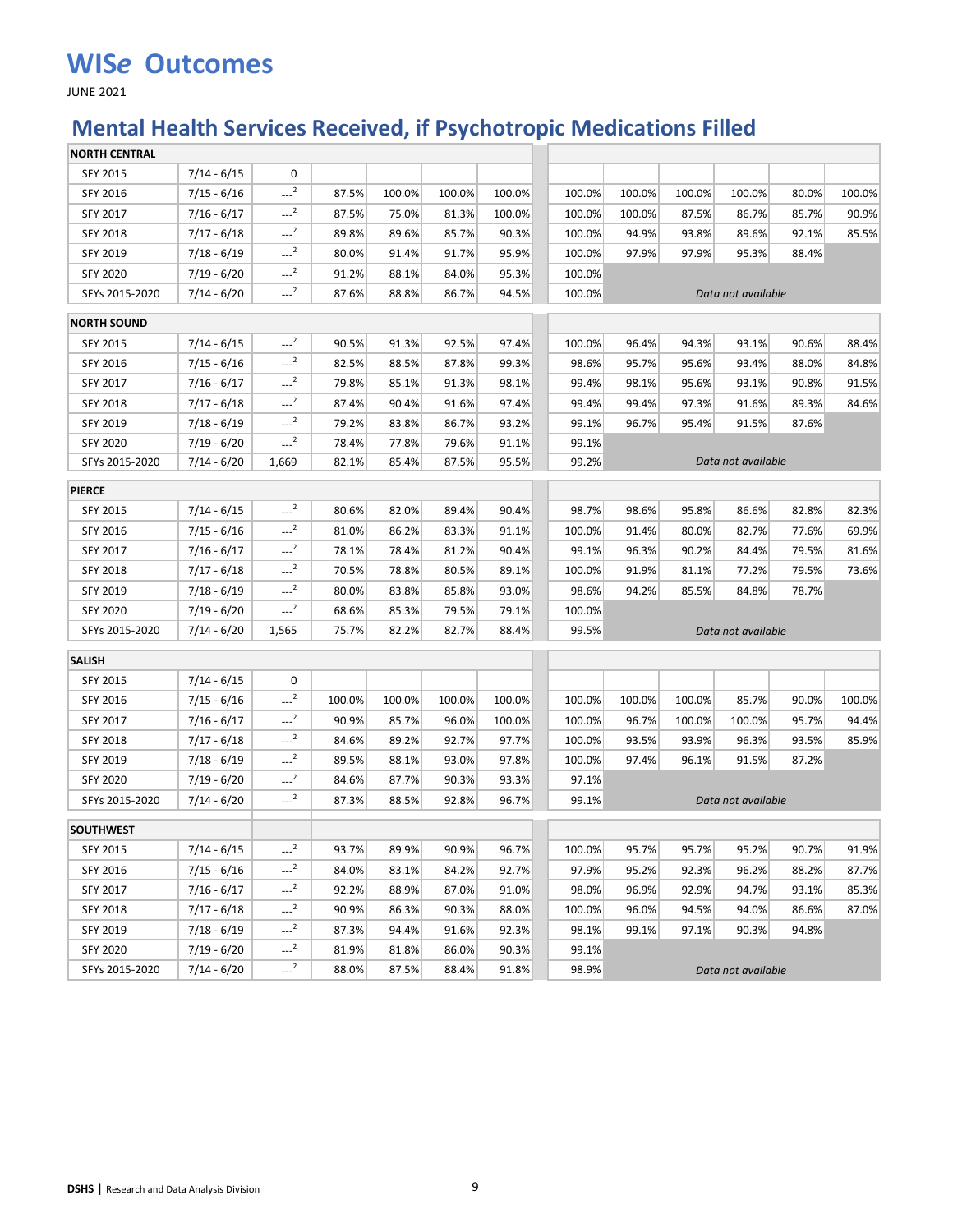JUNE 2021

### **Mental Health Services Received, if Psychotropic Medications Filled**

| <b>SPOKANE</b>        |               |                     |        |        |        |        |        |        |        |                    |        |        |
|-----------------------|---------------|---------------------|--------|--------|--------|--------|--------|--------|--------|--------------------|--------|--------|
| <b>SFY 2015</b>       | $7/14 - 6/15$ | $-1$                | 100.0% | 50.0%  | 100.0% | 100.0% | 100.0% | 100.0% | 100.0% | 66.7%              | 100.0% | 100.0% |
| SFY 2016              | $7/15 - 6/16$ | $-2$                | 93.1%  | 100.0% | 100.0% | 100.0% | 100.0% | 100.0% | 92.0%  | 87.0%              | 95.2%  | 100.0% |
| SFY 2017              | $7/16 - 6/17$ | $\sim$ <sup>2</sup> | 87.8%  | 90.5%  | 89.6%  | 91.9%  | 99.5%  | 98.4%  | 95.3%  | 93.5%              | 92.2%  | 91.3%  |
| <b>SFY 2018</b>       | $7/17 - 6/18$ | $\sim$ <sup>2</sup> | 90.2%  | 89.7%  | 93.6%  | 92.9%  | 99.2%  | 98.4%  | 96.1%  | 88.1%              | 88.9%  | 86.6%  |
| SFY 2019              | $7/18 - 6/19$ | $-2$                | 82.3%  | 85.2%  | 91.7%  | 91.7%  | 99.6%  | 96.4%  | 92.5%  | 93.5%              | 90.8%  |        |
| <b>SFY 2020</b>       | $7/19 - 6/20$ | $-2$                | 85.7%  | 85.9%  | 92.6%  | 93.5%  | 99.1%  |        |        |                    |        |        |
| SFYs 2015-2020        | $7/14 - 6/20$ | 1,415               | 87.0%  | 88.2%  | 92.2%  | 92.8%  | 99.4%  |        |        | Data not available |        |        |
| <b>THURSTON-MASON</b> |               |                     |        |        |        |        |        |        |        |                    |        |        |
| <b>SFY 2015</b>       | $7/14 - 6/15$ | $-2$                | 80.3%  | 79.5%  | 80.5%  | 89.0%  | 97.9%  | 90.8%  | 89.1%  | 81.1%              | 70.5%  | 67.9%  |
| SFY 2016              | $7/15 - 6/16$ | $-2$                | 77.1%  | 81.5%  | 74.6%  | 85.9%  | 97.5%  | 84.9%  | 76.4%  | 81.4%              | 77.3%  | 72.3%  |
| SFY 2017              | $7/16 - 6/17$ | $-2$                | 84.0%  | 77.0%  | 79.7%  | 94.4%  | 100.0% | 96.9%  | 90.8%  | 82.1%              | 80.5%  | 80.0%  |
| <b>SFY 2018</b>       | $7/17 - 6/18$ | $\sim$ <sup>2</sup> | 66.1%  | 77.6%  | 79.2%  | 82.6%  | 100.0% | 97.7%  | 86.3%  | 66.3%              | 64.3%  | 68.0%  |
| <b>SFY 2019</b>       | $7/18 - 6/19$ | $---2$              | 76.2%  | 82.2%  | 91.8%  | 91.7%  | 96.4%  | 91.2%  | 75.5%  | 86.0%              | 81.6%  |        |
| SFY 2020              | $7/19 - 6/20$ | $-2$                | 80.5%  | 79.2%  | 80.0%  | 88.5%  | 97.9%  |        |        |                    |        |        |
| SFYs 2015-2020        | $7/14 - 6/20$ | 1,240               | 77.5%  | 79.3%  | 80.5%  | 88.6%  | 98.4%  |        |        | Data not available |        |        |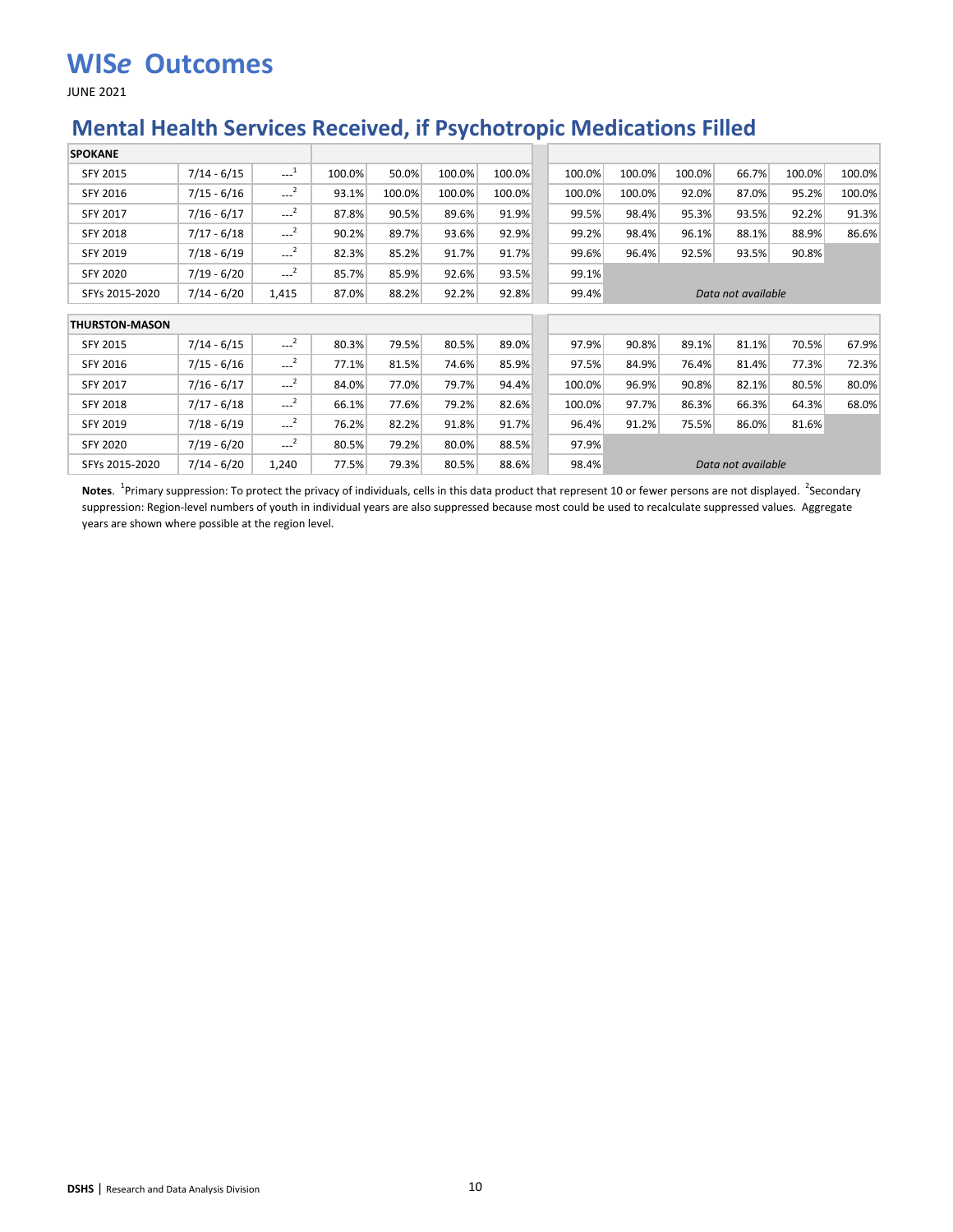JUNE 2021

### **Substance Use Disorder Treatment Services Received, If Need Indicated**



|                   |                     |       |           | <b>MONTHS PRE-PERIOD</b> |                                                                                     |         |         |       | <b>MONTHS POST PERIOD</b> |                    |           |           |
|-------------------|---------------------|-------|-----------|--------------------------|-------------------------------------------------------------------------------------|---------|---------|-------|---------------------------|--------------------|-----------|-----------|
| <b>Cohort</b>     |                     | N     | $10 - 12$ | $7-9$                    | $4 - 6$                                                                             | $1 - 3$ | $1 - 3$ | $4-6$ | $7-9$                     | $10 - 12$          | $13 - 15$ | $16 - 18$ |
| <b>WASHINGTON</b> | <b>Entered WISe</b> |       |           |                          | Percent of Youth with SUD Treatment Need who Receive SUD Services During the Period |         |         |       |                           |                    |           |           |
| <b>SFY 2015</b>   | 7/14 - 6/15         | 199   | 14.6%     | 15.6%                    | 19.6%                                                                               | 30.2%   | 28.1%   | 24.1% | 21.6%                     | 19.1%              | 13.6%     | 13.1%     |
| SFY 2016          | $7/15 - 6/16$       | 203   | 17.7%     | 18.7%                    | 19.2%                                                                               | 25.6%   | 22.2%   | 17.2% | 15.3%                     | 15.3%              | 10.8%     | 9.4%      |
| <b>SFY 2017</b>   | $7/16 - 6/17$       | 283   | 16.3%     | 18.7%                    | 20.1%                                                                               | 22.3%   | 22.3%   | 22.6% | 20.1%                     | 17.3%              | 14.8%     | 11.7%     |
| <b>SFY 2018</b>   | $7/17 - 6/18$       | 304   | 8.9%      | 10.9%                    | 19.1%                                                                               | 27.6%   | 28.3%   | 24.0% | 18.1%                     | 14.1%              | 12.2%     | 10.5%     |
| <b>SFY 2019</b>   | $7/18 - 6/19$       | 303   | 15.5%     | 17.2%                    | 20.8%                                                                               | 29.0%   | 28.1%   | 22.4% | 18.8%                     | 17.2%              | 12.5%     |           |
| <b>SFY 2020</b>   | $7/19 - 6/20$       | 328   | 10.1%     | 14.6%                    | 16.5%                                                                               | 25.6%   | 19.8%   |       |                           |                    |           |           |
| SFYs 2015-2020    | $7/14 - 6/20$       | 1.620 | 13.5%     | 15.7%                    | 19.1%                                                                               | 26.6%   | 24.7%   |       |                           | Data not available |           |           |

| <b>REGIONS</b>      | <b>Entered WISe</b> |                     |       |       |       |       |       |       |       |                    |       |       |
|---------------------|---------------------|---------------------|-------|-------|-------|-------|-------|-------|-------|--------------------|-------|-------|
| <b>GREAT RIVERS</b> |                     |                     |       |       |       |       |       |       |       |                    |       |       |
| <b>SFY 2015</b>     | $7/14 - 6/15$       | $\sim$ <sup>1</sup> | 0.0%  | 20.0% | 20.0% | 20.0% | 40.0% | 20.0% | 20.0% | 40.0%              | 0.0%  | 0.0%  |
| SFY 2016            | $7/15 - 6/16$       | $\sim$ <sup>1</sup> | 22.2% | 33.3% | 33.3% | 22.2% | 22.2% | 33.3% | 22.2% | 33.3%              | 22.2% | 11.1% |
| <b>SFY 2017</b>     | $7/16 - 6/17$       | $\sim$ <sup>2</sup> | 8.3%  | 16.7% | 25.0% | 33.3% | 16.7% | 25.0% | 8.3%  | 16.7%              | 0.0%  | 0.0%  |
| <b>SFY 2018</b>     | $7/17 - 6/18$       | $\sim$ <sup>2</sup> | 3.8%  | 7.7%  | 26.9% | 50.0% | 61.5% | 42.3% | 23.1% | 23.1%              | 26.9% | 26.9% |
| SFY 2019            | $7/18 - 6/19$       | $\sim$ <sup>2</sup> | 21.7% | 21.7% | 30.4% | 43.5% | 47.8% | 34.8% | 39.1% | 30.4%              | 17.4% |       |
| <b>SFY 2020</b>     | $7/19 - 6/20$       | $\sim$ <sup>2</sup> | 14.3% | 23.8% | 28.6% | 38.1% | 38.1% |       |       |                    |       |       |
| SFYs 2015-2020      | $7/14 - 6/20$       | 96                  | 12.5% | 18.8% | 28.1% | 39.6% | 42.7% |       |       | Data not available |       |       |

| <b>GREATER COLUMBIA</b> |               |                     |       |       |       |       |       |       |       |                    |       |       |
|-------------------------|---------------|---------------------|-------|-------|-------|-------|-------|-------|-------|--------------------|-------|-------|
| <b>SFY 2015</b>         | $7/14 - 6/15$ | $-$ <sup>2</sup>    | 14.6% | 14.6% | 12.2% | 22.0% | 22.0% | 24.4% | 19.5% | 14.6%              | 14.6% | 12.2% |
| SFY 2016                | $7/15 - 6/16$ | $\sim$ <sup>2</sup> | 19.1% | 17.0% | 17.0% | 27.7% | 17.0% | 10.6% | 6.4%  | 6.4%               | 4.3%  | 8.5%  |
| <b>SFY 2017</b>         | $7/16 - 6/17$ | $---2$              | 20.3% | 20.3% | 20.3% | 29.7% | 39.1% | 39.1% | 29.7% | 29.7%              | 26.6% | 20.3% |
| <b>SFY 2018</b>         | $7/17 - 6/18$ | $-2$                | 15.9% | 25.0% | 20.5% | 34.1% | 31.8% | 27.3% | 27.3% | 13.6%              | 11.4% | 9.1%  |
| <b>SFY 2019</b>         | $7/18 - 6/19$ | ---                 | 18.8% | 23.4% | 31.3% | 46.9% | 31.3% | 29.7% | 23.4% | 26.6%              | 15.6% |       |
| <b>SFY 2020</b>         | $7/19 - 6/20$ | $-2$                | 11.8% | 25.5% | 21.6% | 33.3% | 19.6% |       |       |                    |       |       |
| SFYs 2015-2020          | $7/14 - 6/20$ | 311                 | 17.0% | 21.2% | 21.2% | 33.1% | 27.7% |       |       | Data not available |       |       |

| <b>KING COUNTY</b> |               |                         |       |       |       |       |       |       |       |                    |      |      |
|--------------------|---------------|-------------------------|-------|-------|-------|-------|-------|-------|-------|--------------------|------|------|
| <b>SFY 2015</b>    | $7/14 - 6/15$ | 0                       |       |       |       |       |       |       |       |                    |      |      |
| SFY 2016           | $7/15 - 6/16$ | $\cdots$                | 18.5% | 22.2% | 25.9% | 22.2% | 14.8% | 14.8% | 14.8% | 7.4%               | 7.4% | 7.4% |
| <b>SFY 2017</b>    | $7/16 - 6/17$ | $\sim$ $^{2}$           | 13.6% | 18.2% | 27.3% | 18.2% | 22.7% | 27.3% | 40.9% | 18.2%              | 9.1% | 4.5% |
| <b>SFY 2018</b>    | $7/17 - 6/18$ | $-2$                    | 4.0%  | 4.0%  | 24.0% | 16.0% | 16.0% | 16.0% | 8.0%  | 0.0%               | 0.0% | 0.0% |
| <b>SFY 2019</b>    | $7/18 - 6/19$ | $\overline{2}$<br>---   | 8.8%  | 5.9%  | 11.8% | 11.8% | 17.6% | 14.7% | 11.8% | 8.8%               | 8.8% |      |
| <b>SFY 2020</b>    | $7/19 - 6/20$ | $\overline{2}$<br>$---$ | 5.9%  | 8.8%  | 14.7% | 8.8%  | 8.8%  |       |       |                    |      |      |
| SFYs 2015-2020     | $7/14 - 6/20$ | 142                     | 9.9%  | 11.3% | 19.7% | 14.8% | 15.5% |       |       | Data not available |      |      |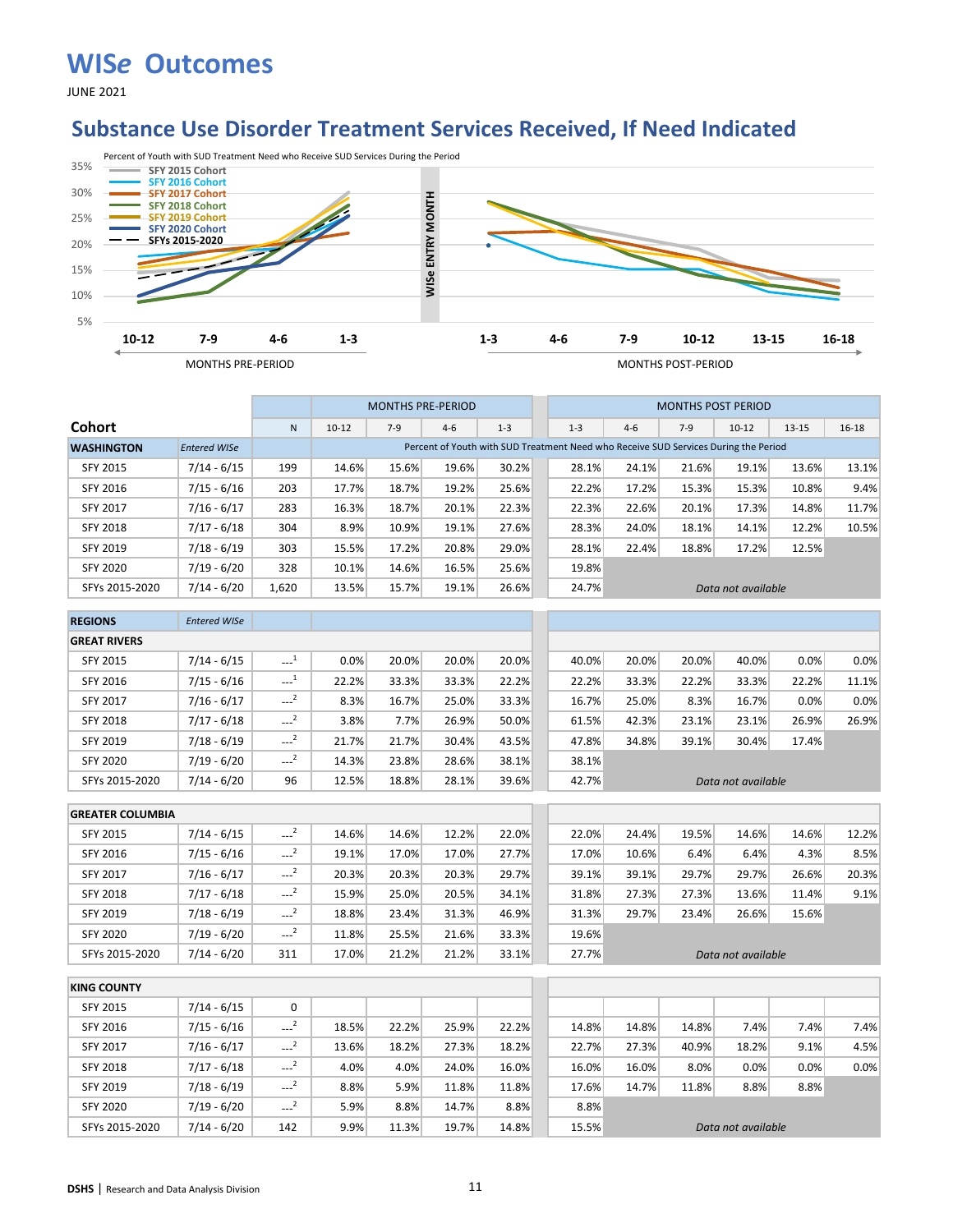JUNE 2021

## **Substance Use Disorder Treatment Services Received, If Need Indicated**

| <b>NORTH CENTRAL</b> |               |                     |       |        |        |        |        |       |       |                    |       |       |
|----------------------|---------------|---------------------|-------|--------|--------|--------|--------|-------|-------|--------------------|-------|-------|
| <b>SFY 2015</b>      | $7/14 - 6/15$ | 0                   |       |        |        |        |        |       |       |                    |       |       |
| SFY 2016             | $7/15 - 6/16$ | $---1$              | 33.3% | 33.3%  | 33.3%  | 33.3%  | 0.0%   | 33.3% | 33.3% | 33.3%              | 33.3% | 33.3% |
| SFY 2017             | $7/16 - 6/17$ | $-1$                | 0.0%  | 0.0%   | 0.0%   | 0.0%   | 25.0%  | 25.0% | 0.0%  | 0.0%               | 0.0%  | 0.0%  |
| SFY 2018             | $7/17 - 6/18$ | $-2$                | 6.3%  | 0.0%   | 12.5%  | 25.0%  | 18.8%  | 6.3%  | 18.8% | 25.0%              | 25.0% | 18.8% |
| SFY 2019             | $7/18 - 6/19$ | $-1$                | 0.0%  | 0.0%   | 16.7%  | 33.3%  | 50.0%  | 16.7% | 0.0%  | 16.7%              | 0.0%  |       |
| SFY 2020             | $7/19 - 6/20$ | $-1$                | 12.5% | 12.5%  | 0.0%   | 25.0%  | 12.5%  |       |       |                    |       |       |
| SFYs 2015-2020       | $7/14 - 6/20$ | $-2$                | 8.1%  | 5.4%   | 10.8%  | 24.3%  | 21.6%  |       |       | Data not available |       |       |
| <b>NORTH SOUND</b>   |               |                     |       |        |        |        |        |       |       |                    |       |       |
| SFY 2015             | $7/14 - 6/15$ | $-2$                | 7.9%  | 13.2%  | 13.2%  | 28.9%  | 26.3%  | 21.1% | 23.7% | 23.7%              | 23.7% | 21.1% |
| SFY 2016             | $7/15 - 6/16$ | $---2$              | 19.4% | 25.8%  | 16.1%  | 19.4%  | 22.6%  | 9.7%  | 9.7%  | 12.9%              | 9.7%  | 9.7%  |
| SFY 2017             | $7/16 - 6/17$ | $\sim$ <sup>2</sup> | 7.7%  | 19.2%  | 34.6%  | 23.1%  | 26.9%  | 26.9% | 30.8% | 15.4%              | 23.1% | 15.4% |
| <b>SFY 2018</b>      | $7/17 - 6/18$ | $-2$                | 6.3%  | 9.4%   | 25.0%  | 43.8%  | 37.5%  | 25.0% | 15.6% | 15.6%              | 12.5% | 15.6% |
| SFY 2019             | $7/18 - 6/19$ | $---2$              | 9.5%  | 11.9%  | 11.9%  | 14.3%  | 16.7%  | 14.3% | 9.5%  | 11.9%              | 2.4%  |       |
| <b>SFY 2020</b>      | $7/19 - 6/20$ | $-2$                | 11.1% | 22.2%  | 16.7%  | 18.5%  | 11.1%  |       |       |                    |       |       |
| SFYs 2015-2020       | $7/14 - 6/20$ | 223                 | 10.3% | 17.0%  | 18.4%  | 23.8%  | 22.0%  |       |       | Data not available |       |       |
| <b>PIERCE</b>        |               |                     |       |        |        |        |        |       |       |                    |       |       |
| SFY 2015             | $7/14 - 6/15$ | $-2$                | 9.7%  | 9.7%   | 12.9%  | 12.9%  | 9.7%   | 6.5%  | 16.1% | 6.5%               | 3.2%  | 6.5%  |
| SFY 2016             | $7/15 - 6/16$ | $-2$                | 14.3% | 14.3%  | 11.4%  | 20.0%  | 22.9%  | 20.0% | 17.1% | 14.3%              | 8.6%  | 8.6%  |
| SFY 2017             | $7/16 - 6/17$ | $---2$              | 22.4% | 24.1%  | 19.0%  | 12.1%  | 17.2%  | 8.6%  | 8.6%  | 10.3%              | 6.9%  | 5.2%  |
| SFY 2018             | $7/17 - 6/18$ | $\sim$ <sup>2</sup> | 6.4%  | 0.0%   | 2.1%   | 0.0%   | 8.5%   | 8.5%  | 6.4%  | 0.0%               | 6.4%  | 6.4%  |
| SFY 2019             | $7/18 - 6/19$ | $-2$                | 10.7% | 7.1%   | 21.4%  | 28.6%  | 21.4%  | 14.3% | 14.3% | 10.7%              | 14.3% |       |
| <b>SFY 2020</b>      | $7/19 - 6/20$ | $---2$              | 6.3%  | 3.1%   | 18.8%  | 12.5%  | 12.5%  |       |       |                    |       |       |
| SFYs 2015-2020       | $7/14 - 6/20$ | 231                 | 12.6% | 10.8%  | 13.9%  | 13.0%  | 15.2%  |       |       | Data not available |       |       |
| SALISH               |               |                     |       |        |        |        |        |       |       |                    |       |       |
| SFY 2015             | $7/14 - 6/15$ | 0                   |       |        |        |        |        |       |       |                    |       |       |
| SFY 2016             | $7/15 - 6/16$ | $-1$                | 0.0%  | 100.0% | 100.0% | 100.0% | 100.0% | 0.0%  | 0.0%  | 0.0%               | 0.0%  | 0.0%  |
| SFY 2017             | $7/16 - 6/17$ | $-1$                | 0.0%  | 0.0%   | 0.0%   | 40.0%  | 20.0%  | 40.0% | 20.0% | 20.0%              | 20.0% | 20.0% |
| SFY 2018             | $7/17 - 6/18$ | $-2$                | 20.0% | 33.3%  | 33.3%  | 40.0%  | 26.7%  | 40.0% | 26.7% | 33.3%              | 13.3% | 13.3% |
| SFY 2019             | $7/18 - 6/19$ | $-2$                | 27.8% | 38.9%  | 38.9%  | 55.6%  | 72.2%  | 44.4% | 38.9% | 33.3%              | 27.8% |       |
| <b>SFY 2020</b>      | $7/19 - 6/20$ | $---2$              | 18.2% | 27.3%  | 31.8%  | 40.9%  | 22.7%  |       |       |                    |       |       |
| SFYs 2015-2020       | $7/14 - 6/20$ | 61                  | 19.7% | 31.1%  | 32.8%  | 45.9%  | 39.3%  |       |       | Data not available |       |       |
| <b>SOUTHWEST</b>     |               |                     |       |        |        |        |        |       |       |                    |       |       |
| SFY 2015             | $7/14 - 6/15$ | $-2$                | 7.4%  | 7.4%   | 14.8%  | 33.3%  | 40.7%  | 25.9% | 22.2% | 25.9%              | 18.5% | 18.5% |
| SFY 2016             | $7/15 - 6/16$ | $---2$              | 11.1% | 11.1%  | 11.1%  | 38.9%  | 55.6%  | 44.4% | 38.9% | 38.9%              | 33.3% | 27.8% |
| SFY 2017             | $7/16 - 6/17$ | $-2$                | 10.5% | 10.5%  | 15.8%  | 21.1%  | 26.3%  | 21.1% | 15.8% | 5.3%               | 10.5% | 15.8% |
| <b>SFY 2018</b>      | $7/17 - 6/18$ | $-2$                | 0.0%  | 6.7%   | 26.7%  | 33.3%  | 26.7%  | 40.0% | 26.7% | 33.3%              | 20.0% | 20.0% |
| SFY 2019             | $7/18 - 6/19$ | $-2$                | 16.7% | 22.2%  | 22.2%  | 22.2%  | 27.8%  | 33.3% | 22.2% | 16.7%              | 16.7% |       |
| <b>SFY 2020</b>      | 7/19 - 6/20   | $-2$                | 15.4% | 11.5%  | 11.5%  | 38.5%  | 30.8%  |       |       |                    |       |       |
| SFYs 2015-2020       | 7/14 - 6/20   | 123                 | 10.6% | 11.4%  | 16.3%  | 31.7%  | 35.0%  |       |       | Data not available |       |       |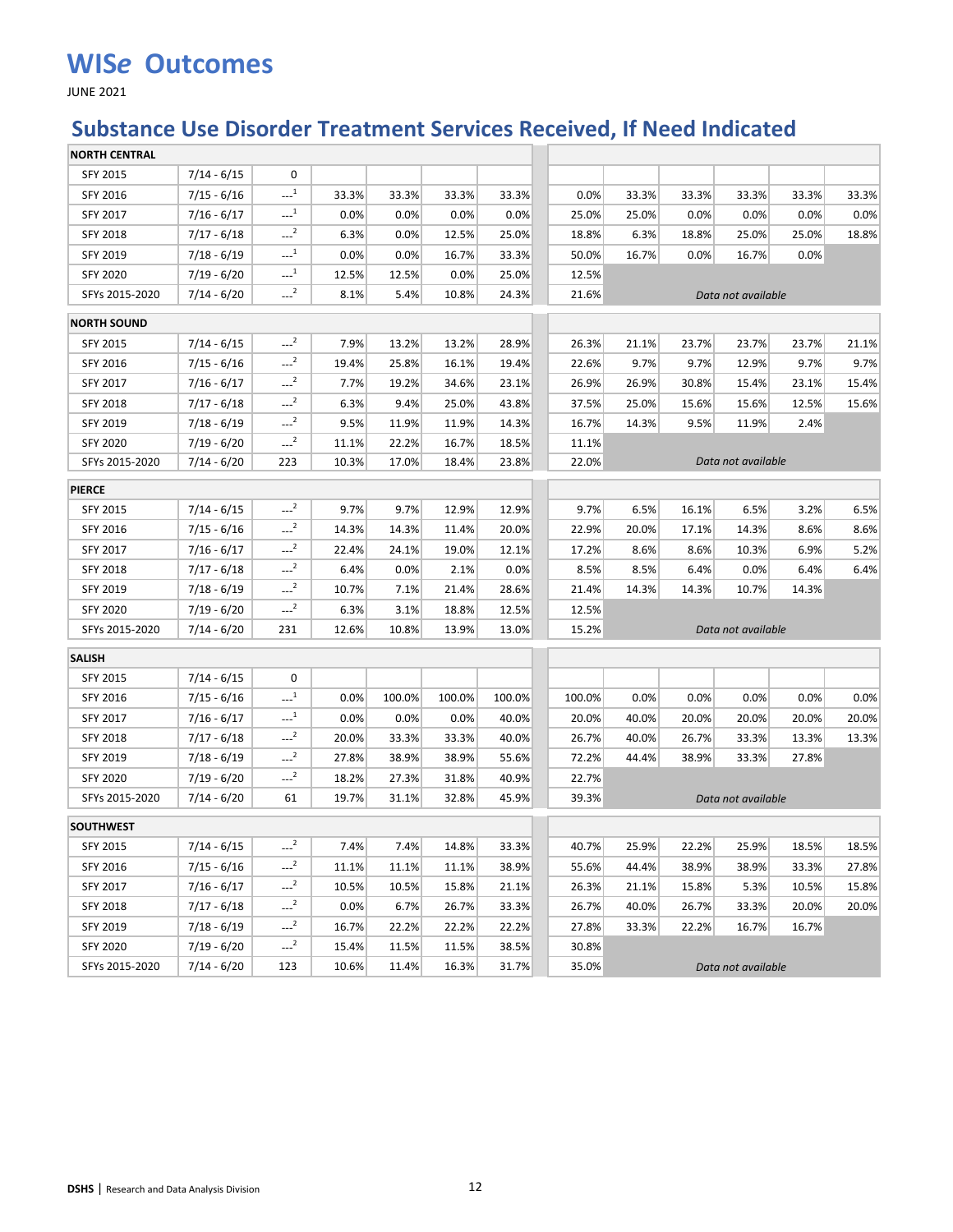JUNE 2021

### **Substance Use Disorder Treatment Services Received, If Need Indicated**

| <b>SPOKANE</b>        |               |                       |       |       |        |        |       |       |       |                    |       |       |
|-----------------------|---------------|-----------------------|-------|-------|--------|--------|-------|-------|-------|--------------------|-------|-------|
| SFY 2015              | $7/14 - 6/15$ | $\cdots$ <sup>1</sup> | 33.3% | 33.3% | 100.0% | 100.0% | 33.3% | 0.0%  | 0.0%  | 0.0%               | 0.0%  | 0.0%  |
| SFY 2016              | $7/15 - 6/16$ | $-2$                  | 9.1%  | 9.1%  | 18.2%  | 27.3%  | 18.2% | 18.2% | 18.2% | 9.1%               | 0.0%  | 0.0%  |
| SFY 2017              | $7/16 - 6/17$ | $-2$                  | 2.2%  | 4.4%  | 4.4%   | 8.9%   | 6.7%  | 11.1% | 11.1% | 15.6%              | 8.9%  | 2.2%  |
| <b>SFY 2018</b>       | $7/17 - 6/18$ | $\sim$ <sup>2</sup>   | 9.4%  | 7.5%  | 13.2%  | 15.1%  | 22.6% | 17.0% | 13.2% | 7.5%               | 7.5%  | 3.8%  |
| SFY 2019              | $7/18 - 6/19$ | $-2$                  | 14.0% | 16.0% | 14.0%  | 16.0%  | 20.0% | 22.0% | 10.0% | 8.0%               | 8.0%  |       |
| <b>SFY 2020</b>       | $7/19 - 6/20$ | $-2$                  | 3.9%  | 2.0%  | 5.9%   | 23.5%  | 19.6% |       |       |                    |       |       |
| SFYs 2015-2020        | $7/14 - 6/20$ | 213                   | 8.0%  | 8.0%  | 11.3%  | 17.8%  | 17.8% |       |       | Data not available |       |       |
| <b>THURSTON-MASON</b> |               |                       |       |       |        |        |       |       |       |                    |       |       |
|                       |               |                       |       |       |        |        |       |       |       |                    |       |       |
| SFY 2015              | $7/14 - 6/15$ | $-2$                  | 25.9% | 24.1% | 31.5%  | 42.6%  | 37.0% | 37.0% | 25.9% | 22.2%              | 11.1% | 11.1% |
| SFY 2016              | $7/15 - 6/16$ | $-2$                  | 23.8% | 14.3% | 28.6%  | 28.6%  | 14.3% | 9.5%  | 14.3% | 23.8%              | 14.3% | 0.0%  |
| SFY 2017              | $7/16 - 6/17$ | $\sim$ <sup>2</sup>   | 39.3% | 39.3% | 35.7%  | 46.4%  | 14.3% | 21.4% | 21.4% | 17.9%              | 21.4% | 25.0% |
| <b>SFY 2018</b>       | $7/17 - 6/18$ | $-2$                  | 12.9% | 19.4% | 29.0%  | 48.4%  | 41.9% | 38.7% | 29.0% | 25.8%              | 16.1% | 9.7%  |
| SFY 2019              | $7/18 - 6/19$ | $-2$                  | 25.0% | 20.0% | 10.0%  | 30.0%  | 20.0% | 0.0%  | 25.0% | 15.0%              | 20.0% |       |
| <b>SFY 2020</b>       | $7/19 - 6/20$ | $-2$                  | 10.3% | 10.3% | 13.8%  | 31.0%  | 34.5% |       |       |                    |       |       |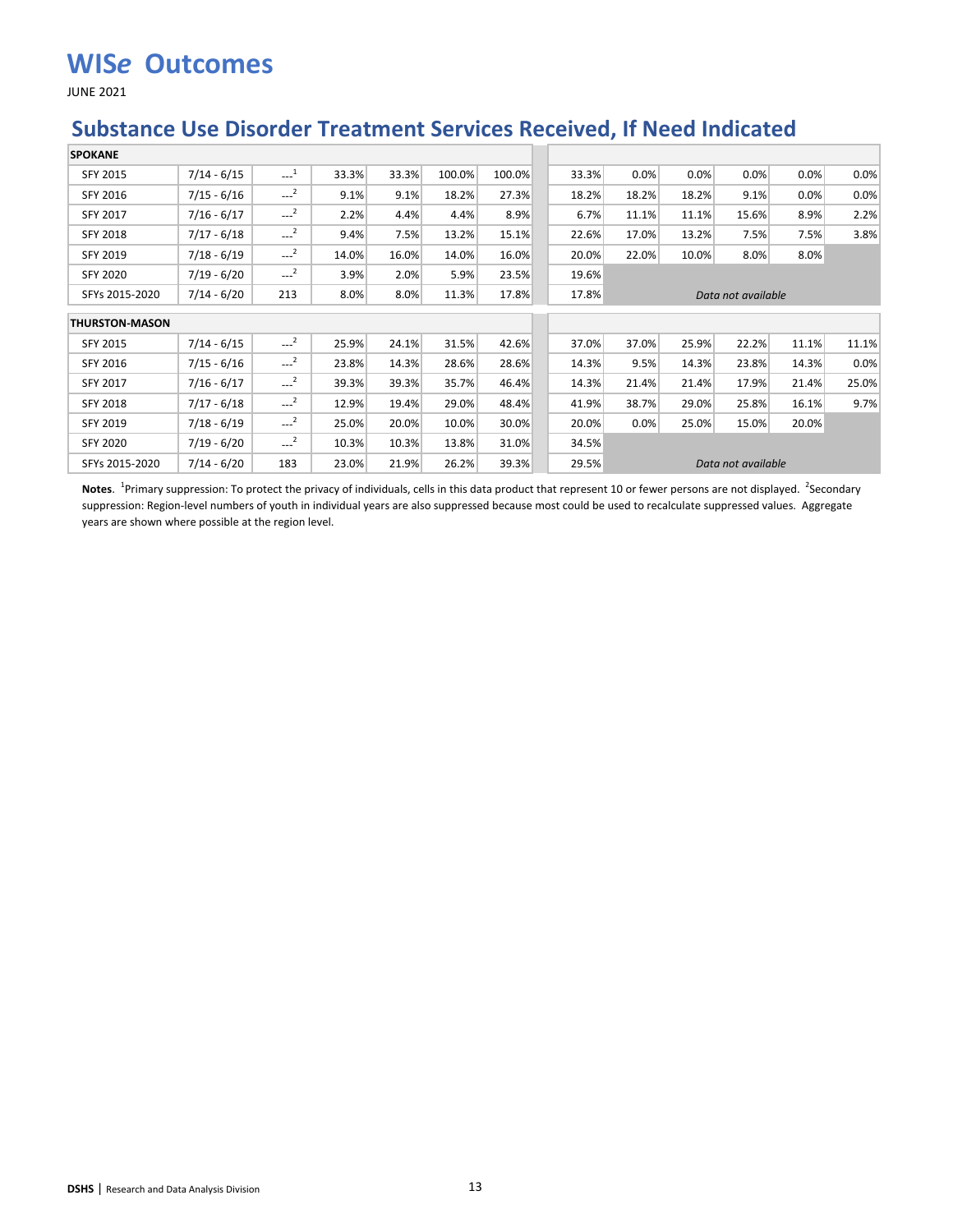JUNE 2021

#### **Emergency Department Visits**



|                   |                     |        |           | <b>MONTHS PRE-PERIOD</b> |         |         |         |       | <b>MONTHS POST PERIOD</b>                                         |                    |           |           |
|-------------------|---------------------|--------|-----------|--------------------------|---------|---------|---------|-------|-------------------------------------------------------------------|--------------------|-----------|-----------|
| <b>Cohort</b>     |                     | N      | $10 - 12$ | $7-9$                    | $4 - 6$ | $1 - 3$ | $1 - 3$ | $4-6$ | $7-9$                                                             | $10-12$            | $13 - 15$ | $16 - 18$ |
| <b>WASHINGTON</b> | <b>Entered WISe</b> |        |           |                          |         |         |         |       | Emergency Department Visits (days per 1,000 mm) During the Period |                    |           |           |
| <b>SFY 2015</b>   | $7/14 - 6/15$       | 881    | 67.4      | 93.6                     | 112.3   | 159.8   | 108.5   | 97.9  | 95.7                                                              | 82.7               | 99.5      | 90.1      |
| SFY 2016          | $7/15 - 6/16$       | 1,365  | 88.5      | 88.3                     | 99.0    | 169.3   | 119.2   | 105.5 | 102.0                                                             | 100.5              | 100.3     | 96.9      |
| <b>SFY 2017</b>   | $7/16 - 6/17$       | 1,867  | 80.8      | 82.7                     | 101.5   | 179.6   | 117.8   | 99.9  | 87.1                                                              | 96.1               | 92.4      | 98.1      |
| SFY 2018          | $7/17 - 6/18$       | 2,313  | 72.4      | 80.7                     | 96.2    | 161.7   | 113.2   | 95.2  | 81.9                                                              | 92.1               | 94.4      | 92.5      |
| <b>SFY 2019</b>   | $7/18 - 6/19$       | 2,694  | 65.4      | 71.1                     | 87.3    | 149.2   | 96.2    | 81.9  | 81.5                                                              | 72.2               | 76.8      |           |
| <b>SFY 2020</b>   | $7/19 - 6/20$       | 3.204  | 71.7      | 73.6                     | 86.8    | 132.1   | 85.8    |       |                                                                   |                    |           |           |
| SFYs 2015-2020    | $7/14 - 6/20$       | 12,324 | 73.3      | 78.8                     | 94.1    | 154.7   | 103.4   |       |                                                                   | Data not available |           |           |

| <b>REGIONS</b>      | <b>Entered WISe</b> |                     |      |      |       |       |       |       |       |                    |       |       |
|---------------------|---------------------|---------------------|------|------|-------|-------|-------|-------|-------|--------------------|-------|-------|
| <b>GREAT RIVERS</b> |                     |                     |      |      |       |       |       |       |       |                    |       |       |
| SFY 2015            | $7/14 - 6/15$       | $\sim$ <sup>2</sup> | 63.5 | 90.9 | 60.6  | 202.9 | 108.7 | 106.1 | 75.8  | 90.9               | 151.5 | 121.2 |
| SFY 2016            | $7/15 - 6/16$       | $\sim$ <sup>2</sup> | 92.1 | 64.9 | 88.6  | 115.2 | 82.3  | 71.7  | 111.8 | 121.2              | 111.1 | 109.6 |
| <b>SFY 2017</b>     | $7/16 - 6/17$       | $---2$              | 85.5 | 96.9 | 126.0 | 228.3 | 176.9 | 143.6 | 125.0 | 161.4              | 95.6  | 79.4  |
| <b>SFY 2018</b>     | $7/17 - 6/18$       | $\sim$ <sup>2</sup> | 87.0 | 58.8 | 67.4  | 143.4 | 139.3 | 81.2  | 76.4  | 84.2               | 112.9 | 111.1 |
| SFY 2019            | $7/18 - 6/19$       | $\sim$ <sup>2</sup> | 45.5 | 28.3 | 53.1  | 98.1  | 64.4  | 56.0  | 62.6  | 51.2               | 66.4  |       |
| <b>SFY 2020</b>     | $7/19 - 6/20$       | $\sim$ <sup>2</sup> | 72.2 | 75.9 | 65.3  | 105.6 | 61.1  |       |       |                    |       |       |
| SFYs 2015-2020      | $7/14 - 6/20$       | 944                 | 71.8 | 62.4 | 72.8  | 131.8 | 97.6  |       |       | Data not available |       |       |

| <b>GREATER COLUMBIA</b> |               |                     |      |       |       |       |       |       |       |                    |       |       |
|-------------------------|---------------|---------------------|------|-------|-------|-------|-------|-------|-------|--------------------|-------|-------|
| <b>SFY 2015</b>         | $7/14 - 6/15$ | $\sim$ $^{-2}$      | 81.5 | 123.1 | 140.8 | 182.5 | 119.3 | 101.1 | 120.7 | 128.2              | 108.0 | 124.1 |
| <b>SFY 2016</b>         | $7/15 - 6/16$ | $-2$                | 97.2 | 102.1 | 117.1 | 198.6 | 155.8 | 128.9 | 126.0 | 119.7              | 138.5 | 129.9 |
| <b>SFY 2017</b>         | $7/16 - 6/17$ | $---2$              | 82.8 | 100.2 | 90.8  | 131.5 | 103.0 | 112.7 | 85.9  | 105.1              | 104.7 | 105.7 |
| <b>SFY 2018</b>         | $7/17 - 6/18$ | $\cdots$            | 74.4 | 98.9  | 99.1  | 149.3 | 115.8 | 93.2  | 108.4 | 96.2               | 65.2  | 63.3  |
| <b>SFY 2019</b>         | $7/18 - 6/19$ | $\sim$ <sup>2</sup> | 92.6 | 82.9  | 100.3 | 188.3 | 109.3 | 97.8  | 108.9 | 85.0               | 91.1  |       |
| <b>SFY 2020</b>         | $7/19 - 6/20$ | $---2$              | 75.7 | 104.4 | 95.0  | 140.5 | 97.6  |       |       |                    |       |       |
| SFYs 2015-2020          | $7/14 - 6/20$ | 1.996               | 83.7 | 99.8  | 103.8 | 162.8 | 114.7 |       |       | Data not available |       |       |

| <b>KING COUNTY</b> |               |                     |       |       |       |       |       |       |       |                    |       |       |
|--------------------|---------------|---------------------|-------|-------|-------|-------|-------|-------|-------|--------------------|-------|-------|
| <b>SFY 2015</b>    | $7/14 - 6/15$ | 0                   |       |       |       |       |       |       |       |                    |       |       |
| SFY 2016           | $7/15 - 6/16$ | $---2$              | 116.5 | 109.8 | 104.4 | 91.9  | 108.5 | 112.2 | 100.0 | 106.3              | 91.2  | 102.7 |
| <b>SFY 2017</b>    | $7/16 - 6/17$ | $\sim$ <sup>2</sup> | 80.2  | 60.4  | 83.8  | 178.1 | 130.7 | 75.2  | 82.5  | 87.5               | 102.0 | 64.9  |
| <b>SFY 2018</b>    | $7/17 - 6/18$ | $\sim$ <sup>2</sup> | 87.9  | 86.4  | 128.1 | 156.4 | 158.9 | 101.9 | 53.2  | 72.5               | 99.6  | 80.6  |
| SFY 2019           | $7/18 - 6/19$ | $-2$                | 61.9  | 64.8  | 100.0 | 135.0 | 94.8  | 82.9  | 63.8  | 83.3               | 82.6  |       |
| <b>SFY 2020</b>    | $7/19 - 6/20$ | $\sim$ <sup>2</sup> | 71.1  | 59.0  | 76.1  | 89.4  | 56.5  |       |       |                    |       |       |
| SFYs 2015-2020     | $7/14 - 6/20$ | 1.496               | 79.0  | 71.6  | 93.8  | 121.6 | 96.7  |       |       | Data not available |       |       |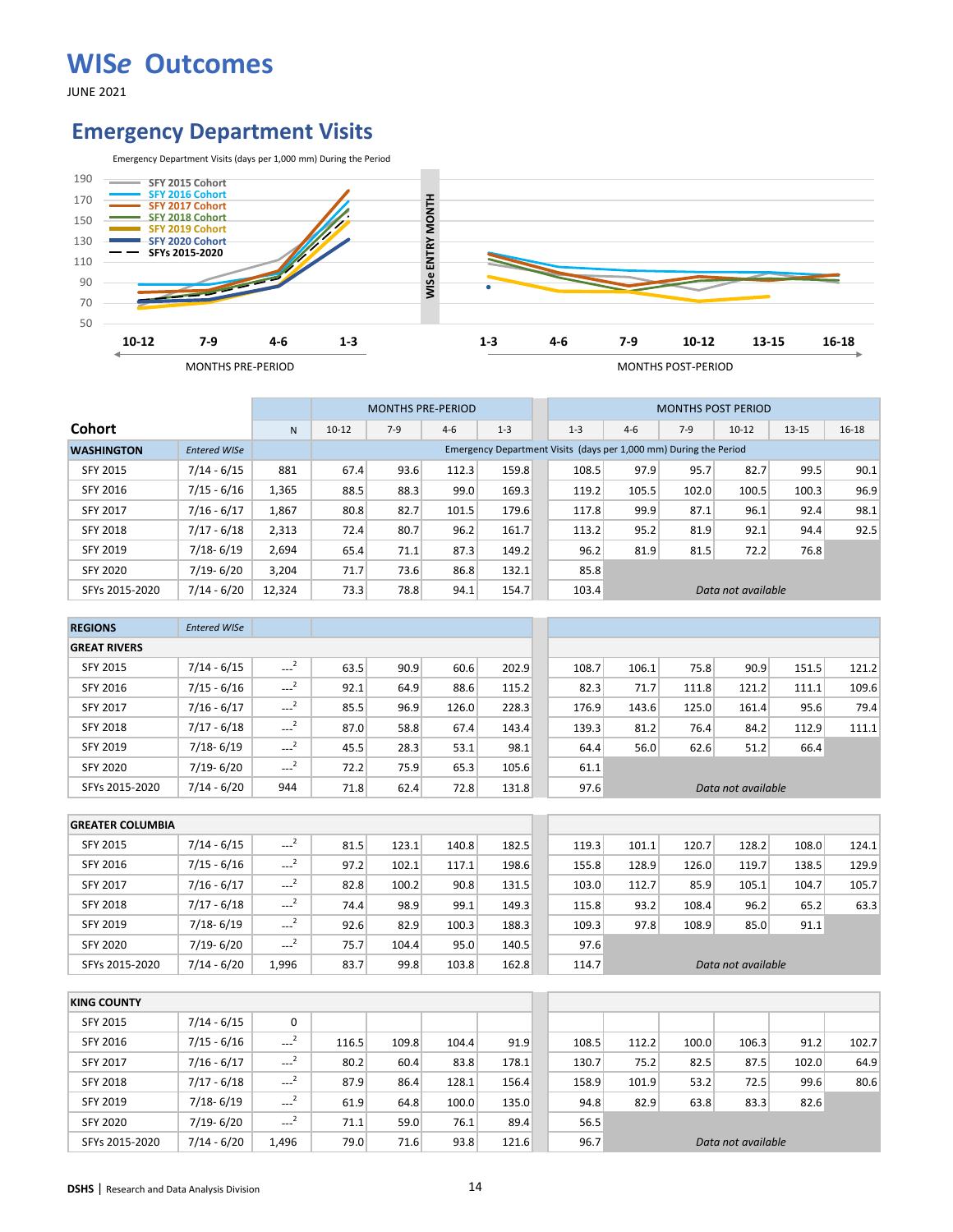JUNE 2021

### **Emergency Department Visits**

| <b>NORTH CENTRAL</b> |               |                     |      |       |       |       |       |       |       |                    |       |       |
|----------------------|---------------|---------------------|------|-------|-------|-------|-------|-------|-------|--------------------|-------|-------|
| SFY 2015             | $7/14 - 6/15$ | 0                   |      |       |       |       |       |       |       |                    |       |       |
| SFY 2016             | $7/15 - 6/16$ | $-2$                | 83.3 | 33.3  | 83.3  | 83.3  | 83.3  | 66.7  | 16.7  | 116.7              | 87.7  | 50.0  |
| SFY 2017             | $7/16 - 6/17$ | $-2$                | 76.4 | 41.7  | 55.6  | 97.2  | 69.4  | 48.6  | 85.1  | 78.0               | 87.0  | 74.1  |
| SFY 2018             | $7/17 - 6/18$ | $\sim$ <sup>2</sup> | 62.0 | 57.3  | 66.7  | 108.6 | 67.2  | 72.7  | 85.2  | 66.7               | 106.8 | 88.5  |
| SFY 2019             | 7/18-6/19     | $-2$                | 32.1 | 45.6  | 53.2  | 120.4 | 80.5  | 61.3  | 50.5  | 52.0               | 35.0  |       |
| <b>SFY 2020</b>      | 7/19-6/20     | $-2$                | 56.1 | 63.3  | 43.5  | 133.9 | 58.5  |       |       |                    |       |       |
| SFYs 2015-2020       | $7/14 - 6/20$ | $-2$                | 53.9 | 52.3  | 56.3  | 116.2 | 70.1  |       |       | Data not available |       |       |
| <b>NORTH SOUND</b>   |               |                     |      |       |       |       |       |       |       |                    |       |       |
| <b>SFY 2015</b>      | $7/14 - 6/15$ | $\sim$ <sup>2</sup> | 57.4 | 104.0 | 135.0 | 162.7 | 127.0 | 94.1  | 89.6  | 59.8               | 114.0 | 87.1  |
| SFY 2016             | $7/15 - 6/16$ | $-2$                | 74.5 | 87.7  | 121.8 | 251.7 | 111.7 | 110.0 | 75.0  | 91.5               | 82.9  | 84.2  |
| SFY 2017             | $7/16 - 6/17$ | $-2$                | 64.7 | 85.2  | 123.7 | 210.3 | 121.1 | 95.9  | 77.3  | 98.0               | 115.2 | 125.4 |
| SFY 2018             | $7/17 - 6/18$ | $-2$                | 74.2 | 97.3  | 100.6 | 130.5 | 108.8 | 74.5  | 67.5  | 103.9              | 81.1  | 107.1 |
| SFY 2019             | 7/18-6/19     | $-2$                | 49.7 | 71.7  | 96.9  | 133.5 | 97.3  | 72.2  | 70.9  | 55.1               | 67.6  |       |
| <b>SFY 2020</b>      | $7/19 - 6/20$ | $-2$                | 72.9 | 79.9  | 83.9  | 141.8 | 77.7  |       |       |                    |       |       |
| SFYs 2015-2020       | $7/14 - 6/20$ | 1,669               | 65.2 | 84.5  | 104.7 | 163.2 | 101.7 |       |       | Data not available |       |       |
| <b>PIERCE</b>        |               |                     |      |       |       |       |       |       |       |                    |       |       |
| <b>SFY 2015</b>      | $7/14 - 6/15$ | $-2$                | 54.3 | 91.0  | 109.4 | 182.0 | 105.6 | 111.1 | 101.7 | 91.8               | 64.5  | 59.7  |
| SFY 2016             | $7/15 - 6/16$ | $-2$                | 63.9 | 79.5  | 74.5  | 160.4 | 122.5 | 103.3 | 92.6  | 106.1              | 96.7  | 81.4  |
| SFY 2017             | $7/16 - 6/17$ | $-2$                | 78.4 | 77.7  | 94.1  | 192.6 | 124.1 | 113.7 | 87.9  | 99.9               | 93.1  | 120.6 |
| <b>SFY 2018</b>      | $7/17 - 6/18$ | $\sim$ <sup>2</sup> | 63.1 | 72.6  | 93.2  | 200.4 | 107.1 | 87.3  | 73.0  | 80.3               | 104.6 | 96.8  |
| SFY 2019             | 7/18-6/19     | $\sim$ <sup>2</sup> | 65.1 | 71.2  | 57.6  | 150.2 | 77.7  | 60.4  | 102.0 | 81.8               | 90.1  |       |
| <b>SFY 2020</b>      | 7/19-6/20     | $-2$                | 62.1 | 56.9  | 87.2  | 136.1 | 108.4 |       |       |                    |       |       |
| SFYs 2015-2020       | $7/14 - 6/20$ | 1,565               | 65.2 | 72.0  | 84.6  | 168.4 | 106.7 |       |       | Data not available |       |       |
| <b>SALISH</b>        |               |                     |      |       |       |       |       |       |       |                    |       |       |
| SFY 2015             | $7/14 - 6/15$ | 0                   |      |       |       |       |       |       |       |                    |       |       |
| SFY 2016             | $7/15 - 6/16$ | $-2$                | 92.6 | 185.2 | 98.0  | 157.4 | 129.6 | 166.7 | 129.6 | 74.1               | 55.6  | 111.1 |
| SFY 2017             | $7/16 - 6/17$ | $-2$                | 96.3 | 163.0 | 177.8 | 224.6 | 137.7 | 244.4 | 174.1 | 89.4               | 136.8 | 81.1  |
| SFY 2018             | $7/17 - 6/18$ | $-2$                | 84.0 | 82.1  | 69.5  | 170.3 | 170.3 | 123.2 | 83.3  | 139.3              | 126.6 | 106.1 |
| SFY 2019             | $7/18 - 6/19$ | $-2$                | 60.0 | 73.0  | 107.5 | 156.8 | 141.1 | 107.3 | 93.2  | 68.5               | 109.2 |       |
| <b>SFY 2020</b>      | 7/19-6/20     | $-2$                | 87.2 | 83.8  | 113.0 | 178.5 | 108.8 |       |       |                    |       |       |
| SFYs 2015-2020       | $7/14 - 6/20$ | $-2$                | 78.9 | 89.4  | 105.5 | 172.8 | 135.8 |       |       | Data not available |       |       |
| <b>SOUTHWEST</b>     |               |                     |      |       |       |       |       |       |       |                    |       |       |
| SFY 2015             | $7/14 - 6/15$ | $-2$                | 94.0 | 86.8  | 92.1  | 197.9 | 108.5 | 95.6  | 125.0 | 72.0               | 146.7 | 112.9 |
| SFY 2016             | $7/15 - 6/16$ | $-2$                | 64.3 | 57.9  | 67.8  | 232.4 | 144.8 | 108.3 | 96.7  | 84.6               | 69.8  | 83.3  |
| SFY 2017             | $7/16 - 6/17$ | $-2$                | 99.2 | 76.4  | 76.2  | 227.3 | 99.5  | 71.8  | 52.0  | 48.3               | 64.2  | 106.1 |
| SFY 2018             | $7/17 - 6/18$ | $-2$                | 34.1 | 63.6  | 88.2  | 194.1 | 72.6  | 49.9  | 65.3  | 100.7              | 70.0  | 88.2  |
| SFY 2019             | 7/18-6/19     | $-2$                | 43.7 | 75.9  | 67.0  | 150.0 | 61.1  | 66.7  | 82.9  | 49.5               | 53.6  |       |
| <b>SFY 2020</b>      | 7/19-6/20     | $-2$                | 54.9 | 43.7  | 94.0  | 131.3 | 93.3  |       |       |                    |       |       |
| SFYs 2015-2020       | $7/14 - 6/20$ | $-2$                | 63.1 | 66.2  | 81.1  | 183.7 | 94.4  |       |       | Data not available |       |       |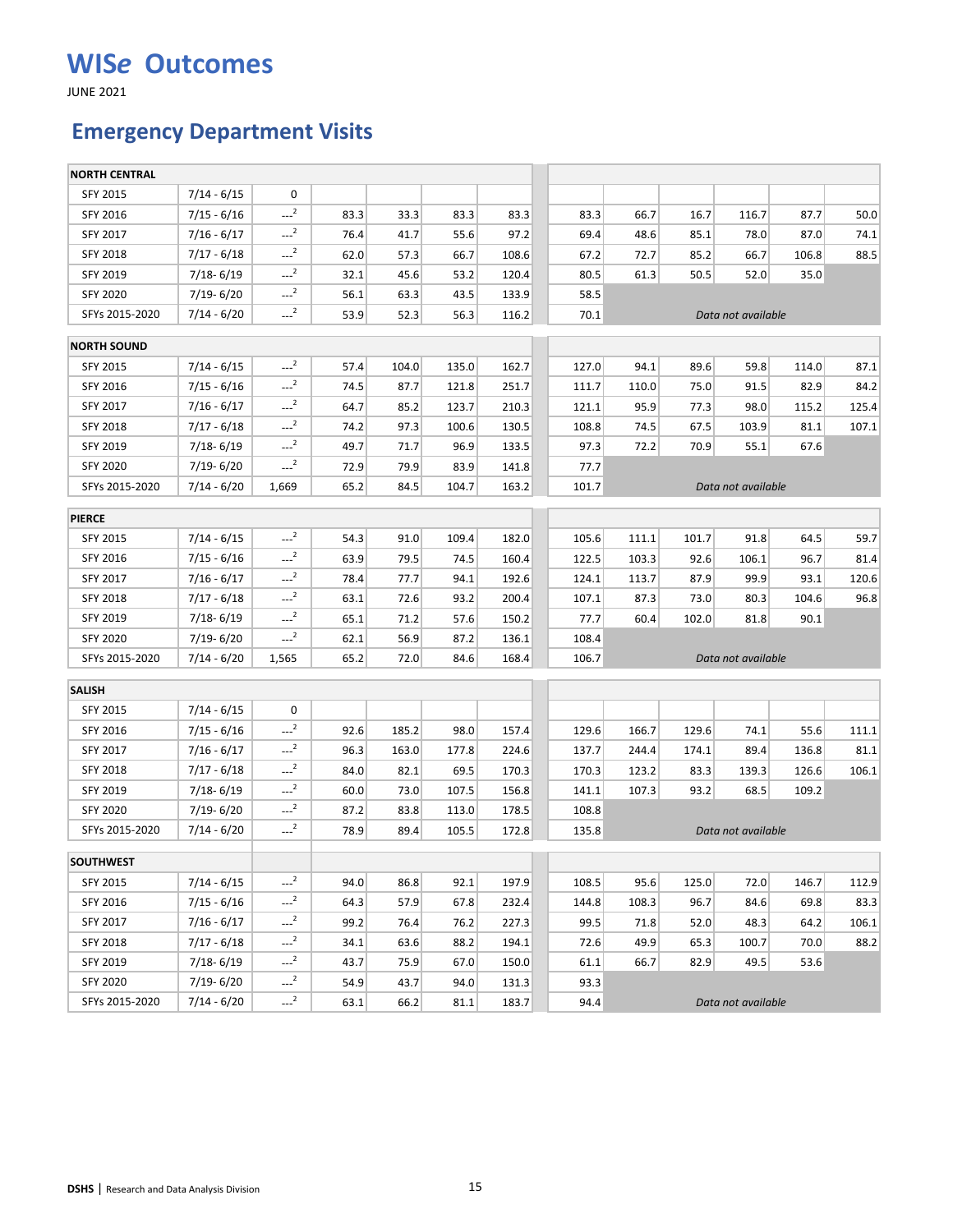JUNE 2021

#### **Emergency Department Visits**

| <b>SPOKANE</b>        |               |                     |       |       |       |       |       |       |       |                    |       |       |
|-----------------------|---------------|---------------------|-------|-------|-------|-------|-------|-------|-------|--------------------|-------|-------|
| SFY 2015              | $7/14 - 6/15$ | $\sim$ <sup>1</sup> | 0.0   | 200.0 | 266.7 | 0.0   | 0.0   | 133.3 | 66.7  | 133.3              | 66.7  | 0.0   |
| SFY 2016              | $7/15 - 6/16$ | $\sim$ <sup>2</sup> | 197.4 | 140.4 | 144.1 | 236.8 | 184.2 | 184.2 | 240.7 | 232.3              | 155.6 | 88.9  |
| SFY 2017              | $7/16 - 6/17$ | $---2$              | 88.8  | 95.9  | 130.5 | 196.2 | 140.4 | 82.7  | 84.3  | 114.2              | 85.3  | 120.7 |
| <b>SFY 2018</b>       | $7/17 - 6/18$ | $-2$                | 79.2  | 90.7  | 110.8 | 186.6 | 117.1 | 141.8 | 90.0  | 103.7              | 111.4 | 108.8 |
| SFY 2019              | $7/18 - 6/19$ | $---2$              | 93.1  | 95.2  | 105.9 | 187.8 | 120.6 | 106.2 | 83.6  | 95.8               | 78.0  |       |
| <b>SFY 2020</b>       | $7/19 - 6/20$ | $-2$                | 80.3  | 82.1  | 94.7  | 153.6 | 107.7 |       |       |                    |       |       |
| SFYs 2015-2020        | $7/14 - 6/20$ | 1,415               | 88.1  | 92.5  | 110.7 | 181.4 | 121.4 |       |       | Data not available |       |       |
| <b>THURSTON-MASON</b> |               |                     |       |       |       |       |       |       |       |                    |       |       |
| SFY 2015              | $7/14 - 6/15$ | $---2$              | 57.4  | 63.5  | 85.3  | 100.9 | 90.0  | 89.3  | 60.9  | 59.6               | 72.5  | 67.6  |
| SFY 2016              | $7/15 - 6/16$ | $-2$                | 70.0  | 66.3  | 81.3  | 102.5 | 63.7  | 49.8  | 83.8  | 44.8               | 87.8  | 76.8  |
| SFY 2017              | $7/16 - 6/17$ | $-2$                | 71.2  | 49.9  | 78.1  | 130.0 | 69.7  | 85.0  | 89.2  | 57.8               | 55.3  | 44.3  |
| <b>SFY 2018</b>       | $7/17 - 6/18$ | $---2$              | 63.6  | 63.7  | 104.6 | 138.3 | 64.2  | 80.3  | 91.4  | 69.6               | 75.8  | 79.0  |
| SFY 2019              | $7/18 - 6/19$ | $-2$                | 66.1  | 78.5  | 92.6  | 109.4 | 82.7  | 88.5  | 76.1  | 60.5               | 61.1  |       |
| SFY 2020              | $7/19 - 6/20$ | $-2$                | 72.0  | 70.3  | 100.9 | 141.3 | 90.3  |       |       |                    |       |       |
| SFYs 2015-2020        | $7/14 - 6/20$ | 1,240               | 67.0  | 65.0  | 91.3  | 122.7 | 78.2  |       |       | Data not available |       |       |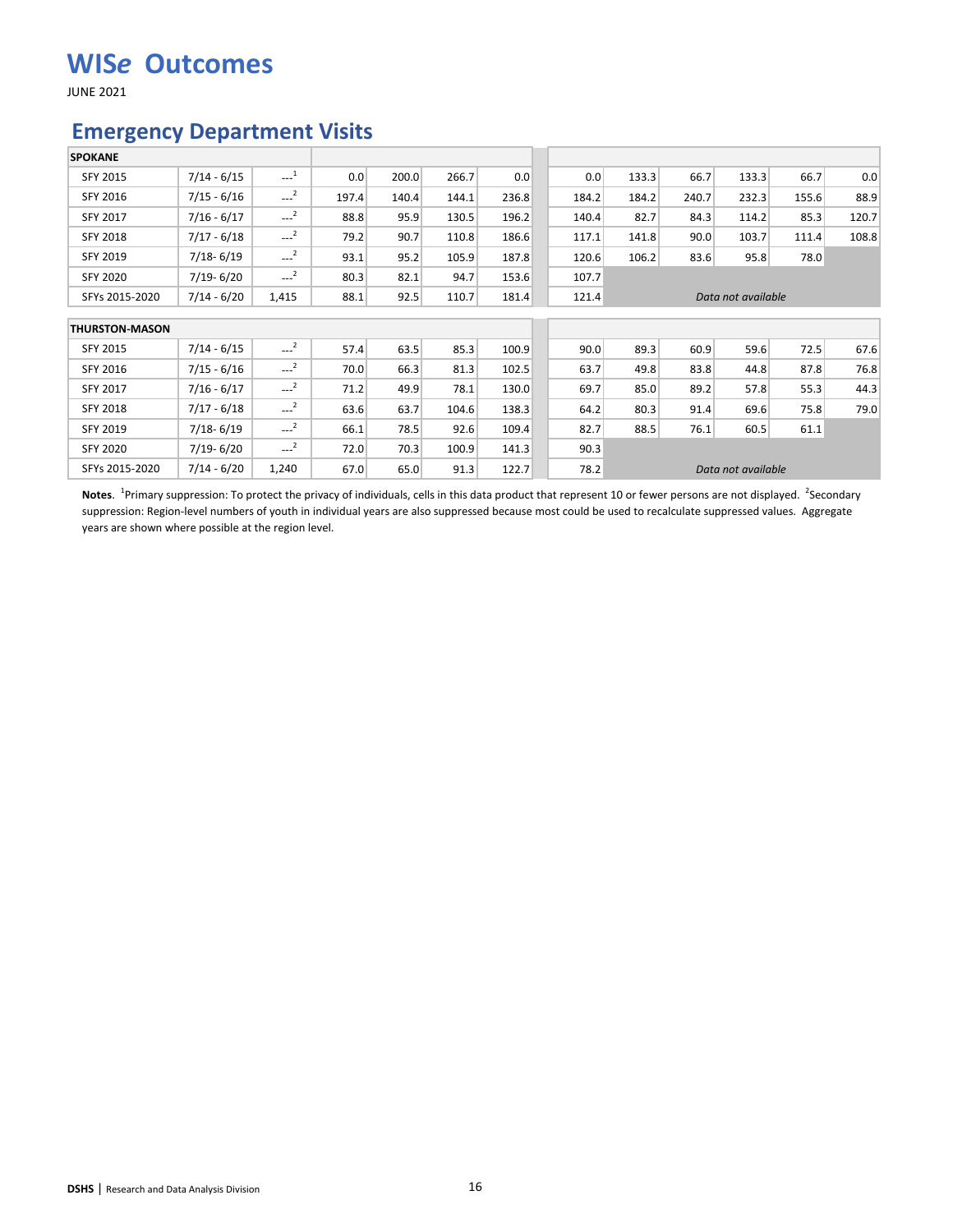JUNE 2021

#### **Emergency Department Visits with Mental Health Diagnosis**



|                   |                     |        |           | <b>MONTHS PRE-PERIOD</b> |         |                                                                   |         |       | <b>MONTHS POST PERIOD</b> |                    |           |           |
|-------------------|---------------------|--------|-----------|--------------------------|---------|-------------------------------------------------------------------|---------|-------|---------------------------|--------------------|-----------|-----------|
| <b>Cohort</b>     |                     | N      | $10 - 12$ | $7-9$                    | $4 - 6$ | $1 - 3$                                                           | $1 - 3$ | $4-6$ | $7-9$                     | $10 - 12$          | $13 - 15$ | $16 - 18$ |
| <b>WASHINGTON</b> | <b>Entered WISe</b> |        |           |                          |         | ED Visits with MH Diagnosis (days per 1,000 mm) During the Period |         |       |                           |                    |           |           |
| SFY 2015          | $7/14 - 6/15$       | 881    | 20.8      | 40.7                     | 55.4    | 87.8                                                              | 57.3    | 43.3  | 37.2                      | 30.3               | 35.8      | 31.5      |
| <b>SFY 2016</b>   | $7/15 - 6/16$       | 1,365  | 36.8      | 32.6                     | 44.3    | 100.3                                                             | 58.7    | 48.1  | 40.0                      | 40.5               | 37.5      | 38.3      |
| <b>SFY 2017</b>   | $7/16 - 6/17$       | 1.867  | 30.4      | 33.9                     | 48.7    | 107.7                                                             | 60.7    | 46.3  | 33.5                      | 39.7               | 34.7      | 39.7      |
| <b>SFY 2018</b>   | $7/17 - 6/18$       | 2,313  | 22.8      | 27.7                     | 40.6    | 98.6                                                              | 54.9    | 41.3  | 35.3                      | 37.1               | 39.9      | 33.0      |
| <b>SFY 2019</b>   | $7/18 - 6/19$       | 2,694  | 20.0      | 25.7                     | 35.0    | 91.0                                                              | 39.2    | 30.5  | 31.2                      | 27.8               | 28.2      |           |
| <b>SFY 2020</b>   | 7/19-6/20           | 3.204  | 19.9      | 22.1                     | 34.5    | 71.6                                                              | 38.5    |       |                           |                    |           |           |
| SFYs 2015-2020    | $7/14 - 6/20$       | 12,324 | 24.0      | 28.2                     | 40.5    | 90.7                                                              | 48.6    |       |                           | Data not available |           |           |

| <b>REGIONS</b>      | <b>Entered WISe</b> |                     |      |      |      |       |       |      |      |                    |      |      |
|---------------------|---------------------|---------------------|------|------|------|-------|-------|------|------|--------------------|------|------|
| <b>GREAT RIVERS</b> |                     |                     |      |      |      |       |       |      |      |                    |      |      |
| <b>SFY 2015</b>     | $7/14 - 6/15$       | $\sim$ <sup>2</sup> | 15.9 | 15.2 | 15.2 | 144.9 | 72.5  | 75.8 | 0.0  | 30.3               | 60.6 | 45.5 |
| SFY 2016            | $7/15 - 6/16$       | $---2$              | 39.5 | 13.0 | 21.1 | 49.4  | 53.5  | 33.8 | 29.5 | 47.6               | 44.4 | 48.2 |
| <b>SFY 2017</b>     | $7/16 - 6/17$       | $---2$              | 26.1 | 28.5 | 27.1 | 107.6 | 102.6 | 76.9 | 52.1 | 71.4               | 41.3 | 34.4 |
| <b>SFY 2018</b>     | $7/17 - 6/18$       | $\sim$ <sup>2</sup> | 10.9 | 5.3  | 29.4 | 69.7  | 46.4  | 25.4 | 27.8 | 32.8               | 54.7 | 37.0 |
| SFY 2019            | $7/18 - 6/19$       | $\sim$ <sup>2</sup> | 9.1  | 8.9  | 20.6 | 51.9  | 27.2  | 18.7 | 26.2 | 19.0               | 30.2 |      |
| <b>SFY 2020</b>     | $7/19 - 6/20$       | $\sim$ <sup>2</sup> | 14.4 | 28.3 | 22.8 | 58.6  | 19.5  |      |      |                    |      |      |
| SFYs 2015-2020      | $7/14 - 6/20$       | 944                 | 16.1 | 16.9 | 23.9 | 67.3  | 42.9  |      |      | Data not available |      |      |

| <b>GREATER COLUMBIA</b> |               |                         |      |      |      |       |      |      |      |                    |      |      |
|-------------------------|---------------|-------------------------|------|------|------|-------|------|------|------|--------------------|------|------|
| SFY 2015                | $7/14 - 6/15$ | $--2$                   | 15.0 | 53.7 | 71.3 | 89.5  | 54.4 | 31.9 | 45.0 | 53.1               | 29.8 | 40.7 |
| SFY 2016                | $7/15 - 6/16$ | $\overline{2}$<br>$---$ | 30.3 | 24.6 | 42.3 | 106.3 | 61.9 | 47.6 | 25.9 | 38.5               | 26.3 | 36.8 |
| <b>SFY 2017</b>         | $7/16 - 6/17$ | $\overline{2}$<br>----  | 22.8 | 27.2 | 23.4 | 51.0  | 35.7 | 29.3 | 17.6 | 29.7               | 20.3 | 24.8 |
| <b>SFY 2018</b>         | $7/17 - 6/18$ | $\cdots$                | 5.0  | 17.3 | 17.5 | 53.5  | 43.9 | 25.4 | 34.4 | 20.4               | 15.7 | 6.9  |
| <b>SFY 2019</b>         | $7/18 - 6/19$ | $\sim$ <sup>2</sup>     | 19.0 | 19.8 | 19.9 | 75.2  | 23.8 | 27.2 | 18.4 | 24.1               | 18.0 |      |
| <b>SFY 2020</b>         | $7/19 - 6/20$ | $-2$                    | 15.3 | 20.2 | 19.7 | 59.9  | 23.0 |      |      |                    |      |      |
| SFYs 2015-2020          | $7/14 - 6/20$ | 1.996                   | 17.5 | 24.6 | 28.2 | 70.0  | 37.7 |      |      | Data not available |      |      |

| <b>KING COUNTY</b> |               |                     |      |      |      |       |      |      |      |                    |      |      |
|--------------------|---------------|---------------------|------|------|------|-------|------|------|------|--------------------|------|------|
| <b>SFY 2015</b>    | $7/14 - 6/15$ | 0                   |      |      |      |       |      |      |      |                    |      |      |
| SFY 2016           | $7/15 - 6/16$ | $\sim$ $^{2}$       | 68.0 | 44.9 | 56.1 | 49.8  | 58.2 | 45.8 | 61.9 | 66.0               | 45.6 | 48.8 |
| <b>SFY 2017</b>    | $7/16 - 6/17$ | $-2$                | 38.8 | 32.8 | 45.7 | 104.6 | 85.0 | 34.3 | 28.1 | 47.9               | 44.2 | 24.6 |
| <b>SFY 2018</b>    | $7/17 - 6/18$ | $\sim$ <sup>2</sup> | 31.1 | 33.5 | 77.2 | 99.7  | 99.7 | 60.4 | 19.5 | 32.6               | 48.9 | 27.8 |
| SFY 2019           | $7/18 - 6/19$ | $-2$                | 29.5 | 18.1 | 53.5 | 86.6  | 40.6 | 29.0 | 38.0 | 45.0               | 39.4 |      |
| <b>SFY 2020</b>    | $7/19 - 6/20$ | $---2$              | 14.9 | 14.8 | 27.6 | 37.0  | 20.6 |      |      |                    |      |      |
| SFYs 2015-2020     | $7/14 - 6/20$ | 1.496               | 31.5 | 24.8 | 46.9 | 68.2  | 49.9 |      |      | Data not available |      |      |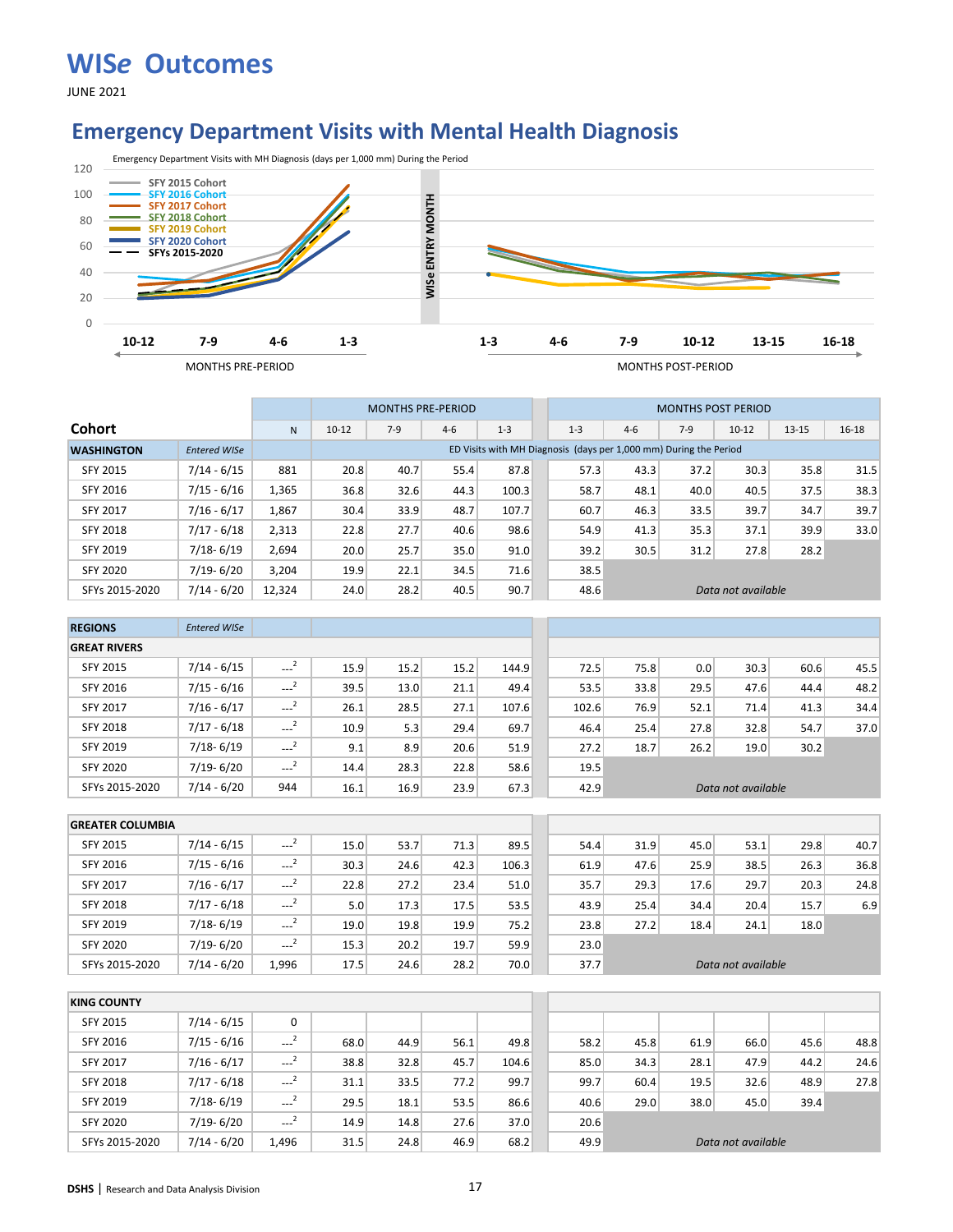JUNE 2021

## **Emergency Department Visits with Mental Health Diagnosis**

| SFY 2015<br>$7/14 - 6/15$<br>0<br>$-2$<br>SFY 2016<br>$7/15 - 6/16$<br>0.0<br>16.7<br>33.3<br>83.3<br>16.7<br>66.7<br>33.3<br>17.5<br>33.3<br>16.7<br>$-2$<br>SFY 2017<br>$7/16 - 6/17$<br>29.6<br>34.7<br>34.7<br>20.8<br>76.4<br>27.8<br>62.5<br>14.2<br>7.1<br>7.2<br>$-2$<br>SFY 2018<br>$7/17 - 6/18$<br>36.5<br>31.0<br>23.4<br>25.6<br>34.8<br>35.1<br>45.1<br>28.2<br>52.1<br>61.7<br>$-2$<br>9.9<br>SFY 2019<br>$7/18 - 6/19$<br>24.0<br>16.2<br>81.0<br>34.5<br>18.5<br>20.0<br>11.8<br>0.0<br>$-2$<br><b>SFY 2020</b><br>7/19-6/20<br>24.9<br>30.9<br>12.0<br>77.4<br>35.1<br>$-2$<br>SFYs 2015-2020<br>$7/14 - 6/20$<br>22.0<br>26.3<br>74.1<br>36.9<br>19.1<br>Data not available<br><b>NORTH SOUND</b><br>$-2$<br><b>SFY 2015</b><br>$7/14 - 6/15$<br>28.7<br>53.1<br>82.8<br>100.4<br>57.9<br>42.9<br>33.3<br>19.2<br>40.9<br>30.5<br>$\sim$ <sup>2</sup><br>32.5<br>35.8<br>SFY 2016<br>$7/15 - 6/16$<br>28.4<br>67.7<br>161.7<br>61.7<br>60.0<br>36.7<br>31.1<br>35.3<br>$-2$<br>SFY 2017<br>$7/16 - 6/17$<br>30.4<br>40.4<br>85.9<br>140.2<br>47.2<br>32.9<br>35.1<br>48.5<br>52.0<br>68.4<br>$---2$<br><b>SFY 2018</b><br>$7/17 - 6/18$<br>51.6<br>68.2<br>82.3<br>36.2<br>28.7<br>54.8<br>36.9<br>52.8<br>36.4<br>62.1<br>$-2$<br>SFY 2019<br>7/18-6/19<br>16.6<br>37.2<br>47.1<br>92.2<br>41.3<br>39.8<br>35.9<br>24.9<br>32.9<br>$-2$<br><b>SFY 2020</b><br>7/19-6/20<br>27.8<br>32.2<br>37.4<br>82.6<br>40.0<br>SFYs 2015-2020<br>$7/14 - 6/20$<br>1,669<br>26.9<br>39.4<br>59.2<br>104.1<br>51.8<br>Data not available<br><b>PIERCE</b><br>$-2$<br>SFY 2015<br>$7/14 - 6/15$<br>12.9<br>42.3<br>66.2<br>120.6<br>82.7<br>29.0<br>29.2<br>27.4<br>63.4<br>59.1<br>$-2$<br>SFY 2016<br>$7/15 - 6/16$<br>25.9<br>39.8<br>37.2<br>109.9<br>73.9<br>37.0<br>34.1<br>50.8<br>25.2<br>61.6<br>$-2$<br>48.8<br>SFY 2017<br>$7/16 - 6/17$<br>15.9<br>25.0<br>40.5<br>119.1<br>58.7<br>34.9<br>42.3<br>39.1<br>52.6<br>$-2$<br><b>SFY 2018</b><br>$7/17 - 6/18$<br>28.6<br>25.5<br>34.1<br>130.8<br>28.8<br>31.9<br>39.7<br>31.1<br>55.4<br>26.1<br>$-2$<br>SFY 2019<br>7/18-6/19<br>16.6<br>25.0<br>7.3<br>111.5<br>20.5<br>28.1<br>32.1<br>31.8<br>28.1<br>$-2$<br>27.1<br>47.9<br><b>SFY 2020</b><br>7/19-6/20<br>11.8<br>10.7<br>64.4<br>SFYs 2015-2020<br>1,565<br>7/14 - 6/20<br>18.0<br>26.8<br>31.2<br>106.3<br>51.8<br>Data not available<br><b>SALISH</b><br>SFY 2015<br>$7/14 - 6/15$<br>0<br>$-2$<br>SFY 2016<br>$7/15 - 6/16$<br>37.0<br>148.1<br>58.8<br>83.3<br>18.5<br>55.6<br>55.6<br>37.0<br>37.0<br>74.1<br>$\sim$ <sup>2</sup><br>51.9<br>133.3<br>173.9<br>96.3<br>45.0<br>SFY 2017<br>$7/16 - 6/17$<br>111.1<br>87.0<br>81.5<br>40.7<br>68.4<br>$-2$<br><b>SFY 2018</b><br>$7/17 - 6/18$<br>39.5<br>26.6<br>31.2<br>112.7<br>83.9<br>58.0<br>51.5<br>62.2<br>65.7<br>76.4<br>$-2$<br>SFY 2019<br>7/18-6/19<br>15.2<br>28.1<br>36.4<br>85.1<br>45.2<br>25.9<br>41.4<br>61.7<br>35.8<br>$-2$<br><b>SFY 2020</b><br>7/19-6/20<br>23.9<br>18.8<br>42.1<br>105.1<br>62.6<br>$-2$<br>SFYs 2015-2020<br>45.2<br>$7/14 - 6/20$<br>27.6<br>34.8<br>105.3<br>67.8<br>Data not available<br><b>SOUTHWEST</b><br>$-2$<br>$7/14 - 6/15$<br>29.9<br>SFY 2015<br>30.8<br>35.2<br>114.6<br>64.6<br>38.8<br>39.1<br>24.0<br>69.3<br>55.1<br>$--2$<br>SFY 2016<br>$7/15 - 6/16$<br>19.3<br>36.5<br>29.2<br>8.1<br>152.1<br>91.2<br>47.4<br>45.8<br>41.0<br>28.4<br>$-2$<br>SFY 2017<br>$7/16 - 6/17$<br>31.7<br>36.3<br>33.3<br>163.2<br>41.7<br>37.0<br>26.0<br>21.7<br>24.7<br>50.5<br>$-2$<br>44.1<br>SFY 2018<br>$7/17 - 6/18$<br>10.5<br>28.0<br>34.3<br>148.4<br>52.2<br>27.2<br>44.3<br>60.0<br>48.3<br>$---2$<br>SFY 2019<br>7/18-6/19<br>19.7<br>25.9<br>24.8<br>11.2<br>36.4<br>107.4<br>29.6<br>47.1<br>27.8<br>$-2$<br><b>SFY 2020</b><br>$7/19 - 6/20$<br>15.2<br>14.6<br>60.3<br>89.8<br>67.4<br>Data not available | <b>NORTH CENTRAL</b> |               |                     |      |      |      |       |      |  |  |  |
|-----------------------------------------------------------------------------------------------------------------------------------------------------------------------------------------------------------------------------------------------------------------------------------------------------------------------------------------------------------------------------------------------------------------------------------------------------------------------------------------------------------------------------------------------------------------------------------------------------------------------------------------------------------------------------------------------------------------------------------------------------------------------------------------------------------------------------------------------------------------------------------------------------------------------------------------------------------------------------------------------------------------------------------------------------------------------------------------------------------------------------------------------------------------------------------------------------------------------------------------------------------------------------------------------------------------------------------------------------------------------------------------------------------------------------------------------------------------------------------------------------------------------------------------------------------------------------------------------------------------------------------------------------------------------------------------------------------------------------------------------------------------------------------------------------------------------------------------------------------------------------------------------------------------------------------------------------------------------------------------------------------------------------------------------------------------------------------------------------------------------------------------------------------------------------------------------------------------------------------------------------------------------------------------------------------------------------------------------------------------------------------------------------------------------------------------------------------------------------------------------------------------------------------------------------------------------------------------------------------------------------------------------------------------------------------------------------------------------------------------------------------------------------------------------------------------------------------------------------------------------------------------------------------------------------------------------------------------------------------------------------------------------------------------------------------------------------------------------------------------------------------------------------------------------------------------------------------------------------------------------------------------------------------------------------------------------------------------------------------------------------------------------------------------------------------------------------------------------------------------------------------------------------------------------------------------------------------------------------------------------------------------------------------------------------------------------------------------------------------------------------------------------------------------------------------------------------------------------------|----------------------|---------------|---------------------|------|------|------|-------|------|--|--|--|
|                                                                                                                                                                                                                                                                                                                                                                                                                                                                                                                                                                                                                                                                                                                                                                                                                                                                                                                                                                                                                                                                                                                                                                                                                                                                                                                                                                                                                                                                                                                                                                                                                                                                                                                                                                                                                                                                                                                                                                                                                                                                                                                                                                                                                                                                                                                                                                                                                                                                                                                                                                                                                                                                                                                                                                                                                                                                                                                                                                                                                                                                                                                                                                                                                                                                                                                                                                                                                                                                                                                                                                                                                                                                                                                                                                                                                                                     |                      |               |                     |      |      |      |       |      |  |  |  |
|                                                                                                                                                                                                                                                                                                                                                                                                                                                                                                                                                                                                                                                                                                                                                                                                                                                                                                                                                                                                                                                                                                                                                                                                                                                                                                                                                                                                                                                                                                                                                                                                                                                                                                                                                                                                                                                                                                                                                                                                                                                                                                                                                                                                                                                                                                                                                                                                                                                                                                                                                                                                                                                                                                                                                                                                                                                                                                                                                                                                                                                                                                                                                                                                                                                                                                                                                                                                                                                                                                                                                                                                                                                                                                                                                                                                                                                     |                      |               |                     |      |      |      |       |      |  |  |  |
|                                                                                                                                                                                                                                                                                                                                                                                                                                                                                                                                                                                                                                                                                                                                                                                                                                                                                                                                                                                                                                                                                                                                                                                                                                                                                                                                                                                                                                                                                                                                                                                                                                                                                                                                                                                                                                                                                                                                                                                                                                                                                                                                                                                                                                                                                                                                                                                                                                                                                                                                                                                                                                                                                                                                                                                                                                                                                                                                                                                                                                                                                                                                                                                                                                                                                                                                                                                                                                                                                                                                                                                                                                                                                                                                                                                                                                                     |                      |               |                     |      |      |      |       |      |  |  |  |
|                                                                                                                                                                                                                                                                                                                                                                                                                                                                                                                                                                                                                                                                                                                                                                                                                                                                                                                                                                                                                                                                                                                                                                                                                                                                                                                                                                                                                                                                                                                                                                                                                                                                                                                                                                                                                                                                                                                                                                                                                                                                                                                                                                                                                                                                                                                                                                                                                                                                                                                                                                                                                                                                                                                                                                                                                                                                                                                                                                                                                                                                                                                                                                                                                                                                                                                                                                                                                                                                                                                                                                                                                                                                                                                                                                                                                                                     |                      |               |                     |      |      |      |       |      |  |  |  |
|                                                                                                                                                                                                                                                                                                                                                                                                                                                                                                                                                                                                                                                                                                                                                                                                                                                                                                                                                                                                                                                                                                                                                                                                                                                                                                                                                                                                                                                                                                                                                                                                                                                                                                                                                                                                                                                                                                                                                                                                                                                                                                                                                                                                                                                                                                                                                                                                                                                                                                                                                                                                                                                                                                                                                                                                                                                                                                                                                                                                                                                                                                                                                                                                                                                                                                                                                                                                                                                                                                                                                                                                                                                                                                                                                                                                                                                     |                      |               |                     |      |      |      |       |      |  |  |  |
|                                                                                                                                                                                                                                                                                                                                                                                                                                                                                                                                                                                                                                                                                                                                                                                                                                                                                                                                                                                                                                                                                                                                                                                                                                                                                                                                                                                                                                                                                                                                                                                                                                                                                                                                                                                                                                                                                                                                                                                                                                                                                                                                                                                                                                                                                                                                                                                                                                                                                                                                                                                                                                                                                                                                                                                                                                                                                                                                                                                                                                                                                                                                                                                                                                                                                                                                                                                                                                                                                                                                                                                                                                                                                                                                                                                                                                                     |                      |               |                     |      |      |      |       |      |  |  |  |
|                                                                                                                                                                                                                                                                                                                                                                                                                                                                                                                                                                                                                                                                                                                                                                                                                                                                                                                                                                                                                                                                                                                                                                                                                                                                                                                                                                                                                                                                                                                                                                                                                                                                                                                                                                                                                                                                                                                                                                                                                                                                                                                                                                                                                                                                                                                                                                                                                                                                                                                                                                                                                                                                                                                                                                                                                                                                                                                                                                                                                                                                                                                                                                                                                                                                                                                                                                                                                                                                                                                                                                                                                                                                                                                                                                                                                                                     |                      |               |                     |      |      |      |       |      |  |  |  |
|                                                                                                                                                                                                                                                                                                                                                                                                                                                                                                                                                                                                                                                                                                                                                                                                                                                                                                                                                                                                                                                                                                                                                                                                                                                                                                                                                                                                                                                                                                                                                                                                                                                                                                                                                                                                                                                                                                                                                                                                                                                                                                                                                                                                                                                                                                                                                                                                                                                                                                                                                                                                                                                                                                                                                                                                                                                                                                                                                                                                                                                                                                                                                                                                                                                                                                                                                                                                                                                                                                                                                                                                                                                                                                                                                                                                                                                     |                      |               |                     |      |      |      |       |      |  |  |  |
|                                                                                                                                                                                                                                                                                                                                                                                                                                                                                                                                                                                                                                                                                                                                                                                                                                                                                                                                                                                                                                                                                                                                                                                                                                                                                                                                                                                                                                                                                                                                                                                                                                                                                                                                                                                                                                                                                                                                                                                                                                                                                                                                                                                                                                                                                                                                                                                                                                                                                                                                                                                                                                                                                                                                                                                                                                                                                                                                                                                                                                                                                                                                                                                                                                                                                                                                                                                                                                                                                                                                                                                                                                                                                                                                                                                                                                                     |                      |               |                     |      |      |      |       |      |  |  |  |
|                                                                                                                                                                                                                                                                                                                                                                                                                                                                                                                                                                                                                                                                                                                                                                                                                                                                                                                                                                                                                                                                                                                                                                                                                                                                                                                                                                                                                                                                                                                                                                                                                                                                                                                                                                                                                                                                                                                                                                                                                                                                                                                                                                                                                                                                                                                                                                                                                                                                                                                                                                                                                                                                                                                                                                                                                                                                                                                                                                                                                                                                                                                                                                                                                                                                                                                                                                                                                                                                                                                                                                                                                                                                                                                                                                                                                                                     |                      |               |                     |      |      |      |       |      |  |  |  |
|                                                                                                                                                                                                                                                                                                                                                                                                                                                                                                                                                                                                                                                                                                                                                                                                                                                                                                                                                                                                                                                                                                                                                                                                                                                                                                                                                                                                                                                                                                                                                                                                                                                                                                                                                                                                                                                                                                                                                                                                                                                                                                                                                                                                                                                                                                                                                                                                                                                                                                                                                                                                                                                                                                                                                                                                                                                                                                                                                                                                                                                                                                                                                                                                                                                                                                                                                                                                                                                                                                                                                                                                                                                                                                                                                                                                                                                     |                      |               |                     |      |      |      |       |      |  |  |  |
|                                                                                                                                                                                                                                                                                                                                                                                                                                                                                                                                                                                                                                                                                                                                                                                                                                                                                                                                                                                                                                                                                                                                                                                                                                                                                                                                                                                                                                                                                                                                                                                                                                                                                                                                                                                                                                                                                                                                                                                                                                                                                                                                                                                                                                                                                                                                                                                                                                                                                                                                                                                                                                                                                                                                                                                                                                                                                                                                                                                                                                                                                                                                                                                                                                                                                                                                                                                                                                                                                                                                                                                                                                                                                                                                                                                                                                                     |                      |               |                     |      |      |      |       |      |  |  |  |
|                                                                                                                                                                                                                                                                                                                                                                                                                                                                                                                                                                                                                                                                                                                                                                                                                                                                                                                                                                                                                                                                                                                                                                                                                                                                                                                                                                                                                                                                                                                                                                                                                                                                                                                                                                                                                                                                                                                                                                                                                                                                                                                                                                                                                                                                                                                                                                                                                                                                                                                                                                                                                                                                                                                                                                                                                                                                                                                                                                                                                                                                                                                                                                                                                                                                                                                                                                                                                                                                                                                                                                                                                                                                                                                                                                                                                                                     |                      |               |                     |      |      |      |       |      |  |  |  |
|                                                                                                                                                                                                                                                                                                                                                                                                                                                                                                                                                                                                                                                                                                                                                                                                                                                                                                                                                                                                                                                                                                                                                                                                                                                                                                                                                                                                                                                                                                                                                                                                                                                                                                                                                                                                                                                                                                                                                                                                                                                                                                                                                                                                                                                                                                                                                                                                                                                                                                                                                                                                                                                                                                                                                                                                                                                                                                                                                                                                                                                                                                                                                                                                                                                                                                                                                                                                                                                                                                                                                                                                                                                                                                                                                                                                                                                     |                      |               |                     |      |      |      |       |      |  |  |  |
|                                                                                                                                                                                                                                                                                                                                                                                                                                                                                                                                                                                                                                                                                                                                                                                                                                                                                                                                                                                                                                                                                                                                                                                                                                                                                                                                                                                                                                                                                                                                                                                                                                                                                                                                                                                                                                                                                                                                                                                                                                                                                                                                                                                                                                                                                                                                                                                                                                                                                                                                                                                                                                                                                                                                                                                                                                                                                                                                                                                                                                                                                                                                                                                                                                                                                                                                                                                                                                                                                                                                                                                                                                                                                                                                                                                                                                                     |                      |               |                     |      |      |      |       |      |  |  |  |
|                                                                                                                                                                                                                                                                                                                                                                                                                                                                                                                                                                                                                                                                                                                                                                                                                                                                                                                                                                                                                                                                                                                                                                                                                                                                                                                                                                                                                                                                                                                                                                                                                                                                                                                                                                                                                                                                                                                                                                                                                                                                                                                                                                                                                                                                                                                                                                                                                                                                                                                                                                                                                                                                                                                                                                                                                                                                                                                                                                                                                                                                                                                                                                                                                                                                                                                                                                                                                                                                                                                                                                                                                                                                                                                                                                                                                                                     |                      |               |                     |      |      |      |       |      |  |  |  |
|                                                                                                                                                                                                                                                                                                                                                                                                                                                                                                                                                                                                                                                                                                                                                                                                                                                                                                                                                                                                                                                                                                                                                                                                                                                                                                                                                                                                                                                                                                                                                                                                                                                                                                                                                                                                                                                                                                                                                                                                                                                                                                                                                                                                                                                                                                                                                                                                                                                                                                                                                                                                                                                                                                                                                                                                                                                                                                                                                                                                                                                                                                                                                                                                                                                                                                                                                                                                                                                                                                                                                                                                                                                                                                                                                                                                                                                     |                      |               |                     |      |      |      |       |      |  |  |  |
|                                                                                                                                                                                                                                                                                                                                                                                                                                                                                                                                                                                                                                                                                                                                                                                                                                                                                                                                                                                                                                                                                                                                                                                                                                                                                                                                                                                                                                                                                                                                                                                                                                                                                                                                                                                                                                                                                                                                                                                                                                                                                                                                                                                                                                                                                                                                                                                                                                                                                                                                                                                                                                                                                                                                                                                                                                                                                                                                                                                                                                                                                                                                                                                                                                                                                                                                                                                                                                                                                                                                                                                                                                                                                                                                                                                                                                                     |                      |               |                     |      |      |      |       |      |  |  |  |
|                                                                                                                                                                                                                                                                                                                                                                                                                                                                                                                                                                                                                                                                                                                                                                                                                                                                                                                                                                                                                                                                                                                                                                                                                                                                                                                                                                                                                                                                                                                                                                                                                                                                                                                                                                                                                                                                                                                                                                                                                                                                                                                                                                                                                                                                                                                                                                                                                                                                                                                                                                                                                                                                                                                                                                                                                                                                                                                                                                                                                                                                                                                                                                                                                                                                                                                                                                                                                                                                                                                                                                                                                                                                                                                                                                                                                                                     |                      |               |                     |      |      |      |       |      |  |  |  |
|                                                                                                                                                                                                                                                                                                                                                                                                                                                                                                                                                                                                                                                                                                                                                                                                                                                                                                                                                                                                                                                                                                                                                                                                                                                                                                                                                                                                                                                                                                                                                                                                                                                                                                                                                                                                                                                                                                                                                                                                                                                                                                                                                                                                                                                                                                                                                                                                                                                                                                                                                                                                                                                                                                                                                                                                                                                                                                                                                                                                                                                                                                                                                                                                                                                                                                                                                                                                                                                                                                                                                                                                                                                                                                                                                                                                                                                     |                      |               |                     |      |      |      |       |      |  |  |  |
|                                                                                                                                                                                                                                                                                                                                                                                                                                                                                                                                                                                                                                                                                                                                                                                                                                                                                                                                                                                                                                                                                                                                                                                                                                                                                                                                                                                                                                                                                                                                                                                                                                                                                                                                                                                                                                                                                                                                                                                                                                                                                                                                                                                                                                                                                                                                                                                                                                                                                                                                                                                                                                                                                                                                                                                                                                                                                                                                                                                                                                                                                                                                                                                                                                                                                                                                                                                                                                                                                                                                                                                                                                                                                                                                                                                                                                                     |                      |               |                     |      |      |      |       |      |  |  |  |
|                                                                                                                                                                                                                                                                                                                                                                                                                                                                                                                                                                                                                                                                                                                                                                                                                                                                                                                                                                                                                                                                                                                                                                                                                                                                                                                                                                                                                                                                                                                                                                                                                                                                                                                                                                                                                                                                                                                                                                                                                                                                                                                                                                                                                                                                                                                                                                                                                                                                                                                                                                                                                                                                                                                                                                                                                                                                                                                                                                                                                                                                                                                                                                                                                                                                                                                                                                                                                                                                                                                                                                                                                                                                                                                                                                                                                                                     |                      |               |                     |      |      |      |       |      |  |  |  |
|                                                                                                                                                                                                                                                                                                                                                                                                                                                                                                                                                                                                                                                                                                                                                                                                                                                                                                                                                                                                                                                                                                                                                                                                                                                                                                                                                                                                                                                                                                                                                                                                                                                                                                                                                                                                                                                                                                                                                                                                                                                                                                                                                                                                                                                                                                                                                                                                                                                                                                                                                                                                                                                                                                                                                                                                                                                                                                                                                                                                                                                                                                                                                                                                                                                                                                                                                                                                                                                                                                                                                                                                                                                                                                                                                                                                                                                     |                      |               |                     |      |      |      |       |      |  |  |  |
|                                                                                                                                                                                                                                                                                                                                                                                                                                                                                                                                                                                                                                                                                                                                                                                                                                                                                                                                                                                                                                                                                                                                                                                                                                                                                                                                                                                                                                                                                                                                                                                                                                                                                                                                                                                                                                                                                                                                                                                                                                                                                                                                                                                                                                                                                                                                                                                                                                                                                                                                                                                                                                                                                                                                                                                                                                                                                                                                                                                                                                                                                                                                                                                                                                                                                                                                                                                                                                                                                                                                                                                                                                                                                                                                                                                                                                                     |                      |               |                     |      |      |      |       |      |  |  |  |
|                                                                                                                                                                                                                                                                                                                                                                                                                                                                                                                                                                                                                                                                                                                                                                                                                                                                                                                                                                                                                                                                                                                                                                                                                                                                                                                                                                                                                                                                                                                                                                                                                                                                                                                                                                                                                                                                                                                                                                                                                                                                                                                                                                                                                                                                                                                                                                                                                                                                                                                                                                                                                                                                                                                                                                                                                                                                                                                                                                                                                                                                                                                                                                                                                                                                                                                                                                                                                                                                                                                                                                                                                                                                                                                                                                                                                                                     |                      |               |                     |      |      |      |       |      |  |  |  |
|                                                                                                                                                                                                                                                                                                                                                                                                                                                                                                                                                                                                                                                                                                                                                                                                                                                                                                                                                                                                                                                                                                                                                                                                                                                                                                                                                                                                                                                                                                                                                                                                                                                                                                                                                                                                                                                                                                                                                                                                                                                                                                                                                                                                                                                                                                                                                                                                                                                                                                                                                                                                                                                                                                                                                                                                                                                                                                                                                                                                                                                                                                                                                                                                                                                                                                                                                                                                                                                                                                                                                                                                                                                                                                                                                                                                                                                     |                      |               |                     |      |      |      |       |      |  |  |  |
|                                                                                                                                                                                                                                                                                                                                                                                                                                                                                                                                                                                                                                                                                                                                                                                                                                                                                                                                                                                                                                                                                                                                                                                                                                                                                                                                                                                                                                                                                                                                                                                                                                                                                                                                                                                                                                                                                                                                                                                                                                                                                                                                                                                                                                                                                                                                                                                                                                                                                                                                                                                                                                                                                                                                                                                                                                                                                                                                                                                                                                                                                                                                                                                                                                                                                                                                                                                                                                                                                                                                                                                                                                                                                                                                                                                                                                                     |                      |               |                     |      |      |      |       |      |  |  |  |
|                                                                                                                                                                                                                                                                                                                                                                                                                                                                                                                                                                                                                                                                                                                                                                                                                                                                                                                                                                                                                                                                                                                                                                                                                                                                                                                                                                                                                                                                                                                                                                                                                                                                                                                                                                                                                                                                                                                                                                                                                                                                                                                                                                                                                                                                                                                                                                                                                                                                                                                                                                                                                                                                                                                                                                                                                                                                                                                                                                                                                                                                                                                                                                                                                                                                                                                                                                                                                                                                                                                                                                                                                                                                                                                                                                                                                                                     |                      |               |                     |      |      |      |       |      |  |  |  |
|                                                                                                                                                                                                                                                                                                                                                                                                                                                                                                                                                                                                                                                                                                                                                                                                                                                                                                                                                                                                                                                                                                                                                                                                                                                                                                                                                                                                                                                                                                                                                                                                                                                                                                                                                                                                                                                                                                                                                                                                                                                                                                                                                                                                                                                                                                                                                                                                                                                                                                                                                                                                                                                                                                                                                                                                                                                                                                                                                                                                                                                                                                                                                                                                                                                                                                                                                                                                                                                                                                                                                                                                                                                                                                                                                                                                                                                     |                      |               |                     |      |      |      |       |      |  |  |  |
|                                                                                                                                                                                                                                                                                                                                                                                                                                                                                                                                                                                                                                                                                                                                                                                                                                                                                                                                                                                                                                                                                                                                                                                                                                                                                                                                                                                                                                                                                                                                                                                                                                                                                                                                                                                                                                                                                                                                                                                                                                                                                                                                                                                                                                                                                                                                                                                                                                                                                                                                                                                                                                                                                                                                                                                                                                                                                                                                                                                                                                                                                                                                                                                                                                                                                                                                                                                                                                                                                                                                                                                                                                                                                                                                                                                                                                                     |                      |               |                     |      |      |      |       |      |  |  |  |
|                                                                                                                                                                                                                                                                                                                                                                                                                                                                                                                                                                                                                                                                                                                                                                                                                                                                                                                                                                                                                                                                                                                                                                                                                                                                                                                                                                                                                                                                                                                                                                                                                                                                                                                                                                                                                                                                                                                                                                                                                                                                                                                                                                                                                                                                                                                                                                                                                                                                                                                                                                                                                                                                                                                                                                                                                                                                                                                                                                                                                                                                                                                                                                                                                                                                                                                                                                                                                                                                                                                                                                                                                                                                                                                                                                                                                                                     |                      |               |                     |      |      |      |       |      |  |  |  |
|                                                                                                                                                                                                                                                                                                                                                                                                                                                                                                                                                                                                                                                                                                                                                                                                                                                                                                                                                                                                                                                                                                                                                                                                                                                                                                                                                                                                                                                                                                                                                                                                                                                                                                                                                                                                                                                                                                                                                                                                                                                                                                                                                                                                                                                                                                                                                                                                                                                                                                                                                                                                                                                                                                                                                                                                                                                                                                                                                                                                                                                                                                                                                                                                                                                                                                                                                                                                                                                                                                                                                                                                                                                                                                                                                                                                                                                     |                      |               |                     |      |      |      |       |      |  |  |  |
|                                                                                                                                                                                                                                                                                                                                                                                                                                                                                                                                                                                                                                                                                                                                                                                                                                                                                                                                                                                                                                                                                                                                                                                                                                                                                                                                                                                                                                                                                                                                                                                                                                                                                                                                                                                                                                                                                                                                                                                                                                                                                                                                                                                                                                                                                                                                                                                                                                                                                                                                                                                                                                                                                                                                                                                                                                                                                                                                                                                                                                                                                                                                                                                                                                                                                                                                                                                                                                                                                                                                                                                                                                                                                                                                                                                                                                                     |                      |               |                     |      |      |      |       |      |  |  |  |
|                                                                                                                                                                                                                                                                                                                                                                                                                                                                                                                                                                                                                                                                                                                                                                                                                                                                                                                                                                                                                                                                                                                                                                                                                                                                                                                                                                                                                                                                                                                                                                                                                                                                                                                                                                                                                                                                                                                                                                                                                                                                                                                                                                                                                                                                                                                                                                                                                                                                                                                                                                                                                                                                                                                                                                                                                                                                                                                                                                                                                                                                                                                                                                                                                                                                                                                                                                                                                                                                                                                                                                                                                                                                                                                                                                                                                                                     |                      |               |                     |      |      |      |       |      |  |  |  |
|                                                                                                                                                                                                                                                                                                                                                                                                                                                                                                                                                                                                                                                                                                                                                                                                                                                                                                                                                                                                                                                                                                                                                                                                                                                                                                                                                                                                                                                                                                                                                                                                                                                                                                                                                                                                                                                                                                                                                                                                                                                                                                                                                                                                                                                                                                                                                                                                                                                                                                                                                                                                                                                                                                                                                                                                                                                                                                                                                                                                                                                                                                                                                                                                                                                                                                                                                                                                                                                                                                                                                                                                                                                                                                                                                                                                                                                     |                      |               |                     |      |      |      |       |      |  |  |  |
|                                                                                                                                                                                                                                                                                                                                                                                                                                                                                                                                                                                                                                                                                                                                                                                                                                                                                                                                                                                                                                                                                                                                                                                                                                                                                                                                                                                                                                                                                                                                                                                                                                                                                                                                                                                                                                                                                                                                                                                                                                                                                                                                                                                                                                                                                                                                                                                                                                                                                                                                                                                                                                                                                                                                                                                                                                                                                                                                                                                                                                                                                                                                                                                                                                                                                                                                                                                                                                                                                                                                                                                                                                                                                                                                                                                                                                                     |                      |               |                     |      |      |      |       |      |  |  |  |
|                                                                                                                                                                                                                                                                                                                                                                                                                                                                                                                                                                                                                                                                                                                                                                                                                                                                                                                                                                                                                                                                                                                                                                                                                                                                                                                                                                                                                                                                                                                                                                                                                                                                                                                                                                                                                                                                                                                                                                                                                                                                                                                                                                                                                                                                                                                                                                                                                                                                                                                                                                                                                                                                                                                                                                                                                                                                                                                                                                                                                                                                                                                                                                                                                                                                                                                                                                                                                                                                                                                                                                                                                                                                                                                                                                                                                                                     |                      |               |                     |      |      |      |       |      |  |  |  |
|                                                                                                                                                                                                                                                                                                                                                                                                                                                                                                                                                                                                                                                                                                                                                                                                                                                                                                                                                                                                                                                                                                                                                                                                                                                                                                                                                                                                                                                                                                                                                                                                                                                                                                                                                                                                                                                                                                                                                                                                                                                                                                                                                                                                                                                                                                                                                                                                                                                                                                                                                                                                                                                                                                                                                                                                                                                                                                                                                                                                                                                                                                                                                                                                                                                                                                                                                                                                                                                                                                                                                                                                                                                                                                                                                                                                                                                     |                      |               |                     |      |      |      |       |      |  |  |  |
|                                                                                                                                                                                                                                                                                                                                                                                                                                                                                                                                                                                                                                                                                                                                                                                                                                                                                                                                                                                                                                                                                                                                                                                                                                                                                                                                                                                                                                                                                                                                                                                                                                                                                                                                                                                                                                                                                                                                                                                                                                                                                                                                                                                                                                                                                                                                                                                                                                                                                                                                                                                                                                                                                                                                                                                                                                                                                                                                                                                                                                                                                                                                                                                                                                                                                                                                                                                                                                                                                                                                                                                                                                                                                                                                                                                                                                                     | SFYs 2015-2020       | $7/14 - 6/20$ | $\sim$ <sup>2</sup> | 20.2 | 23.9 | 36.6 | 126.4 | 56.8 |  |  |  |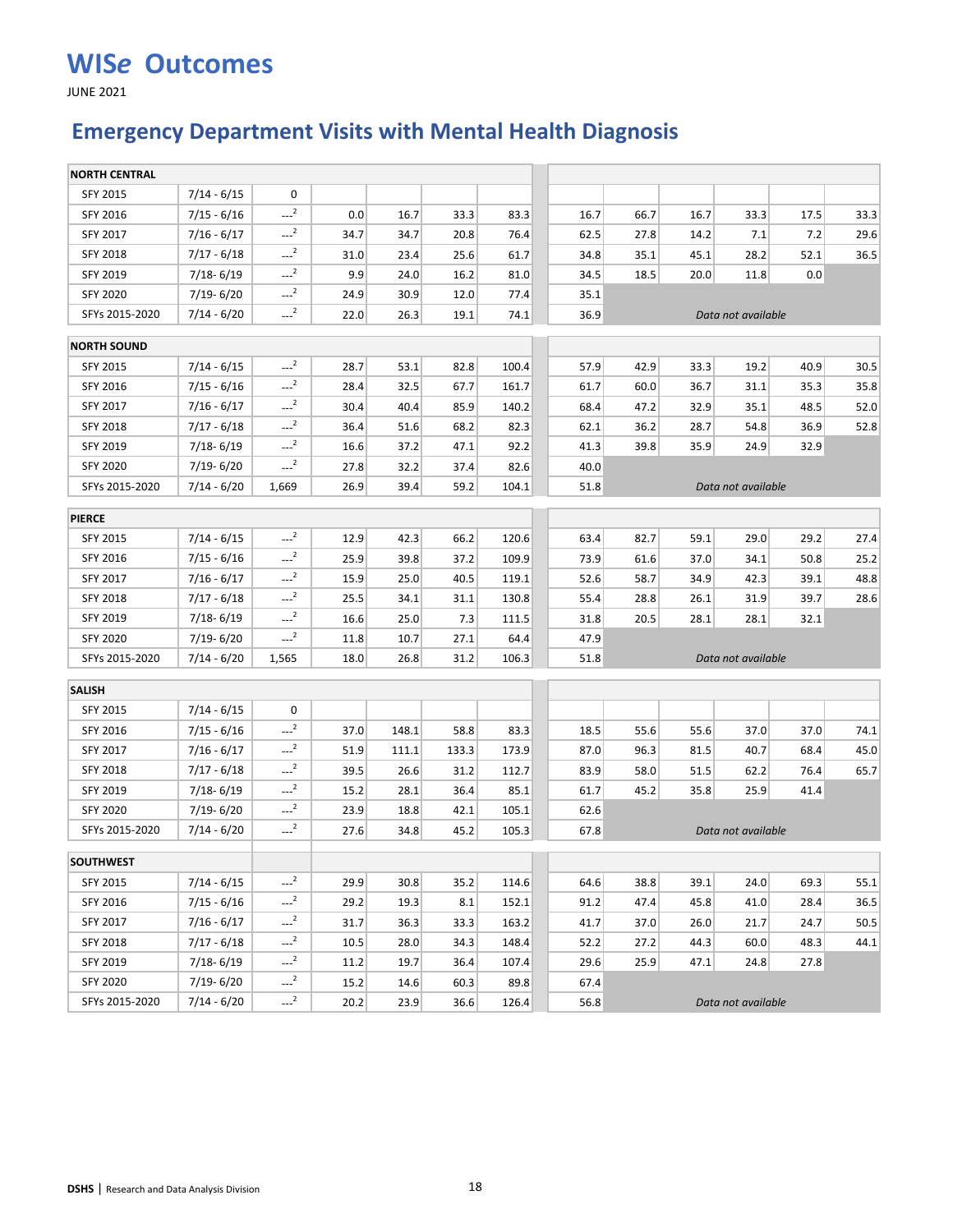JUNE 2021

#### **Emergency Department Visits with Mental Health Diagnosis**

| <b>SPOKANE</b>        |               |                       |      |      |      |       |      |       |       |                    |       |      |
|-----------------------|---------------|-----------------------|------|------|------|-------|------|-------|-------|--------------------|-------|------|
| <b>SFY 2015</b>       | $7/14 - 6/15$ | $\cdots$ <sup>1</sup> | 0.0  | 0.0  | 0.0  | 0.0   | 0.0  | 133.3 | 0.0   | 0.0                | 0.0   | 0.0  |
| SFY 2016              | $7/15 - 6/16$ | $\sim$ <sup>2</sup>   | 92.1 | 61.4 | 72.1 | 157.9 | 96.5 | 105.3 | 166.7 | 151.5              | 100.0 | 77.8 |
| <b>SFY 2017</b>       | $7/16 - 6/17$ | $---2$                | 45.1 | 43.7 | 81.4 | 130.8 | 85.3 | 55.6  | 45.4  | 65.6               | 41.3  | 66.0 |
| <b>SFY 2018</b>       | $7/17 - 6/18$ | $---2$                | 26.7 | 30.4 | 45.4 | 131.4 | 59.0 | 77.5  | 41.6  | 42.9               | 43.8  | 34.5 |
| <b>SFY 2019</b>       | $7/18 - 6/19$ | $---2$                | 33.0 | 38.4 | 50.2 | 130.3 | 61.7 | 39.0  | 32.1  | 35.9               | 25.1  |      |
| <b>SFY 2020</b>       | $7/19 - 6/20$ | $\sim$ <sup>2</sup>   | 37.6 | 31.0 | 44.4 | 96.6  | 56.0 |       |       |                    |       |      |
| SFYs 2015-2020        | $7/14 - 6/20$ | 1,415                 | 36.2 | 35.8 | 53.7 | 122.8 | 64.6 |       |       | Data not available |       |      |
| <b>THURSTON-MASON</b> |               |                       |      |      |      |       |      |       |       |                    |       |      |
| SFY 2015              | $7/14 - 6/15$ | $---2$                | 20.7 | 28.6 | 31.0 | 36.6  | 50.9 | 25.5  | 22.8  | 24.5               | 20.1  | 12.6 |
| SFY 2016              | $7/15 - 6/16$ | $\sim$ <sup>2</sup>   | 24.7 | 24.1 | 43.7 | 46.0  | 13.1 | 15.3  | 18.3  | 5.8                | 29.9  | 30.9 |
| SFY 2017              | $7/16 - 6/17$ | $---2$                | 30.0 | 19.6 | 27.8 | 73.3  | 26.5 | 36.7  | 35.4  | 15.3               | 20.7  | 16.0 |
| <b>SFY 2018</b>       | $7/17 - 6/18$ | $-2$                  | 21.2 | 22.5 | 51.9 | 88.7  | 15.6 | 24.4  | 44.8  | 22.0               | 15.2  | 27.0 |
| SFY 2019              | $7/18 - 6/19$ | $---2$                | 27.5 | 33.1 | 52.9 | 57.3  | 36.2 | 33.9  | 35.4  | 16.1               | 25.0  |      |
| <b>SFY 2020</b>       | $7/19 - 6/20$ | $-2$                  | 16.3 | 24.9 | 57.0 | 85.2  | 39.8 |       |       |                    |       |      |
| SFYs 2015-2020        | $7/14 - 6/20$ | 1,240                 | 22.4 | 25.1 | 44.4 | 66.4  | 31.7 |       |       | Data not available |       |      |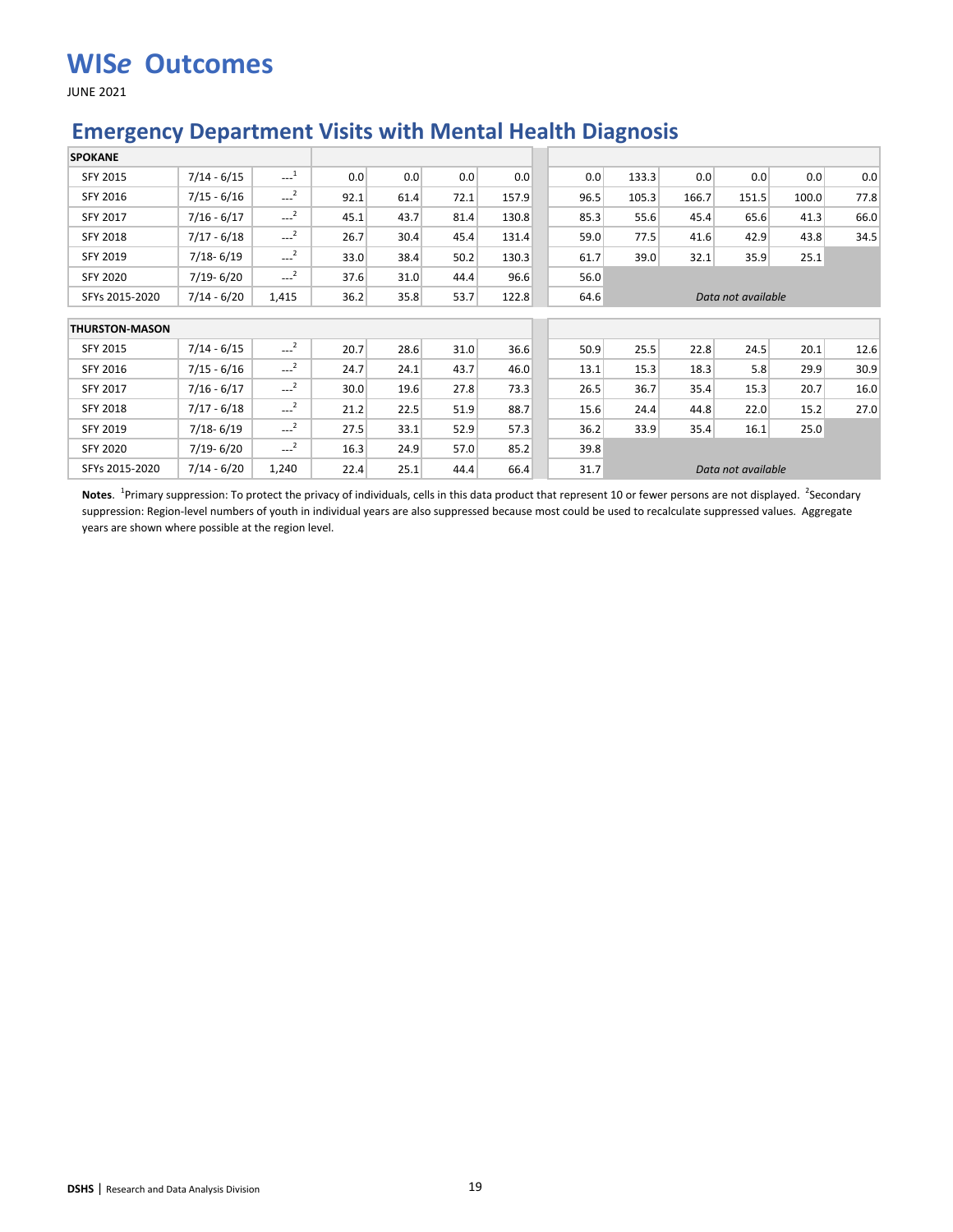JUNE 2021

#### **Emergency Department Visits with Substance Use Disorder Diagnosis**



|                   |                     |        |           | <b>MONTHS PRE-PERIOD</b> |         |                                                                    |         |       | <b>MONTHS POST PERIOD</b> |                    |           |           |
|-------------------|---------------------|--------|-----------|--------------------------|---------|--------------------------------------------------------------------|---------|-------|---------------------------|--------------------|-----------|-----------|
| Cohort            |                     | N      | $10 - 12$ | $7-9$                    | $4 - 6$ | $1 - 3$                                                            | $1 - 3$ | $4-6$ | $7-9$                     | $10 - 12$          | $13 - 15$ | $16 - 18$ |
| <b>WASHINGTON</b> | <b>Entered WISe</b> |        |           |                          |         | ED Visits with SUD Diagnosis (days per 1,000 mm) During the Period |         |       |                           |                    |           |           |
| SFY 2015          | 7/14 - 6/15         | 881    | 2.9       | 6.9                      | 4.7     | 12.6                                                               | 8.0     | 6.1   | 5.0                       | 4.7                | 3.6       | 2.8       |
| SFY 2016          | 7/15 - 6/16         | 1,365  | 3.6       | 3.1                      | 2.3     | 6.6                                                                | 5.9     | 8.9   | 7.3                       | 9.0                | 4.8       | 3.9       |
| <b>SFY 2017</b>   | $7/16 - 6/17$       | 1,867  | 1.9       | 1.9                      | 4.4     | 9.4                                                                | 5.7     | 3.2   | 4.0                       | 3.3                | 4.2       | 6.1       |
| <b>SFY 2018</b>   | $7/17 - 6/18$       | 2,313  | 1.7       | 2.1                      | 2.2     | 5.2                                                                | 3.5     | 2.9   | 2.8                       | 2.4                | 4.4       | 3.5       |
| <b>SFY 2019</b>   | $7/18 - 6/19$       | 2,694  | 2.3       | 2.2                      | 2.2     | 6.5                                                                | 3.4     | 4.0   | 3.7                       | 3.5                | 4.0       |           |
| SFY 2020          | $7/19 - 6/20$       | 3.204  | 1.8       | 2.2                      | 1.9     | 3.7                                                                | 3.0     |       |                           |                    |           |           |
| SFYs 2015-2020    | $7/14 - 6/20$       | 12,324 | 2.2       | 2.6                      | 2.7     | 6.4                                                                | 4.3     |       |                           | Data not available |           |           |

| <b>REGIONS</b>      | <b>Entered WISe</b> |                        |     |     |     |     |     |      |     |                    |     |     |
|---------------------|---------------------|------------------------|-----|-----|-----|-----|-----|------|-----|--------------------|-----|-----|
| <b>GREAT RIVERS</b> |                     |                        |     |     |     |     |     |      |     |                    |     |     |
| <b>SFY 2015</b>     | $7/14 - 6/15$       | $\sim$ <sup>2</sup>    | 0.0 | 0.0 | 0.0 | 0.0 | 0.0 | 15.2 | 0.0 | 0.0                | 0.0 | 0.0 |
| SFY 2016            | $7/15 - 6/16$       | $\sim$ <sup>2</sup>    | 4.4 | 4.3 | 0.0 | 4.1 | 0.0 | 4.2  | 0.0 | 4.3                | 0.0 | 0.0 |
| <b>SFY 2017</b>     | $7/16 - 6/17$       | $\sim$ <sup>2</sup>    | 0.0 | 2.8 | 0.0 | 2.6 | 5.1 | 2.6  | 0.0 | 5.3                | 0.0 | 0.0 |
| <b>SFY 2018</b>     | $7/17 - 6/18$       | $\overline{2}$<br>---- | 3.6 | 0.0 | 0.0 | 5.0 | 5.0 | 0.0  | 1.7 | 3.5                | 4.5 | 0.0 |
| SFY 2019            | $7/18 - 6/19$       | $-2$                   | 0.0 | 1.5 | 0.0 | 4.3 | 1.4 | 1.4  | 1.5 | 1.5                | 0.0 |     |
| <b>SFY 2020</b>     | $7/19 - 6/20$       | $-2$                   | 0.0 | 1.3 | 0.0 | 1.2 | 0.0 |      |     |                    |     |     |
| SFYs 2015-2020      | $7/14 - 6/20$       | 944                    | 1.1 | 1.5 | 0.0 | 3.2 | 2.1 |      |     | Data not available |     |     |

| <b>GREATER COLUMBIA</b> |               |                     |     |     |     |      |      |      |      |                    |     |     |
|-------------------------|---------------|---------------------|-----|-----|-----|------|------|------|------|--------------------|-----|-----|
| <b>SFY 2015</b>         | $7/14 - 6/15$ | $-2$                | 1.9 | 3.7 | 3.6 | 10.5 | 5.3  | 1.8  | 7.2  | 3.7                | 3.7 | 3.7 |
| <b>SFY 2016</b>         | $7/15 - 6/16$ | $-2$                | 2.5 | 4.9 | 4.8 | 5.8  | 6.9  | 10.5 | 10.6 | 7.2                | 6.7 | 1.2 |
| <b>SFY 2017</b>         | $7/16 - 6/17$ | ---                 | 4.4 | 1.1 | 8.5 | 6.1  | 10.2 | 3.1  | 6.2  | 3.2                | 5.3 | 5.4 |
| <b>SFY 2018</b>         | $7/17 - 6/18$ | $\cdots$            | 1.0 | 0.0 | 0.0 | 3.8  | 5.6  | 2.8  | 5.7  | 2.9                | 1.0 | 3.0 |
| <b>SFY 2019</b>         | $7/18 - 6/19$ | $-2$                | 5.2 | 1.7 | 3.4 | 10.6 | 2.5  | 5.8  | 0.8  | 5.1                | 6.0 |     |
| <b>SFY 2020</b>         | $7/19 - 6/20$ | $\sim$ <sup>2</sup> | 0.0 | 2.5 | 1.6 | 6.3  | 8.7  |      |      |                    |     |     |
| SFYs 2015-2020          | $7/14 - 6/20$ | 1.996               | 2.5 | 2.1 | 3.5 | 7.0  | 6.5  |      |      | Data not available |     |     |

| <b>KING COUNTY</b> |               |                     |     |     |     |     |     |     |     |                    |     |     |
|--------------------|---------------|---------------------|-----|-----|-----|-----|-----|-----|-----|--------------------|-----|-----|
| SFY 2015           | $7/14 - 6/15$ | 0                   |     |     |     |     |     |     |     |                    |     |     |
| SFY 2016           | $7/15 - 6/16$ | $\sim$ <sup>2</sup> | 1.6 | 3.2 | 1.6 | 3.1 | 9.4 | 1.6 | 3.2 | 11.3               | 5.0 | 3.4 |
| <b>SFY 2017</b>    | $7/16 - 6/17$ | $-2$                | 1.8 | 1.7 | 0.0 | 6.5 | 3.3 | 3.3 | 0.0 | 0.0                | 3.4 | 1.8 |
| <b>SFY 2018</b>    | $7/17 - 6/18$ | $\sim$ <sup>2</sup> | 1.8 | 0.0 | 5.3 | 5.2 | 6.9 | 6.9 | 0.0 | 0.0                | 3.6 | 3.7 |
| SFY 2019           | $7/18 - 6/19$ | $-2$                | 2.0 | 1.9 | 1.9 | 1.9 | 1.9 | 3.7 | 4.7 | 2.9                | 8.6 |     |
| <b>SFY 2020</b>    | $7/19 - 6/20$ | $-2$                | 0.7 | 0.7 | 5.2 | 2.6 | 1.3 |     |     |                    |     |     |
| SFYs 2015-2020     | $7/14 - 6/20$ | 1.496               | 1.4 | 1.4 | 3.2 | 3.4 | 3.6 |     |     | Data not available |     |     |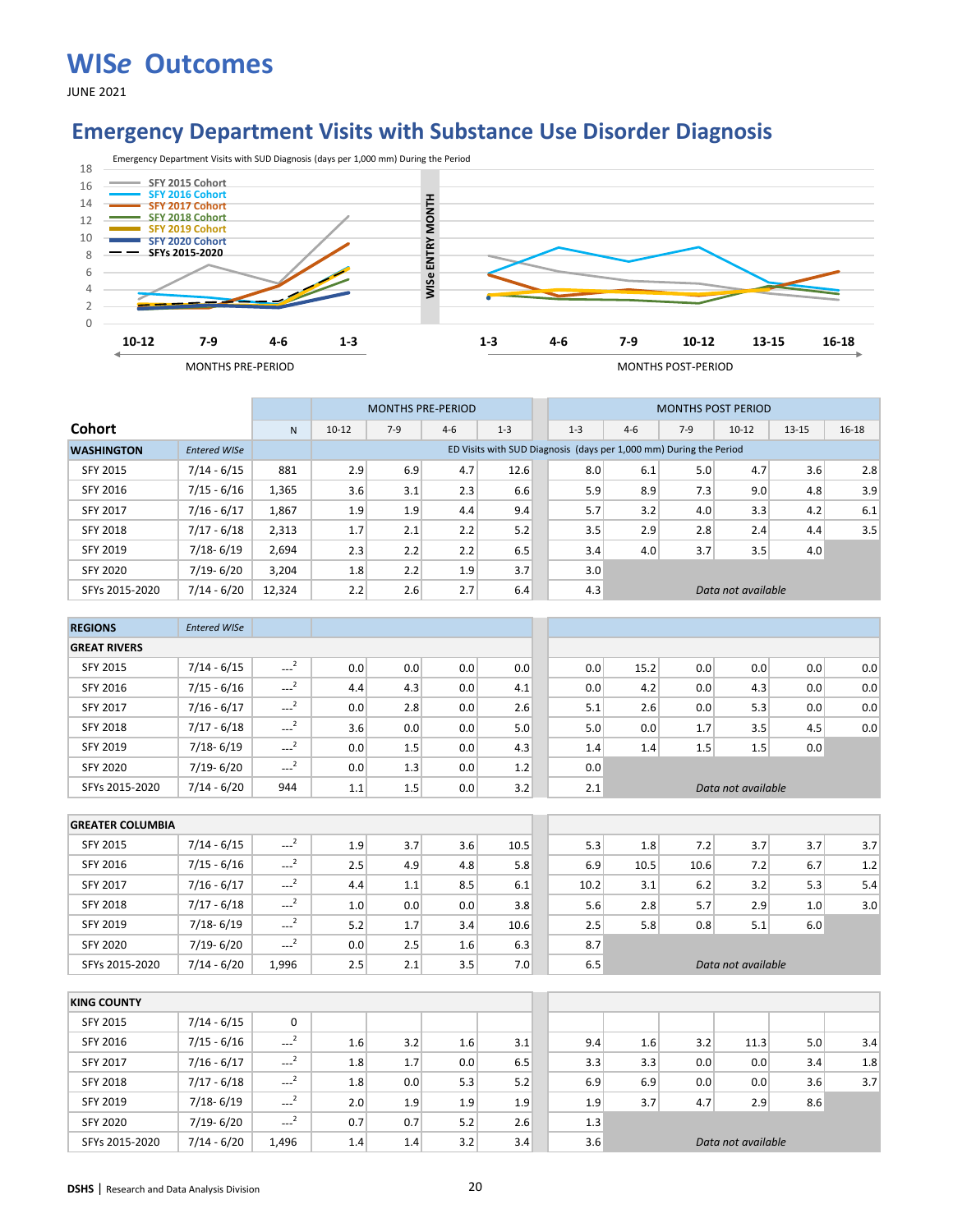JUNE 2021

### **Emergency Department Visits with Substance Use Disorder Diagnosis**

| <b>NORTH CENTRAL</b> |               |                     |         |      |     |      |      |             |      |                    |      |      |
|----------------------|---------------|---------------------|---------|------|-----|------|------|-------------|------|--------------------|------|------|
| SFY 2015             | $7/14 - 6/15$ | 0                   |         |      |     |      |      |             |      |                    |      |      |
| SFY 2016             | $7/15 - 6/16$ | $-2$                | 0.0     | 0.0  | 0.0 | 0.0  |      | 0.0<br>0.0  | 0.0  | 0.0                | 0.0  | 0.0  |
| SFY 2017             | $7/16 - 6/17$ | $---2$              | 0.0     | 0.0  | 0.0 | 0.0  | 27.8 | 6.9         | 7.1  | 7.1                | 14.5 | 7.4  |
| <b>SFY 2018</b>      | $7/17 - 6/18$ | $-2$                | 0.0     | 2.6  | 2.6 | 12.3 |      | 2.5<br>0.0  | 7.5  | 0.0                | 5.2  | 2.6  |
| SFY 2019             | $7/18 - 6/19$ | $-2$                | 0.0     | 4.8  | 0.0 | 6.9  |      | 2.3<br>0.0  | 9.4  | 2.4                | 0.0  |      |
| <b>SFY 2020</b>      | 7/19-6/20     | $-2$                | 6.2     | 6.2  | 0.0 | 3.0  |      | 2.9         |      |                    |      |      |
| SFYs 2015-2020       | $7/14 - 6/20$ | $-2$                | $1.5\,$ | 3.8  | 0.7 | 6.5  |      | 5.1         |      | Data not available |      |      |
| <b>NORTH SOUND</b>   |               |                     |         |      |     |      |      |             |      |                    |      |      |
| SFY 2015             | $7/14 - 6/15$ | $-2$                | 2.2     | 10.6 | 6.1 | 16.1 |      | 8.1<br>10.2 | 2.1  | 0.0                | 4.3  | 2.2  |
| SFY 2016             | $7/15 - 6/16$ | $-2$                | 3.5     | 0.0  | 1.7 | 1.7  |      | 5.0<br>1.7  | 1.7  | 3.5                | 1.8  | 9.0  |
| SFY 2017             | $7/16 - 6/17$ | $-2$                | 0.0     | 1.5  | 7.3 | 15.7 |      | 5.7<br>2.9  | 10.0 | 7.3                | 3.0  | 9.2  |
| <b>SFY 2018</b>      | $7/17 - 6/18$ | $-2$                | 0.0     | 9.6  | 8.6 | 4.3  |      | 1.4<br>1.4  | 2.9  | 5.8                | 2.9  | 3.7  |
| SFY 2019             | 7/18-6/19     | $-2$                | 0.9     | 0.9  | 1.8 | 2.6  |      | 2.6<br>2.6  | 2.6  | 0.9                | 0.9  |      |
| <b>SFY 2020</b>      | 7/19-6/20     | $-2$                | 5.7     | 4.9  | 0.0 | 3.0  |      | 0.0         |      |                    |      |      |
| SFYs 2015-2020       | $7/14 - 6/20$ | 1,669               | 2.4     | 4.1  | 3.5 | 6.0  |      | 2.6         |      | Data not available |      |      |
| <b>PIERCE</b>        |               |                     |         |      |     |      |      |             |      |                    |      |      |
| SFY 2015             | $7/14 - 6/15$ | $-2$                | 2.6     | 7.7  | 0.0 | 14.2 |      | 9.5<br>4.7  | 7.1  | 19.3               | 7.3  | 0.0  |
| SFY 2016             | $7/15 - 6/16$ | $-2$                | 2.0     | 1.9  | 1.9 | 18.0 | 10.8 | 7.2         | 14.8 | 13.3               | 3.8  | 9.7  |
| <b>SFY 2017</b>      | $7/16 - 6/17$ | $-2$                | 1.3     | 5.3  | 6.5 | 12.7 |      | 7.7<br>6.3  | 3.9  | 2.6                | 6.7  | 12.2 |
| SFY 2018             | $7/17 - 6/18$ | $-2$                | 1.1     | 4.4  | 2.1 | 8.4  |      | 3.2<br>4.2  | 0.0  | 1.1                | 16.2 | 3.4  |
| SFY 2019             | 7/18-6/19     | $-2$                | 1.3     | 3.7  | 3.6 | 12.9 |      | 3.5<br>3.6  | 8.5  | 3.7                | 2.5  |      |
| <b>SFY 2020</b>      | 7/19-6/20     | $-2$                | 3.0     | 2.9  | 1.9 | 4.6  |      | 2.7         |      |                    |      |      |
| SFYs 2015-2020       | $7/14 - 6/20$ | 1,565               | 1.8     | 4.1  | 2.9 | 10.7 |      | 4.9         |      | Data not available |      |      |
| <b>SALISH</b>        |               |                     |         |      |     |      |      |             |      |                    |      |      |
| SFY 2015             | $7/14 - 6/15$ | 0                   |         |      |     |      |      |             |      |                    |      |      |
| SFY 2016             | $7/15 - 6/16$ | $\sim$ <sup>2</sup> | 0.0     | 18.5 | 0.0 | 0.0  |      | 0.0<br>18.5 | 0.0  | 0.0                | 0.0  | 18.5 |
| <b>SFY 2017</b>      | $7/16 - 6/17$ | $-2$                | 0.0     | 0.0  | 0.0 | 21.7 |      | 0.0<br>7.2  | 7.4  | 0.0                | 0.0  | 0.0  |
| SFY 2018             | $7/17 - 6/18$ | $-2$                | 2.5     | 2.4  | 0.0 | 4.8  |      | 0.0<br>2.4  | 2.5  | 5.0                | 5.0  | 2.5  |
| SFY 2019             | $7/18 - 6/19$ | $-2$                | 0.0     | 0.0  | 3.6 | 9.0  |      | 7.1<br>7.1  | 5.4  | 5.6                | 5.6  |      |
| <b>SFY 2020</b>      | 7/19-6/20     | $-2$                | 5.1     | 0.0  | 0.0 | 6.3  |      | 3.1         |      |                    |      |      |
| SFYs 2015-2020       | $7/14 - 6/20$ | $---2$              | 2.3     | 1.2  | 1.1 | 7.8  |      | 3.9         |      | Data not available |      |      |
| <b>SOUTHWEST</b>     |               |                     |         |      |     |      |      |             |      |                    |      |      |
| SFY 2015             | 7/14 - 6/15   | $-2$                | 8.5     | 8.4  | 5.4 | 15.6 |      | 7.8<br>2.6  | 5.2  | 2.7                | 0.0  | 0.0  |
| SFY 2016             | $7/15 - 6/16$ | $-2$                | 4.4     | 2.8  | 0.0 | 17.0 |      | 4.9<br>7.3  | 5.1  | 5.1                | 0.0  | 2.6  |
| SFY 2017             | $7/16 - 6/17$ | $-2$                | 2.6     | 0.0  | 0.0 | 11.7 |      | 0.0<br>2.3  | 2.4  | 2.4                | 4.9  | 5.1  |
| <b>SFY 2018</b>      | $7/17 - 6/18$ | $-2$                | 2.6     | 0.0  | 4.9 | 6.8  |      | 4.5<br>2.3  | 4.7  | 2.4                | 0.0  | 4.9  |
| SFY 2019             | $7/18 - 6/19$ | $-2$                | 0.0     | 0.0  | 3.8 | 5.6  |      | 0.0<br>1.9  | 0.0  | 0.0                | 0.0  |      |
| <b>SFY 2020</b>      | $7/19 - 6/20$ | $-2$                | 0.0     | 1.8  | 3.5 | 6.9  |      | 3.5         |      |                    |      |      |
| SFYs 2015-2020       | $7/14 - 6/20$ | $-2$                | 2.6     | 1.9  | 3.0 | 10.1 |      | 3.6         |      | Data not available |      |      |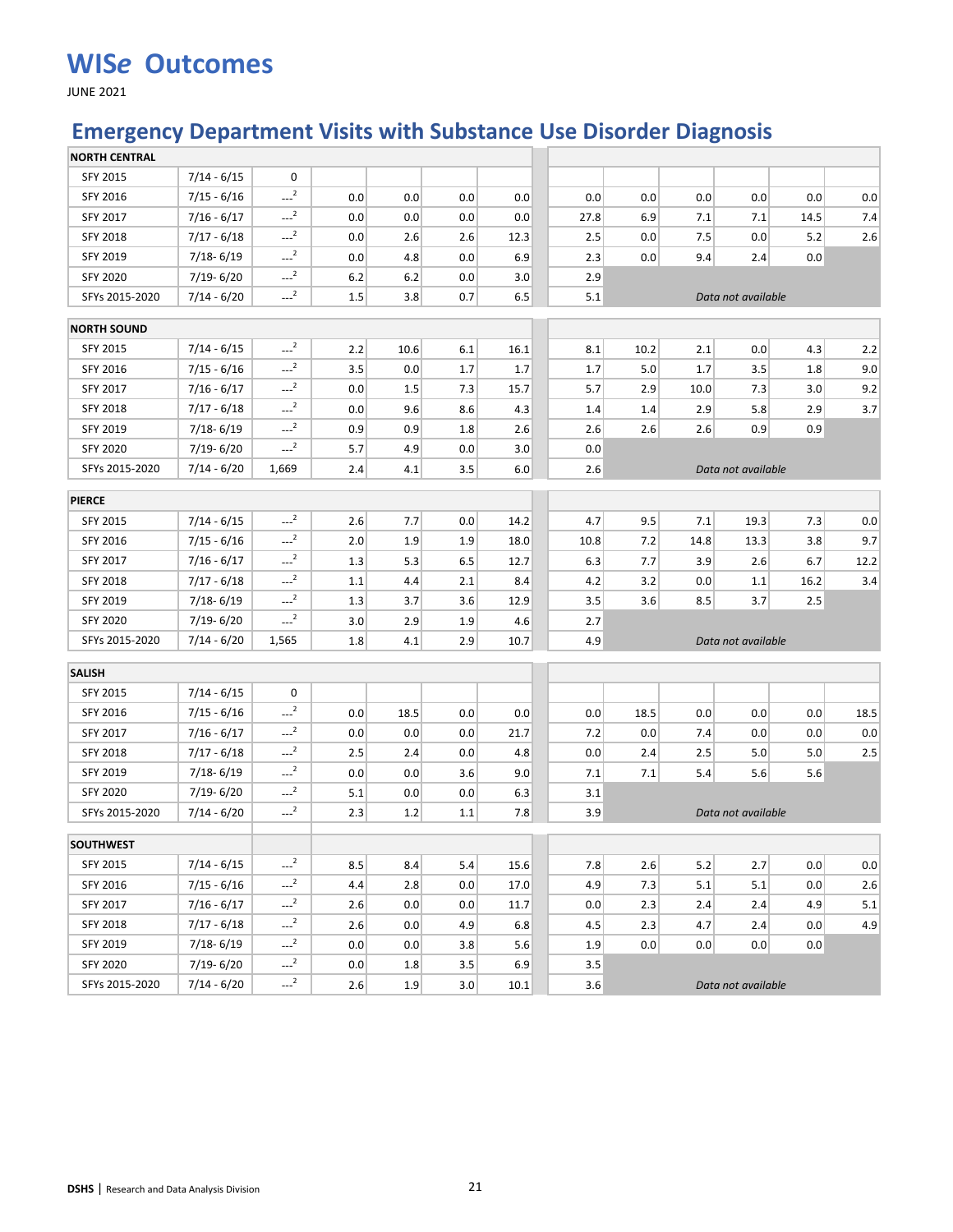JUNE 2021

### **Emergency Department Visits with Substance Use Disorder Diagnosis**

| <b>SPOKANE</b>        |               |                     |      |     |     |      |      |      |      |                    |      |      |
|-----------------------|---------------|---------------------|------|-----|-----|------|------|------|------|--------------------|------|------|
| <b>SFY 2015</b>       | $7/14 - 6/15$ | $\sim$ <sup>1</sup> | 0.0  | 0.0 | 0.0 | 0.0  | 0.0  | 0.0  | 0.0  | 0.0                | 0.0  | 0.0  |
| SFY 2016              | $7/15 - 6/16$ | $-2$                | 35.1 | 0.0 | 0.0 | 0.0  | 8.8  | 96.5 | 46.3 | 101.0              | 44.4 | 0.0  |
| SFY 2017              | $7/16 - 6/17$ | $-2$                | 2.7  | 2.6 | 2.6 | 10.3 | 1.3  | 2.6  | 2.6  | 5.2                | 4.0  | 10.7 |
| SFY 2018              | $7/17 - 6/18$ | $-2$                | 3.7  | 0.9 | 0.9 | 3.4  | 0.9  | 5.1  | 2.6  | 2.7                | 2.7  | 3.7  |
| <b>SFY 2019</b>       | $7/18 - 6/19$ | $-2$                | 6.2  | 5.7 | 0.9 | 8.1  | 7.1  | 6.3  | 4.1  | 7.4                | 7.4  |      |
| <b>SFY 2020</b>       | $7/19 - 6/20$ | $\sim$ <sup>2</sup> | 0.0  | 3.0 | 2.0 | 3.9  | 5.8  |      |      |                    |      |      |
| SFYs 2015-2020        | $7/14 - 6/20$ | 1,415               | 4.2  | 3.0 | 1.4 | 5.9  | 4.0  |      |      | Data not available |      |      |
| <b>THURSTON-MASON</b> |               |                     |      |     |     |      |      |      |      |                    |      |      |
| SFY 2015              | $7/14 - 6/15$ | $\sim$ <sup>2</sup> | 1.6  | 6.3 | 7.8 | 10.5 | 13.3 | 6.0  | 4.6  | 1.5                | 3.1  | 6.3  |
| SFY 2016              | $7/15 - 6/16$ | $\sim$ <sup>2</sup> | 2.1  | 4.0 | 4.0 | 1.9  | 3.7  | 5.7  | 3.9  | 0.0                | 6.0  | 0.0  |
| SFY 2017              | $7/16 - 6/17$ | $-2$                | 1.9  | 0.0 | 6.9 | 6.7  | 5.0  | 0.0  | 1.7  | 0.0                | 1.7  | 0.0  |
| <b>SFY 2018</b>       | $7/17 - 6/18$ | $-2$                | 0.0  | 0.0 | 0.0 | 1.8  | 3.5  | 1.7  | 1.8  | 0.0                | 0.0  | 7.7  |
| SFY 2019              | $7/18 - 6/19$ | $-2$                | 2.8  | 0.0 | 2.6 | 0.0  | 2.6  | 7.8  | 2.6  | 2.7                | 2.8  |      |
| <b>SFY 2020</b>       | $7/19 - 6/20$ | $\sim$ <sup>2</sup> | 0.0  | 0.0 | 2.2 | 0.0  | 2.2  |      |      |                    |      |      |
| SFYs 2015-2020        | $7/14 - 6/20$ | 1,240               | 1.2  | 1.7 | 3.9 | 3.5  | 5.1  |      |      | Data not available |      |      |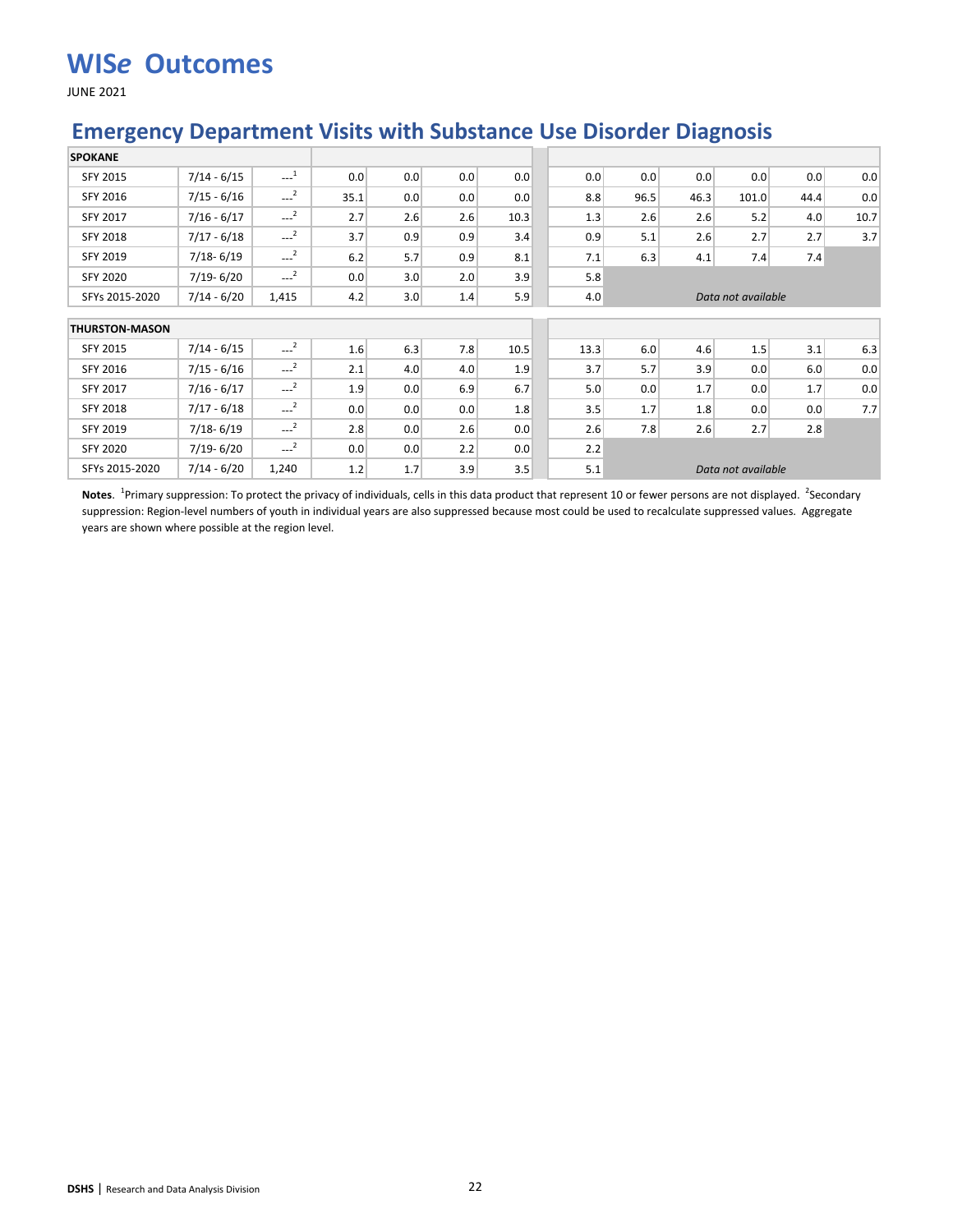JUNE 2021

### **Suicide/Self-Injury Diagnoses**



|                   |                     |        |           | <b>MONTHS PRE-PERIOD</b> |         |                                                                    |         |       |       | <b>MONTHS POST PERIOD</b> |           |           |
|-------------------|---------------------|--------|-----------|--------------------------|---------|--------------------------------------------------------------------|---------|-------|-------|---------------------------|-----------|-----------|
| <b>Cohort</b>     |                     | N      | $10 - 12$ | $7-9$                    | $4 - 6$ | $1 - 3$                                                            | $1 - 3$ | $4-6$ | $7-9$ | $10 - 12$                 | $13 - 15$ | $16 - 18$ |
| <b>WASHINGTON</b> | <b>Entered WISe</b> |        |           |                          |         | Suicide / Self-injury Events (days per 1,000 mm) During the Period |         |       |       |                           |           |           |
| SFY 2015          | $7/14 - 6/15$       | 881    | 10.6      | 14.6                     | 9.1     | 35.2                                                               | 15.6    | 9.8   | 11.5  | 4.8                       | 8.2       | 15.8      |
| <b>SFY 2016</b>   | $7/15 - 6/16$       | 1,365  | 8.2       | 9.8                      | 12.3    | 47.4                                                               | 20.2    | 14.8  | 23.3  | 15.1                      | 5.6       | 19.1      |
| <b>SFY 2017</b>   | $7/16 - 6/17$       | 1,867  | 15.7      | 14.2                     | 28.4    | 55.3                                                               | 24.2    | 17.3  | 11.5  | 18.0                      | 16.6      | 7.9       |
| <b>SFY 2018</b>   | $7/17 - 6/18$       | 2,313  | 12.3      | 19.6                     | 16.2    | 52.9                                                               | 40.2    | 18.2  | 16.4  | 10.0                      | 21.5      | 10.0      |
| <b>SFY 2019</b>   | $7/18 - 6/19$       | 2,694  | 15.5      | 13.3                     | 18.9    | 51.3                                                               | 23.6    | 13.5  | 17.7  | 12.8                      | 13.7      |           |
| <b>SFY 2020</b>   | 7/19-6/20           | 3,204  | 11.5      | 15.0                     | 11.1    | 51.9                                                               | 34.4    |       |       |                           |           |           |
| SFYs 2015-2020    | $7/14 - 6/20$       | 12,324 | 12.7      | 14.8                     | 16.4    | 50.8                                                               | 28.7    |       |       | Data not available        |           |           |

| <b>REGIONS</b>      | <b>Entered WISe</b> |                     |      |      |      |      |      |      |      |                    |      |      |
|---------------------|---------------------|---------------------|------|------|------|------|------|------|------|--------------------|------|------|
| <b>GREAT RIVERS</b> |                     |                     |      |      |      |      |      |      |      |                    |      |      |
| <b>SFY 2015</b>     | $7/14 - 6/15$       | $\sim$ <sup>2</sup> | 0.0  | 0.0  | 0.0  | 0.0  | 37.2 | 38.9 | 0.0  | 0.0                | 45.5 | 15.2 |
| SFY 2016            | $7/15 - 6/16$       | $\sim$ <sup>2</sup> | 11.3 | 0.0  | 4.2  | 16.5 | 0.0  | 12.7 | 8.4  | 4.3                | 4.4  | 17.5 |
| <b>SFY 2017</b>     | $7/16 - 6/17$       | $\sim$ <sup>2</sup> | 34.8 | 11.4 | 32.5 | 63.0 | 20.5 | 38.5 | 20.8 | 39.7               | 38.8 | 7.9  |
| <b>SFY 2018</b>     | $7/17 - 6/18$       | $-2$                | 0.0  | 1.8  | 1.7  | 29.9 | 82.9 | 13.5 | 3.5  | 5.3                | 12.5 | 3.7  |
| SFY 2019            | $7/18 - 6/19$       | $\sim$ <sup>2</sup> | 10.6 | 4.5  | 7.4  | 33.2 | 11.4 | 4.3  | 5.8  | 2.9                | 21.1 |      |
| <b>SFY 2020</b>     | $7/19 - 6/20$       | $\sim$ <sup>2</sup> | 6.6  | 18.0 | 8.9  | 25.6 | 6.1  |      |      |                    |      |      |
| SFYs 2015-2020      | $7/14 - 6/20$       | 944                 | 10.2 | 8.2  | 9.6  | 32.1 | 26.1 |      |      | Data not available |      |      |

| <b>GREATER COLUMBIA</b> |               |                     |      |      |      |      |      |      |      |                    |      |      |
|-------------------------|---------------|---------------------|------|------|------|------|------|------|------|--------------------|------|------|
| <b>SFY 2015</b>         | $7/14 - 6/15$ | $-2$                | 0.0  | 9.5  | 4.6  | 18.0 | 18.0 | 0.0  | 4.6  | 9.4                | 11.2 | 9.3  |
| <b>SFY 2016</b>         | $7/15 - 6/16$ | $---2$              | 6.5  | 7.5  | 17.2 | 49.8 | 16.0 | 20.9 | 2.4  | 9.6                | 3.7  | 51.5 |
| <b>SFY 2017</b>         | $7/16 - 6/17$ | $\sim$ <sup>2</sup> | 10.0 | 4.4  | 38.2 | 20.4 | 11.2 | 4.6  | 2.1  | 11.7               | 5.3  | 10.2 |
| <b>SFY 2018</b>         | $7/17 - 6/18$ | $\cdots$            | 4.0  | 7.9  | 10.7 | 19.7 | 23.3 | 6.6  | 2.9  | 6.8                | 0.0  | 4.9  |
| <b>SFY 2019</b>         | $7/18 - 6/19$ | $\sim$ <sup>2</sup> | 17.3 | 13.7 | 21.6 | 35.9 | 9.8  | 21.5 | 11.7 | 8.5                | 2.6  |      |
| <b>SFY 2020</b>         | $7/19 - 6/20$ | $---2$              | 5.1  | 24.8 | 9.8  | 41.3 | 14.3 |      |      |                    |      |      |
| SFYs 2015-2020          | $7/14 - 6/20$ | 1.996               | 7.9  | 12.2 | 17.6 | 31.9 | 15.1 |      |      | Data not available |      |      |

| <b>KING COUNTY</b> |               |                       |      |      |      |      |      |      |      |                    |      |      |
|--------------------|---------------|-----------------------|------|------|------|------|------|------|------|--------------------|------|------|
| <b>SFY 2015</b>    | $7/14 - 6/15$ | 0                     |      |      |      |      |      |      |      |                    |      |      |
| SFY 2016           | $7/15 - 6/16$ | $---2$                | 8.3  | 8.2  | 10.2 | 15.6 | 9.4  | 12.6 | 81.0 | 38.6               | 5.0  | 15.2 |
| <b>SFY 2017</b>    | $7/16 - 6/17$ | $\overline{2}$<br>--- | 8.8  | 6.9  | 8.5  | 35.9 | 24.5 | 4.9  | 3.3  | 6.6                | 30.6 | 1.8  |
| <b>SFY 2018</b>    | $7/17 - 6/18$ | $-2$                  | 11.0 | 10.6 | 45.6 | 34.4 | 22.3 | 29.4 | 5.3  | 9.1                | 29.0 | 7.4  |
| SFY 2019           | $7/18 - 6/19$ | $---2$                | 9.8  | 20.0 | 26.3 | 34.5 | 22.4 | 9.4  | 22.1 | 31.6               | 25.0 |      |
| <b>SFY 2020</b>    | $7/19 - 6/20$ | $---2$                | 2.7  | 4.7  | 11.2 | 22.2 | 9.0  |      |      |                    |      |      |
| SFYs 2015-2020     | $7/14 - 6/20$ | 1.496                 | 7.1  | 10.0 | 18.8 | 27.7 | 16.2 |      |      | Data not available |      |      |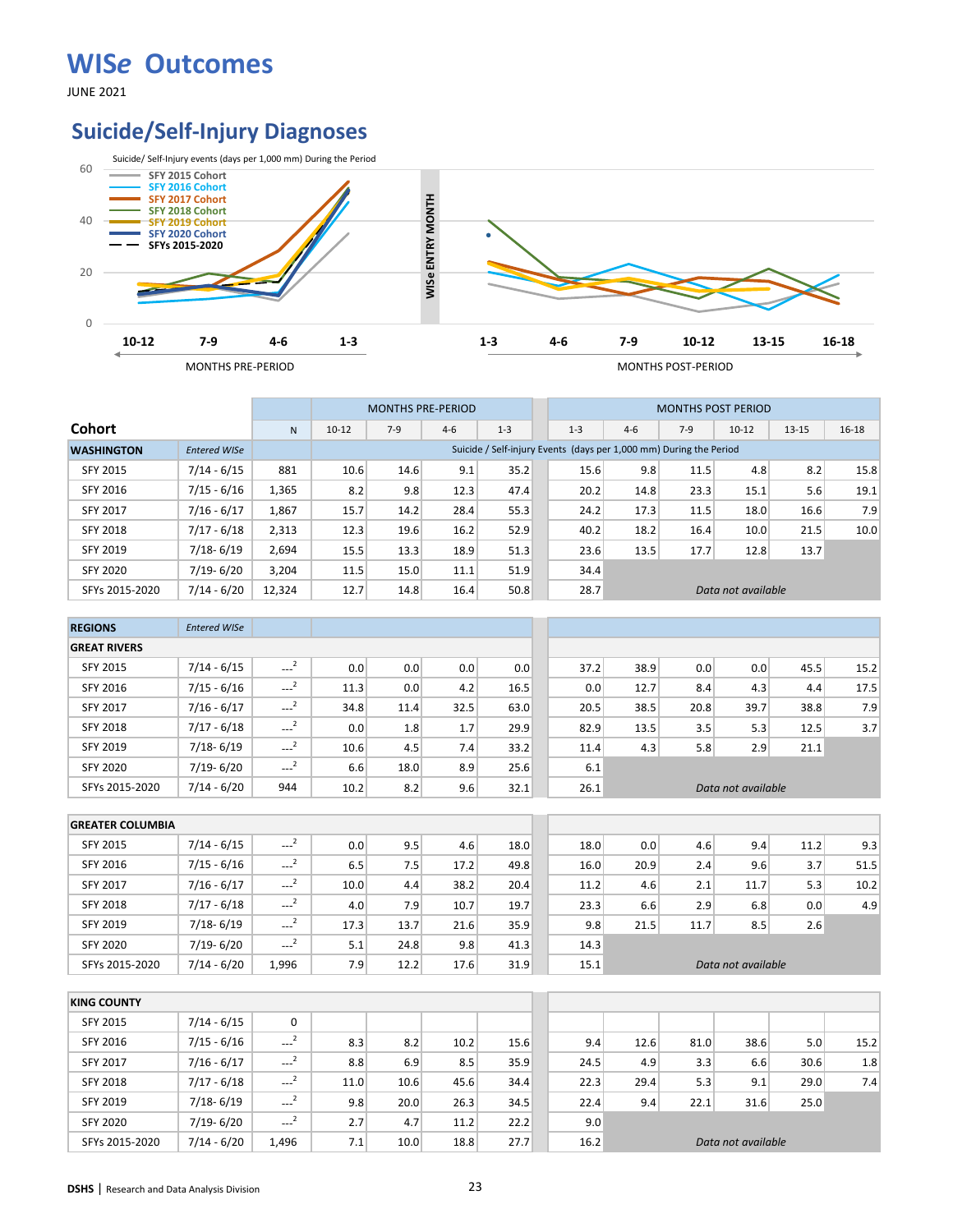JUNE 2021

## **Suicide/Self-Injury Diagnoses**

| <b>NORTH CENTRAL</b> |               |                     |      |      |      |       |      |      |      |                    |       |      |
|----------------------|---------------|---------------------|------|------|------|-------|------|------|------|--------------------|-------|------|
| SFY 2015             | $7/14 - 6/15$ | 0                   |      |      |      |       |      |      |      |                    |       |      |
| SFY 2016             | $7/15 - 6/16$ | $\sim$ <sup>2</sup> | 0.0  | 0.0  | 0.0  | 50.0  | 0.0  | 0.0  | 0.0  | 0.0                | 0.0   | 33.3 |
| SFY 2017             | $7/16 - 6/17$ | $-2$                | 6.9  | 20.8 | 0.0  | 41.7  | 13.9 | 6.9  | 14.2 | 7.1                | 7.2   | 0.0  |
| SFY 2018             | $7/17 - 6/18$ | $-2$                | 10.3 | 5.2  | 17.9 | 9.9   | 14.9 | 10.0 | 12.5 | 17.9               | 28.6  | 13.0 |
| SFY 2019             | 7/18-6/19     | $-2$                | 9.9  | 4.8  | 4.6  | 37.0  | 25.3 | 57.9 | 7.0  | 7.1                | 0.0   |      |
| <b>SFY 2020</b>      | $7/19 - 6/20$ | $-2$                | 9.3  | 12.3 | 3.0  | 41.7  | 61.4 |      |      |                    |       |      |
| SFYs 2015-2020       | $7/14 - 6/20$ | $-2$                | 9.1  | 8.3  | 7.4  | 31.2  | 28.9 |      |      | Data not available |       |      |
| <b>NORTH SOUND</b>   |               |                     |      |      |      |       |      |      |      |                    |       |      |
| SFY 2015             | $7/14 - 6/15$ | $-2$                | 0.0  | 0.0  | 10.5 | 20.6  | 0.0  | 5.3  | 25.6 | 0.0                | 9.8   | 26.1 |
| SFY 2016             | $7/15 - 6/16$ | $-2$                | 4.6  | 9.0  | 25.1 | 56.7  | 43.3 | 28.3 | 33.3 | 25.9               | 12.3  | 5.4  |
| SFY 2017             | $7/16 - 6/17$ | $-2$                | 19.8 | 26.9 | 19.7 | 50.1  | 37.0 | 28.6 | 7.2  | 4.4                | 7.6   | 9.2  |
| SFY 2018             | $7/17 - 6/18$ | $-2$                | 37.9 | 17.7 | 23.0 | 48.2  | 19.8 | 18.4 | 8.6  | 14.4               | 23.6  | 16.4 |
| SFY 2019             | 7/18-6/19     | $-2$                | 16.6 | 13.4 | 32.9 | 42.6  | 18.9 | 14.0 | 19.2 | 8.0                | $6.2$ |      |
| <b>SFY 2020</b>      | 7/19-6/20     | $-2$                | 22.9 | 20.4 | 16.5 | 43.7  | 15.1 |      |      |                    |       |      |
| SFYs 2015-2020       | 7/14 - 6/20   | 1,669               | 18.7 | 15.9 | 22.1 | 44.3  | 21.6 |      |      | Data not available |       |      |
| <b>PIERCE</b>        |               |                     |      |      |      |       |      |      |      |                    |       |      |
| SFY 2015             | $7/14 - 6/15$ | $-2$                | 0.0  | 6.6  | 6.5  | 127.5 | 6.0  | 12.1 | 17.9 | 0.0                | 2.4   | 7.5  |
| SFY 2016             | $7/15 - 6/16$ | $-2$                | 0.0  | 25.1 | 7.4  | 58.1  | 10.8 | 18.1 | 0.0  | 1.9                | 6.7   | 0.0  |
| SFY 2017             | $7/16 - 6/17$ | $\sim$ <sup>2</sup> | 9.3  | 5.3  | 18.3 | 45.6  | 16.3 | 7.0  | 15.5 | 30.4               | 21.6  | 6.8  |
| SFY 2018             | $7/17 - 6/18$ | $\sim$ <sup>2</sup> | 19.9 | 18.7 | 15.5 | 77.0  | 26.4 | 5.3  | 4.4  | 3.3                | 17.9  | 1.1  |
| SFY 2019             | 7/18-6/19     | $-2$                | 3.8  | 11.2 | 6.1  | 61.6  | 14.1 | 6.0  | 6.1  | 3.7                | 13.6  |      |
| <b>SFY 2020</b>      | 7/19-6/20     | $-2$                | 17.8 | 2.9  | 5.8  | 32.4  | 47.0 |      |      |                    |       |      |
| SFYs 2015-2020       | $7/14 - 6/20$ | 1,565               | 10.6 | 11.1 | 10.3 | 60.7  | 23.6 |      |      | Data not available |       |      |
| <b>SALISH</b>        |               |                     |      |      |      |       |      |      |      |                    |       |      |
| SFY 2015             | $7/14 - 6/15$ | 0                   |      |      |      |       |      |      |      |                    |       |      |
| SFY 2016             | $7/15 - 6/16$ | $-2$                | 0.0  | 0.0  | 0.0  | 27.8  | 0.0  | 18.5 | 18.5 | 0.0                | 0.0   | 0.0  |
| SFY 2017             | $7/16 - 6/17$ | $-2$                | 29.6 | 29.6 | 59.3 | 36.2  | 43.5 | 51.9 | 44.4 | 16.3               | 17.1  | 9.0  |
| <b>SFY 2018</b>      | $7/17 - 6/18$ | $-2$                | 0.0  | 0.0  | 14.4 | 26.4  | 9.6  | 2.4  | 14.7 | 10.0               | 20.1  | 22.7 |
| SFY 2019             | $7/18 - 6/19$ | $-2$                | 1.9  | 0.0  | 5.5  | 19.7  | 12.3 | 3.5  | 12.5 | 9.3                | 9.4   |      |
| <b>SFY 2020</b>      | 7/19-6/20     | $-2$                | 1.7  | 0.0  | 1.7  | 44.2  | 26.6 |      |      |                    |       |      |
| SFYs 2015-2020       | $7/14 - 6/20$ | $-2$                | 3.5  | 2.3  | 10.2 | 31.4  | 18.7 |      |      | Data not available |       |      |
| <b>SOUTHWEST</b>     |               |                     |      |      |      |       |      |      |      |                    |       |      |
| SFY 2015             | $7/14 - 6/15$ | $-2$                | 43.9 | 28.8 | 7.0  | 0.0   | 13.3 | 6.6  | 5.2  | 0.0                | 13.3  | 16.5 |
| SFY 2016             | $7/15 - 6/16$ | $-2$                | 0.0  | 12.6 | 2.7  | 99.8  | 49.9 | 4.9  | 17.8 | 10.3               | 5.2   | 23.4 |
| SFY 2017             | $7/16 - 6/17$ | $-2$                | 2.6  | 22.6 | 14.3 | 81.6  | 30.1 | 30.1 | 26.0 | 2.4                | 7.4   | 15.2 |
| <b>SFY 2018</b>      | $7/17 - 6/18$ | $\sim$ <sup>2</sup> | 0.0  | 5.1  | 4.9  | 76.5  | 24.9 | 40.8 | 30.3 | 26.4               | 50.7  | 14.7 |
| SFY 2019             | 7/18-6/19     | $-2$                | 2.0  | 0.0  | 13.4 | 31.5  | 51.9 | 3.7  | 7.5  | 1.9                | 6.9   |      |
| <b>SFY 2020</b>      | 7/19-6/20     | $---2$              | 13.3 | 3.6  | 10.6 | 44.9  | 38.0 |      |      |                    |       |      |
| SFYs 2015-2020       | $7/14 - 6/20$ | $-2$                | 9.9  | 10.8 | 9.3  | 54.8  | 35.7 |      |      | Data not available |       |      |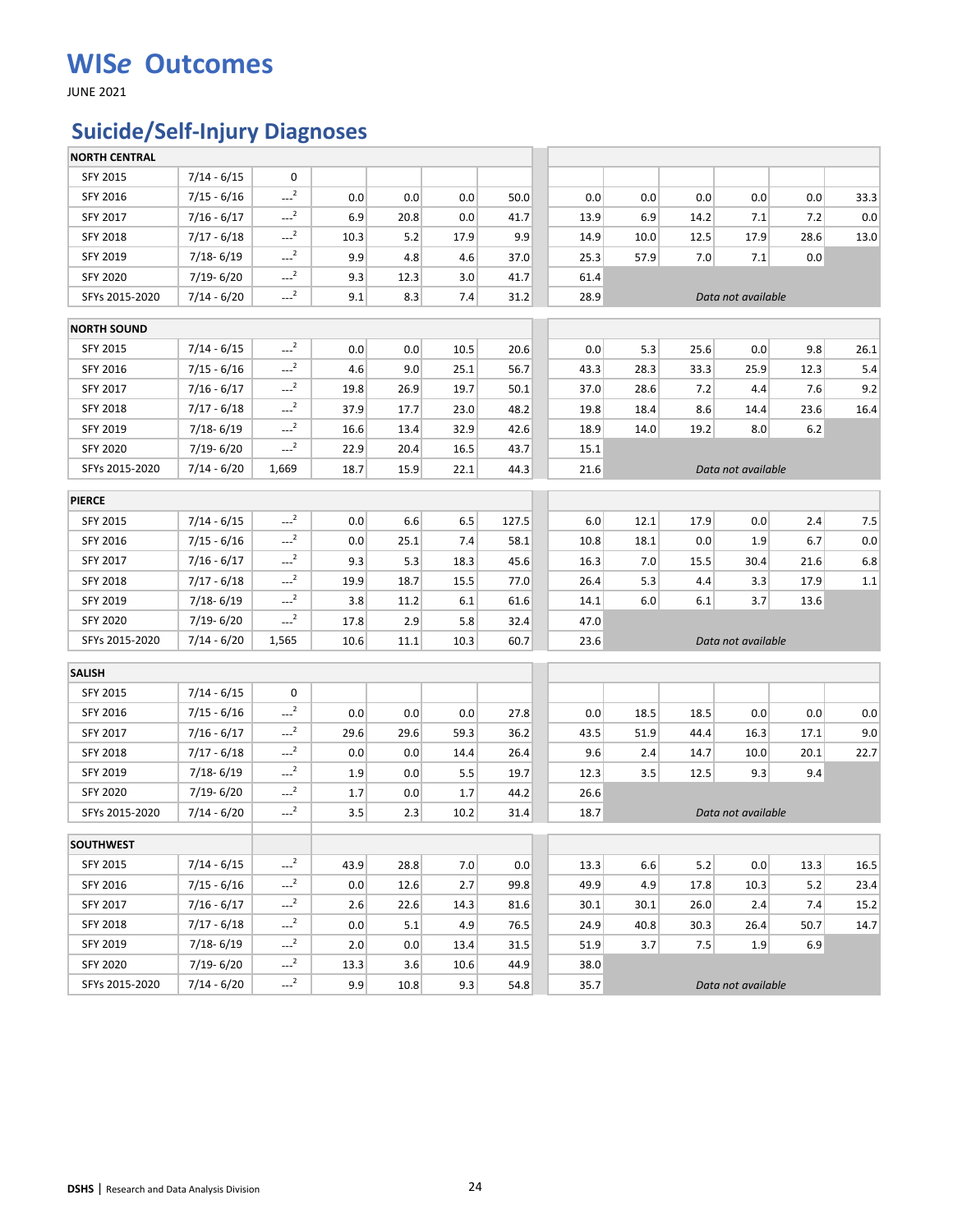JUNE 2021

#### **Suicide/Self-Injury Diagnoses**

| <b>SPOKANE</b>        |               |                     |       |      |      |       |       |      |      |                    |      |      |
|-----------------------|---------------|---------------------|-------|------|------|-------|-------|------|------|--------------------|------|------|
| <b>SFY 2015</b>       | $7/14 - 6/15$ | $\sim$ <sup>1</sup> | 0.0   | 0.0  | 0.0  | 0.0   | 0.0   | 0.0  | 0.0  | 0.0                | 0.0  | 0.0  |
| SFY 2016              | $7/15 - 6/16$ | $\sim$ <sup>2</sup> | 112.6 | 0.0  | 0.0  | 31.3  | 78.9  | 8.8  | 64.8 | 50.5               | 11.1 | 0.0  |
| SFY 2017              | $7/16 - 6/17$ | $---2$              | 24.6  | 27.8 | 60.7 | 148.7 | 38.5  | 22.0 | 19.5 | 47.2               | 28.0 | 9.3  |
| <b>SFY 2018</b>       | $7/17 - 6/18$ | $\sim$ <sup>2</sup> | 14.7  | 61.7 | 16.6 | 116.9 | 108.5 | 43.7 | 55.4 | 11.6               | 38.4 | 18.7 |
| <b>SFY 2019</b>       | $7/18 - 6/19$ | $-2$                | 44.4  | 31.7 | 28.3 | 133.0 | 49.2  | 11.6 | 46.1 | 29.5               | 27.9 |      |
| SFY 2020              | $7/19 - 6/20$ | $-2$                | 26.4  | 37.0 | 21.7 | 169.1 | 143.0 |      |      |                    |      |      |
| SFYs 2015-2020        | $7/14 - 6/20$ | 1,415               | 30.0  | 39.5 | 28.6 | 137.1 | 87.2  |      |      | Data not available |      |      |
| <b>THURSTON-MASON</b> |               |                     |       |      |      |       |       |      |      |                    |      |      |
| SFY 2015              | $7/14 - 6/15$ | $-2$                | 16.4  | 28.5 | 15.9 | 26.9  | 30.3  | 19.3 | 7.8  | 10.9               | 1.5  | 18.9 |
| SFY 2016              | $7/15 - 6/16$ | $\sim$ <sup>2</sup> | 5.3   | 7.2  | 13.0 | 38.8  | 1.9   | 0.0  | 5.8  | 1.9                | 2.0  | 7.0  |
| SFY 2017              | $7/16 - 6/17$ | $\sim$ <sup>2</sup> | 19.8  | 7.1  | 20.8 | 13.3  | 18.2  | 16.7 | 0.0  | 1.7                | 3.5  | 5.3  |
| <b>SFY 2018</b>       | $7/17 - 6/18$ | $---2$              | 11.6  | 22.5 | 11.1 | 23.0  | 5.2   | 1.7  | 9.0  | 5.5                | 5.7  | 1.9  |
| SFY 2019              | $7/18 - 6/19$ | $-2$                | 16.5  | 8.3  | 13.2 | 36.5  | 28.4  | 15.6 | 17.1 | 5.4                | 16.7 |      |
|                       |               |                     |       |      |      |       |       |      |      |                    |      |      |
| <b>SFY 2020</b>       | $7/19 - 6/20$ | $\sim$ <sup>2</sup> | 5.8   | 15.9 | 11.0 | 56.1  | 14.0  |      |      |                    |      |      |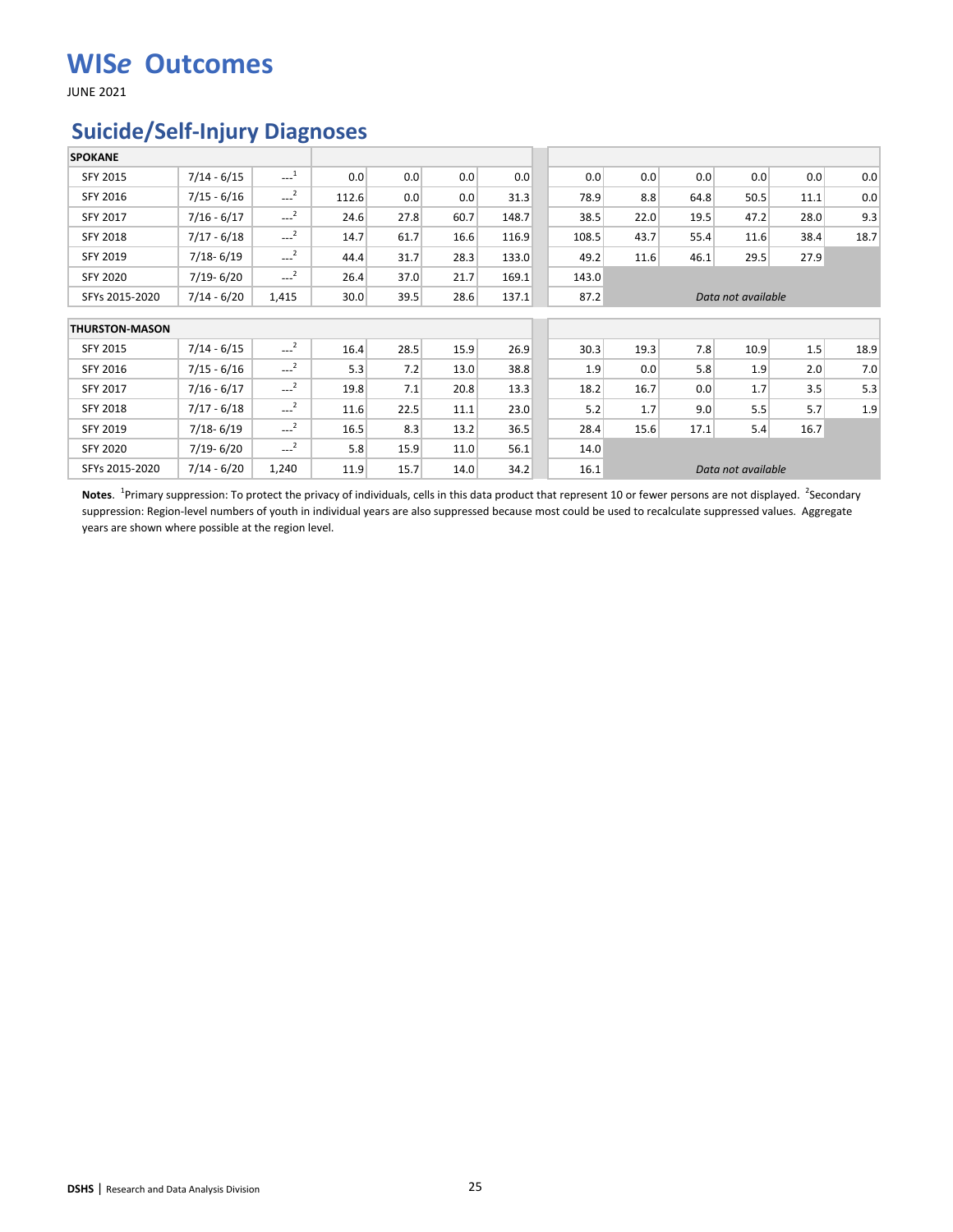JUNE 2021

#### **Juvenile Justice Convictions**



|                   |                     |        |           | <b>MONTHS PRE-PERIOD</b> |         |                                                         |         |       | <b>MONTHS POST PERIOD</b> |                    |           |           |
|-------------------|---------------------|--------|-----------|--------------------------|---------|---------------------------------------------------------|---------|-------|---------------------------|--------------------|-----------|-----------|
| <b>Cohort</b>     |                     | N      | $10 - 12$ | $7-9$                    | $4 - 6$ | $1 - 3$                                                 | $1 - 3$ | $4-6$ | $7-9$                     | $10 - 12$          | $13 - 15$ | $16 - 18$ |
| <b>WASHINGTON</b> | <b>Entered WISe</b> |        |           |                          |         | Percent of Youth with any Convictions During the Period |         |       |                           |                    |           |           |
| <b>SFY 2015</b>   | 7/14 - 6/15         | 881    | 4.9%      | 7.2%                     | 8.1%    | 11.7%                                                   | 9.6%    | 6.7%  | 6.5%                      | 4.9%               | 4.8%      | 4.5%      |
| SFY 2016          | 7/15 - 6/16         | 1,365  | 2.9%      | 4.2%                     | 4.2%    | 6.0%                                                    | 5.3%    | 4.4%  | 3.2%                      | 3.9%               | 3.3%      | 3.8%      |
| <b>SFY 2017</b>   | $7/16 - 6/17$       | 1,867  | 2.8%      | 2.9%                     | 2.9%    | 5.8%                                                    | 5.1%    | 5.1%  | 3.7%                      | 3.9%               | 2.8%      | 3.5%      |
| <b>SFY 2018</b>   | 7/17 - 6/18         | 2,313  | 2.2%      | 3.0%                     | 3.8%    | 5.8%                                                    | 4.8%    | 3.2%  | 3.5%                      | 3.0%               |           |           |
| SFY 2019          | $7/18 - 6/19$       | 2,694  | 1.8%      | 2.0%                     | 2.9%    | 4.6%                                                    |         |       |                           |                    |           |           |
| <b>SFY 2020</b>   | $7/19 - 6/20$       | 3.204  |           |                          |         |                                                         |         |       |                           |                    |           |           |
| SFYs 2015-2020    | $7/14 - 6/20$       | 12,324 |           |                          |         |                                                         |         |       |                           | Data not available |           |           |

| <b>REGIONS</b>      | <b>Entered WISe</b> |                     |      |      |      |       |       |      |       |                    |      |      |
|---------------------|---------------------|---------------------|------|------|------|-------|-------|------|-------|--------------------|------|------|
| <b>GREAT RIVERS</b> |                     |                     |      |      |      |       |       |      |       |                    |      |      |
| <b>SFY 2015</b>     | $7/14 - 6/15$       | $\sim$ <sup>2</sup> | 0.0% | 8.7% | 4.3% | 17.4% | 13.0% | 4.3% | 13.0% | 8.7%               | 8.7% | 4.3% |
| SFY 2016            | $7/15 - 6/16$       | $\sim$ <sup>2</sup> | 2.5% | 2.5% | 1.2% | 6.2%  | 3.7%  | 4.9% | 0.0%  | 1.2%               | 3.7% | 2.5% |
| <b>SFY 2017</b>     | $7/16 - 6/17$       | $\sim$ <sup>2</sup> | 2.3% | 3.1% | 3.1% | 7.6%  | 7.6%  | 6.1% | 4.6%  | 6.9%               | 2.3% | 3.8% |
| <b>SFY 2018</b>     | $7/17 - 6/18$       | $\sim$ <sup>2</sup> | 4.0% | 3.5% | 6.5% | 7.0%  | 7.0%  | 2.5% | 4.0%  | 2.5%               | 3.5% | 4.0% |
| SFY 2019            | $7/18 - 6/19$       | $\sim$ <sup>2</sup> | 2.1% | 2.6% | 6.4% | 5.1%  | 3.0%  | 5.1% | 3.4%  | 4.3%               | 3.4% |      |
| <b>SFY 2020</b>     | $7/19 - 6/20$       | $---2$              | 0.7% | 3.3% | 1.5% | 1.8%  | 2.9%  |      |       |                    |      |      |
| SFYs 2015-2020      | $7/14 - 6/20$       | 944                 | 2.1% | 3.2% | 4.0% | 5.3%  | 4.8%  |      |       | Data not available |      |      |

| <b>GREATER COLUMBIA</b> |               |                     |      |      |       |      |      |      |      |                    |      |      |
|-------------------------|---------------|---------------------|------|------|-------|------|------|------|------|--------------------|------|------|
| <b>SFY 2015</b>         | $7/14 - 6/15$ | $\sim$ <sup>2</sup> | 5.3% | 5.3% | 10.0% | 8.9% | 7.4% | 7.9% | 7.4% | 6.3%               | 4.2% | 6.3% |
| SFY 2016                | $7/15 - 6/16$ | $-2$                | 4.5% | 5.8% | 7.5%  | 9.2% | 6.2% | 3.8% | 4.8% | 6.8%               | 4.8% | 6.2% |
| <b>SFY 2017</b>         | $7/16 - 6/17$ | $\sim$ <sup>2</sup> | 5.5% | 5.8% | 5.8%  | 7.6% | 5.5% | 8.0% | 5.5% | 6.1%               | 4.3% | 5.2% |
| <b>SFY 2018</b>         | $7/17 - 6/18$ | ---                 | 3.9% | 5.6% | 4.5%  | 7.3% | 6.2% | 4.8% | 5.3% | 3.1%               | 4.5% | 5.3% |
| <b>SFY 2019</b>         | $7/18 - 6/19$ | $\sim$ <sup>2</sup> | 3.9% | 3.7% | 6.9%  | 7.1% | 5.9% | 5.6% | 4.2% | 3.4%               | 3.2% |      |
| <b>SFY 2020</b>         | $7/19 - 6/20$ | $\sim$ <sup>2</sup> | 3.3% | 4.7% | 5.7%  | 5.2% | 5.0% |      |      |                    |      |      |
| SFYs 2015-2020          | $7/14 - 6/20$ | 1,996               | 4.3% | 5.1% | 6.4%  | 7.3% | 5.9% |      |      | Data not available |      |      |

| <b>KING COUNTY</b> |               |                     |      |      |      |      |      |      |      |                    |      |      |
|--------------------|---------------|---------------------|------|------|------|------|------|------|------|--------------------|------|------|
| SFY 2015           | $7/14 - 6/15$ | 0                   |      |      |      |      |      |      |      |                    |      |      |
| SFY 2016           | $7/15 - 6/16$ | $\sim$ <sup>2</sup> | 0.9% | 1.4% | 1.9% | 0.9% | 1.4% | 1.4% | 1.4% | 1.9%               | 3.3% | 1.4% |
| <b>SFY 2017</b>    | $7/16 - 6/17$ | $\sim$ <sup>2</sup> | 0.5% | 0.5% | 0.5% | 2.9% | 2.0% | 0.5% | 0.5% | 1.0%               | 1.5% | 2.0% |
| <b>SFY 2018</b>    | $7/17 - 6/18$ | $\sim$ <sup>2</sup> | 0.5% | 1.5% | 3.1% | 3.1% | 2.1% | 1.5% | 0.5% | 1.0%               |      |      |
| SFY 2019           | $7/18 - 6/19$ | $-2$                | 0.8% | 1.1% | 0.8% | 1.4% |      |      |      |                    |      |      |
| <b>SFY 2020</b>    | $7/19 - 6/20$ | $\sim$ <sup>2</sup> |      |      |      |      |      |      |      |                    |      |      |
| SFYs 2015-2020     | $7/14 - 6/20$ | 1,496               |      |      |      |      |      |      |      | Data not available |      |      |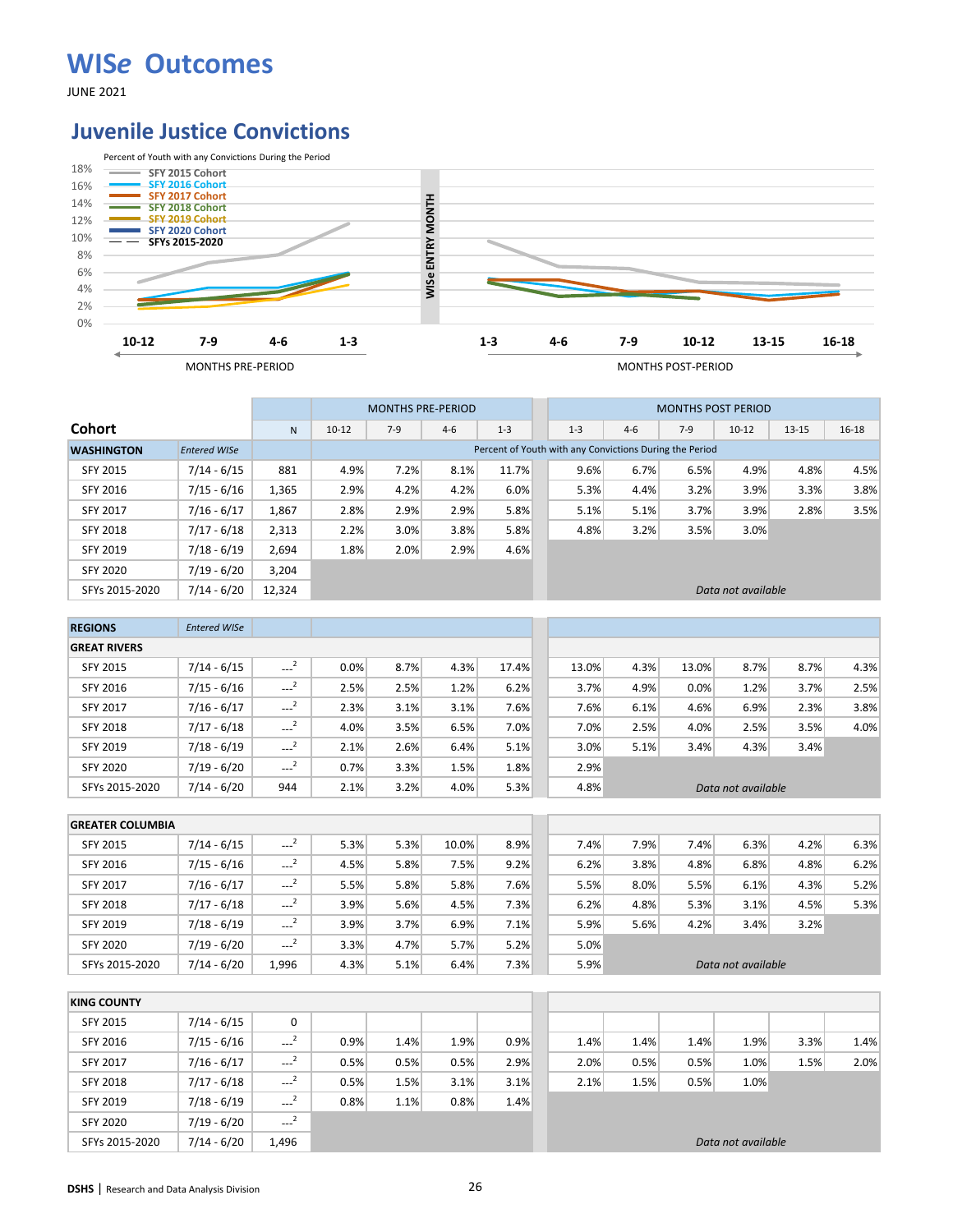JUNE 2021

### **Juvenile Justice Convictions**

| <b>NORTH CENTRAL</b> |               |                     |      |      |      |       |       |       |      |                    |      |      |
|----------------------|---------------|---------------------|------|------|------|-------|-------|-------|------|--------------------|------|------|
| SFY 2015             | $7/14 - 6/15$ | 0                   |      |      |      |       |       |       |      |                    |      |      |
| SFY 2016             | $7/15 - 6/16$ | $-2$                | 5.0% | 5.0% | 0.0% | 5.0%  | 10.0% | 15.0% | 0.0% | 0.0%               | 0.0% | 0.0% |
| SFY 2017             | $7/16 - 6/17$ | $-2$                | 0.0% | 2.1% | 8.3% | 6.3%  | 6.3%  | 6.3%  | 6.3% | 4.2%               | 2.1% | 4.2% |
| <b>SFY 2018</b>      | $7/17 - 6/18$ | $-2$                | 2.2% | 1.5% | 3.0% | 6.7%  | 5.2%  | 1.5%  | 6.7% | 3.0%               | 4.4% | 4.4% |
| SFY 2019             | $7/18 - 6/19$ | $-2$                | 0.0% | 1.4% | 0.0% | 5.5%  | 4.1%  | 2.1%  | 2.1% | 4.1%               | 2.8% |      |
| <b>SFY 2020</b>      | $7/19 - 6/20$ | $-2$                | 0.9% | 1.8% | 1.8% | 6.1%  | 4.4%  |       |      |                    |      |      |
| SFYs 2015-2020       | $7/14 - 6/20$ | $-2$                | 1.1% | 1.7% | 2.2% | 6.1%  | 5.0%  |       |      | Data not available |      |      |
| <b>NORTH SOUND</b>   |               |                     |      |      |      |       |       |       |      |                    |      |      |
| SFY 2015             | $7/14 - 6/15$ | $-2$                | 4.2% | 7.8% | 9.0% | 10.2% | 8.4%  | 5.4%  | 4.8% | 3.0%               | 4.8% | 2.4% |
| SFY 2016             | $7/15 - 6/16$ | $\sim$ <sup>2</sup> | 2.5% | 7.0% | 4.5% | 5.0%  | 5.0%  | 5.5%  | 3.0% | 3.0%               | 1.5% | 2.5% |
| SFY 2017             | $7/16 - 6/17$ | $-2$                | 2.1% | 2.1% | 2.1% | 5.1%  | 4.3%  | 5.1%  | 2.6% | 3.8%               | 2.1% | 3.8% |
| SFY 2018             | $7/17 - 6/18$ | $-2$                | 2.5% | 0.4% | 2.5% | 4.2%  | 3.0%  | 3.8%  | 2.5% | 2.5%               | 2.5% | 1.7% |
| SFY 2019             | $7/18 - 6/19$ | $-2$                | 0.5% | 2.1% | 0.8% | 3.1%  | 1.8%  | 1.8%  | 2.1% | 1.3%               | 1.8% |      |
| <b>SFY 2020</b>      | $7/19 - 6/20$ | $-2$                | 1.6% | 2.5% | 2.0% | 2.3%  | 2.7%  |       |      |                    |      |      |
| SFYs 2015-2020       | $7/14 - 6/20$ | 1,669               | 1.9% | 3.1% | 2.8% | 4.3%  | 3.6%  |       |      | Data not available |      |      |
| <b>PIERCE</b>        |               |                     |      |      |      |       |       |       |      |                    |      |      |
| <b>SFY 2015</b>      | $7/14 - 6/15$ | $-2$                | 4.2% | 7.7% | 6.3% | 12.0% | 9.9%  | 7.0%  | 9.2% | 4.9%               | 4.9% | 4.9% |
| SFY 2016             | $7/15 - 6/16$ | $-2$                | 4.9% | 4.9% | 2.7% | 7.0%  | 8.1%  | 5.9%  | 5.4% | 4.9%               | 3.2% | 3.2% |
| SFY 2017             | $7/16 - 6/17$ | $-2$                | 4.9% | 4.1% | 1.5% | 7.9%  | 9.4%  | 6.7%  | 4.1% | 3.4%               | 2.2% | 3.4% |
| <b>SFY 2018</b>      | $7/17 - 6/18$ | $-2$                | 1.9% | 3.5% | 3.8% | 5.3%  | 2.5%  | 3.8%  | 4.4% | 1.9%               | 3.5% | 2.5% |
| SFY 2019             | $7/18 - 6/19$ | $-2$                | 1.1% | 1.4% | 1.8% | 5.6%  | 4.9%  | 3.5%  | 0.0% | 2.5%               | 1.8% |      |
| <b>SFY 2020</b>      | $7/19 - 6/20$ | $-2$                | 2.2% | 1.4% | 1.4% | 1.9%  | 2.4%  |       |      |                    |      |      |
| SFYs 2015-2020       | $7/14 - 6/20$ | 1,565               | 2.9% | 3.3% | 2.6% | 5.8%  | 5.4%  |       |      | Data not available |      |      |
| <b>SALISH</b>        |               |                     |      |      |      |       |       |       |      |                    |      |      |
| SFY 2015             | $7/14 - 6/15$ | 0                   |      |      |      |       |       |       |      |                    |      |      |
| SFY 2016             | $7/15 - 6/16$ | $-2$                | 0.0% | 0.0% | 0.0% | 0.0%  | 0.0%  | 0.0%  | 0.0% | 0.0%               | 5.6% | 0.0% |
| SFY 2017             | $7/16 - 6/17$ | $-2$                | 0.0% | 4.3% | 4.3% | 2.2%  | 4.3%  | 4.3%  | 2.2% | 2.2%               | 6.5% | 2.2% |
| <b>SFY 2018</b>      | $7/17 - 6/18$ | $-2$                | 4.3% | 2.1% | 3.6% | 5.0%  | 2.9%  | 5.7%  | 3.6% | 6.4%               | 1.4% | 1.4% |
| SFY 2019             | $7/18 - 6/19$ | $-2$                | 1.6% | 1.1% | 2.1% | 4.7%  | 2.1%  | 2.1%  | 2.6% | 1.6%               | 1.1% |      |
| <b>SFY 2020</b>      | 7/19 - 6/20   | $-2$                | 0.0% | 0.9% | 1.9% | 2.3%  | 1.4%  |       |      |                    |      |      |
| SFYs 2015-2020       | $7/14 - 6/20$ | $-2$                | 1.5% | 1.5% | 2.5% | 3.6%  | 2.1%  |       |      | Data not available |      |      |
| <b>SOUTHWEST</b>     |               |                     |      |      |      |       |       |       |      |                    |      |      |
| SFY 2015             | $7/14 - 6/15$ | $-2$                | 7.0% | 2.3% | 4.7% | 10.1% | 10.9% | 8.5%  | 9.3% | 5.4%               | 3.9% | 6.2% |
| SFY 2016             | $7/15 - 6/16$ | $-2$                | 2.9% | 2.9% | 5.8% | 10.2% | 7.3%  | 5.1%  | 2.2% | 4.4%               | 2.9% | 2.2% |
| SFY 2017             | $7/16 - 6/17$ | $-2$                | 0.7% | 0.0% | 3.5% | 4.9%  | 6.3%  | 7.6%  | 4.2% | 3.5%               | 4.9% | 4.2% |
| <b>SFY 2018</b>      | $7/17 - 6/18$ | $-2$                | 0.7% | 1.4% | 2.0% | 3.4%  | 8.8%  | 3.4%  | 2.7% | 2.7%               | 1.4% | 3.4% |
| SFY 2019             | $7/18 - 6/19$ | $-2$                | 0.6% | 0.0% | 2.2% | 6.1%  | 3.3%  | 3.9%  | 2.8% | 1.7%               | 1.1% |      |
| <b>SFY 2020</b>      | $7/19 - 6/20$ | $-2$                | 2.6% | 1.6% | 0.5% | 2.1%  | 3.1%  |       |      |                    |      |      |
| SFYs 2015-2020       | $7/14 - 6/20$ | $-2$                | 2.3% | 1.3% | 2.9% | 5.8%  | 6.2%  |       |      | Data not available |      |      |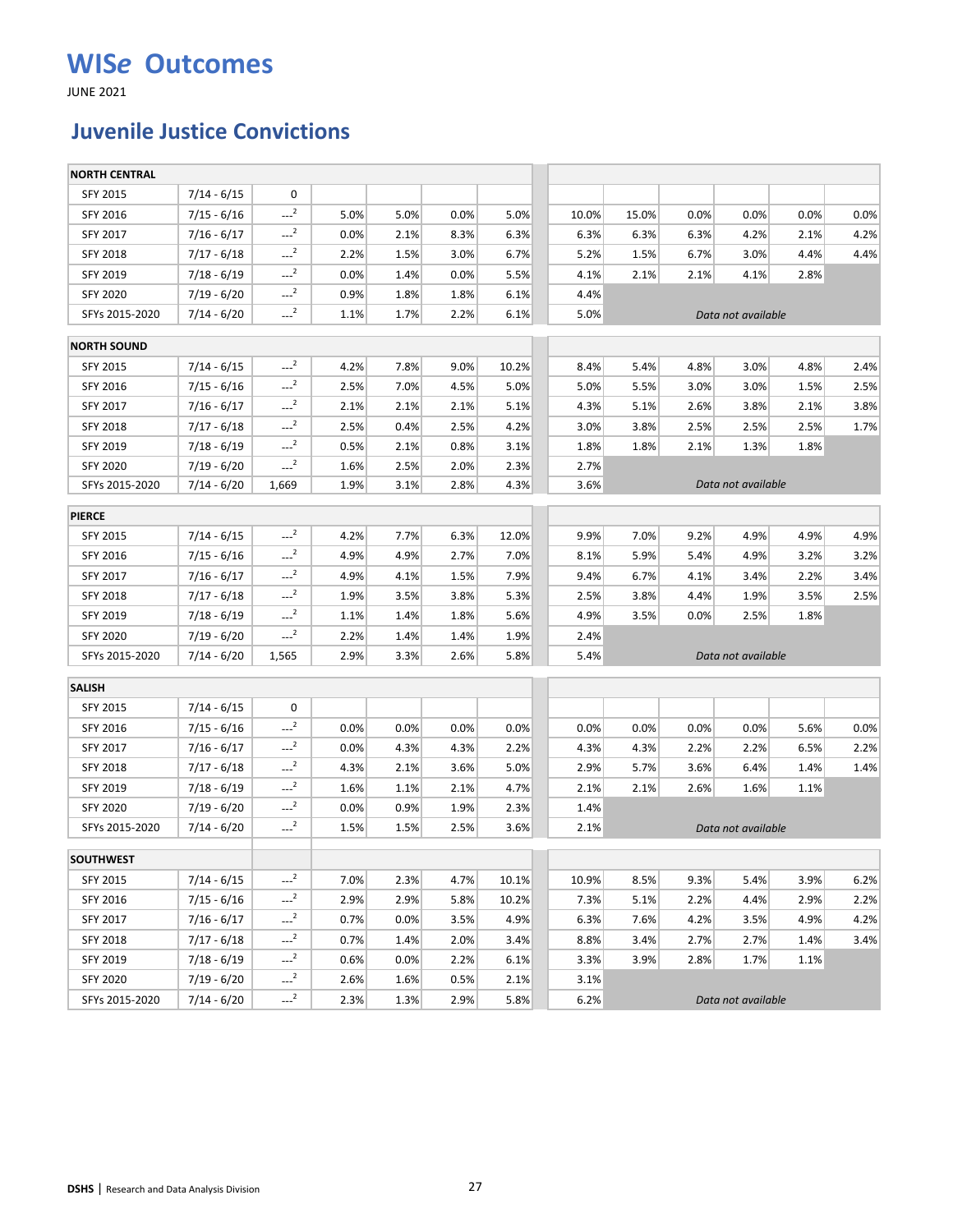JUNE 2021

#### **Juvenile Justice Convictions**

| <b>SPOKANE</b>        |               |                     |      |       |      |       |       |      |      |                    |      |       |
|-----------------------|---------------|---------------------|------|-------|------|-------|-------|------|------|--------------------|------|-------|
| <b>SFY 2015</b>       | $7/14 - 6/15$ | $\sim$ <sup>1</sup> | 0.0% | 0.0%  | 0.0% | 0.0%  | 0.0%  | 0.0% | 0.0% | 20.0%              | 0.0% | 0.0%  |
| SFY 2016              | $7/15 - 6/16$ | $\sim$ <sup>2</sup> | 0.0% | 2.6%  | 0.0% | 5.3%  | 5.3%  | 5.3% | 7.9% | 2.6%               | 7.9% | 13.2% |
| SFY 2017              | $7/16 - 6/17$ | $---2$              | 1.9% | 3.1%  | 2.3% | 5.4%  | 2.3%  | 3.1% | 3.4% | 3.1%               | 1.9% | 2.7%  |
| <b>SFY 2018</b>       | $7/17 - 6/18$ | $---2$              | 0.8% | 2.6%  | 3.8% | 4.6%  | 5.9%  | 2.6% | 2.8% | 4.1%               | 4.6% | 4.8%  |
| <b>SFY 2019</b>       | $7/18 - 6/19$ | $---2$              | 2.9% | 2.1%  | 2.1% | 4.0%  | 3.7%  | 4.0% | 3.2% | 3.2%               | 0.5% |       |
| <b>SFY 2020</b>       | $7/19 - 6/20$ | $\sim$ <sup>2</sup> | 1.2% | 1.7%  | 2.0% | 4.1%  | 2.0%  |      |      |                    |      |       |
| SFYs 2015-2020        | $7/14 - 6/20$ | 1,415               | 1.6% | 2.3%  | 2.5% | 4.5%  | 3.7%  |      |      | Data not available |      |       |
| <b>THURSTON-MASON</b> |               |                     |      |       |      |       |       |      |      |                    |      |       |
| SFY 2015              | $7/14 - 6/15$ | $\sim$ <sup>2</sup> | 4.9% | 10.6% | 9.3% | 15.5% | 11.5% | 5.8% | 3.1% | 4.0%               | 5.3% | 3.5%  |
| SFY 2016              | $7/15 - 6/16$ | $\sim$ <sup>2</sup> | 1.7% | 3.9%  | 5.0% | 4.5%  | 5.6%  | 4.5% | 2.8% | 3.4%               | 2.2% | 5.6%  |
| <b>SFY 2017</b>       | $7/16 - 6/17$ | $---2$              | 3.4% | 1.5%  | 2.0% | 4.4%  | 4.4%  | 3.4% | 4.4% | 3.4%               | 2.5% | 2.5%  |
| <b>SFY 2018</b>       | $7/17 - 6/18$ | $---2$              | 2.1% | 5.2%  | 3.6% | 11.5% | 5.2%  | 2.1% | 2.1% | 3.1%               | 4.2% | 3.1%  |
| SFY 2019              | $7/18 - 6/19$ | $---2$              | 3.1% | 4.6%  | 6.9% | 4.6%  | 3.8%  | 3.1% | 8.5% | 3.8%               | 4.6% |       |
| <b>SFY 2020</b>       | $7/19 - 6/20$ | $\sim$ <sup>2</sup> | 2.3% | 1.0%  | 3.9% | 4.8%  | 1.9%  |      |      |                    |      |       |
| SFYs 2015-2020        | $7/14 - 6/20$ | 1,240               | 2.9% | 4.3%  | 5.0% | 7.7%  | 5.3%  |      |      | Data not available |      |       |

**Notes**. Because complete data on juvenile convictions is not available in King County starting in mid-2019, more periods are shown as "data not available" in King County and Statewide compared to other regions. <sup>1</sup>Primary suppression: To protect the privacy of individuals, cells in this data product that represent 10 or fewer persons are not displayed. <sup>2</sup>Secondary suppression: Region-level numbers of youth in individual years are also suppressed because most could be used to recalculate suppressed values. Aggregate years are shown where possible at the region level.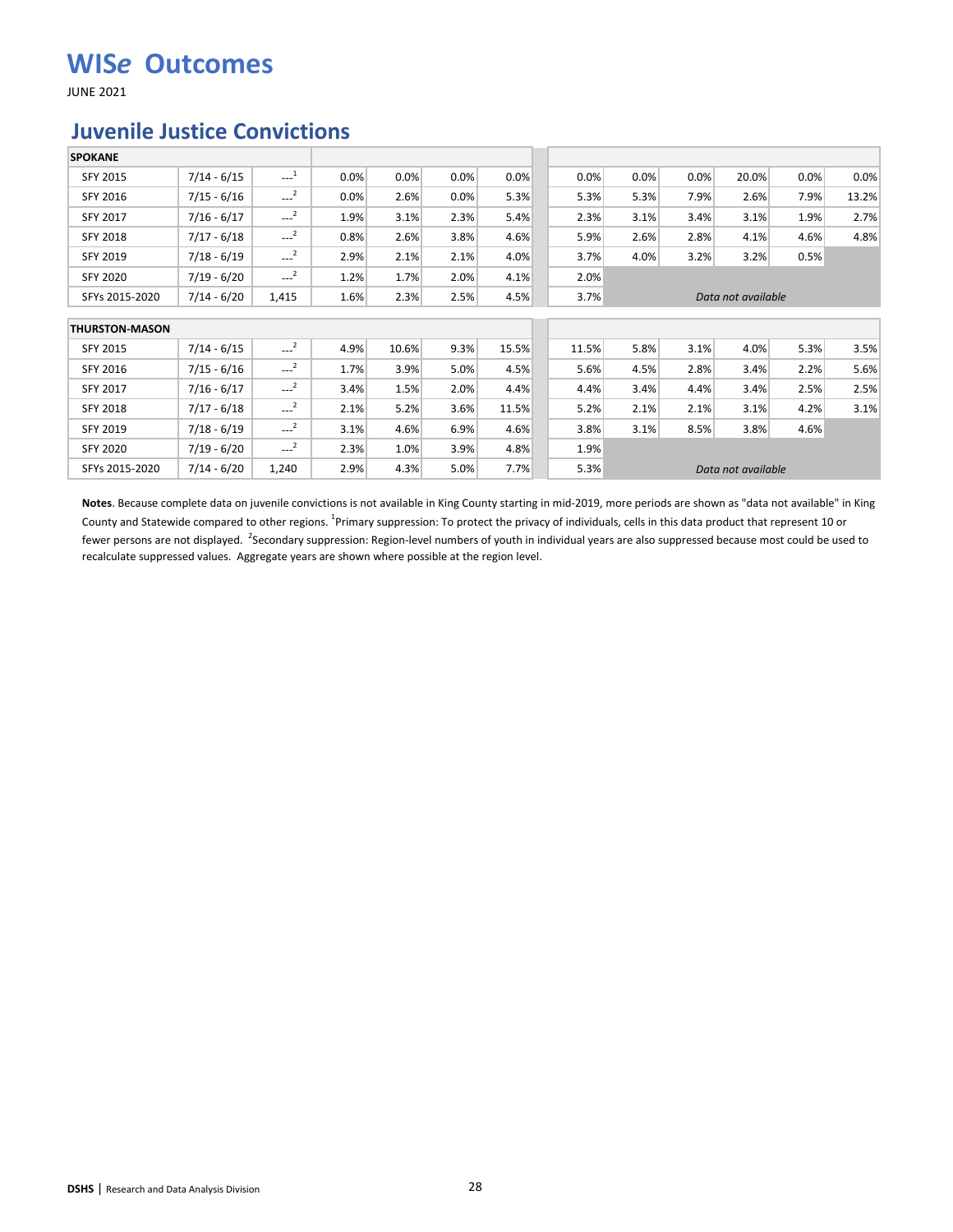JUNE 2021

#### **Foster Care Placement Changes**



|                   |                     |       |           | <b>MONTHS PRE-PERIOD</b> |                                                                                            |         |         |       | <b>MONTHS POST PERIOD</b> |                    |           |       |
|-------------------|---------------------|-------|-----------|--------------------------|--------------------------------------------------------------------------------------------|---------|---------|-------|---------------------------|--------------------|-----------|-------|
| <b>Cohort</b>     |                     | N     | $10 - 12$ | $7-9$                    | $4 - 6$                                                                                    | $1 - 3$ | $1 - 3$ | $4-6$ | $7-9$                     | $10-12$            | $13 - 15$ | 16-18 |
| <b>WASHINGTON</b> | <b>Entered WISe</b> |       |           |                          | Percent of Youth in Foster Care at WISe entry with any Placement Changes During the Period |         |         |       |                           |                    |           |       |
| <b>SFY 2015</b>   | 7/14 - 6/15         | 98    | 17.3%     | 26.5%                    | 34.7%                                                                                      | 44.9%   | 37.8%   | 18.4% | 21.4%                     | 16.3%              | 17.3%     | 19.4% |
| SFY 2016          | $7/15 - 6/16$       | $-2$  | 15.3%     | 28.0%                    | 17.8%                                                                                      | 37.3%   | 26.3%   | 21.2% | 11.9%                     | 8.5%               | 9.3%      | 9.3%  |
| <b>SFY 2017</b>   | $7/16 - 6/17$       | 152   | 19.1%     | 30.9%                    | 27.6%                                                                                      | 28.3%   | 21.7%   | 14.5% | 15.8%                     | 15.8%              | 10.5%     | 14.5% |
| <b>SFY 2018</b>   | $7/17 - 6/18$       | 210   | 21.0%     | 21.0%                    | 30.5%                                                                                      | 38.1%   | 24.3%   | 18.1% | 16.7%                     | 12.9%              | 12.9%     | 11.0% |
| SFY 2019          | $7/18 - 6/19$       | 277   | 18.4%     | 22.4%                    | 29.2%                                                                                      | 36.5%   | 24.5%   | 18.4% | 18.4%                     | 18.1%              | 15.5%     |       |
| <b>SFY 2020</b>   | $7/19 - 6/20$       | 473   | 21.8%     | 27.5%                    | 33.8%                                                                                      | 35.9%   | 24.7%   |       |                           |                    |           |       |
| SFYs 2015-2020    | $7/14 - 6/20$       | 1,328 | 19.7%     | 25.8%                    | 30.3%                                                                                      | 36.3%   | 25.4%   |       |                           | Data not available |           |       |

| <b>REGIONS</b>      | <b>Entered WISe</b> |                     |       |       |       |        |       |       |       |                    |       |       |
|---------------------|---------------------|---------------------|-------|-------|-------|--------|-------|-------|-------|--------------------|-------|-------|
| <b>GREAT RIVERS</b> |                     |                     |       |       |       |        |       |       |       |                    |       |       |
| <b>SFY 2015</b>     | $7/14 - 6/15$       | 0                   |       |       |       |        |       |       |       |                    |       |       |
| SFY 2016            | $7/15 - 6/16$       | $\sim$ <sup>1</sup> | 20.0% | 0.0%  | 0.0%  | 100.0% | 80.0% | 60.0% | 20.0% | 0.0%               | 20.0% | 0.0%  |
| <b>SFY 2017</b>     | $7/16 - 6/17$       | $-2$                | 13.3% | 33.3% | 40.0% | 40.0%  | 6.7%  | 13.3% | 13.3% | 0.0%               | 6.7%  | 0.0%  |
| <b>SFY 2018</b>     | $7/17 - 6/18$       | $\sim$ <sup>2</sup> | 30.0% | 35.0% | 35.0% | 30.0%  | 30.0% | 45.0% | 30.0% | 25.0%              | 35.0% | 15.0% |
| SFY 2019            | $7/18 - 6/19$       | $\sim$ <sup>2</sup> | 30.0% | 36.7% | 30.0% | 26.7%  | 30.0% | 40.0% | 23.3% | 10.0%              | 23.3% |       |
| <b>SFY 2020</b>     | $7/19 - 6/20$       | $---2$              | 18.4% | 26.3% | 23.7% | 34.2%  | 18.4% |       |       |                    |       |       |
| SFYs 2015-2020      | $7/14 - 6/20$       | 108                 | 23.1% | 30.6% | 28.7% | 35.2%  | 25.0% |       |       | Data not available |       |       |

| <b>GREATER COLUMBIA</b> |               |        |       |       |       |       |       |       |       |                    |       |       |
|-------------------------|---------------|--------|-------|-------|-------|-------|-------|-------|-------|--------------------|-------|-------|
| <b>SFY 2015</b>         | $7/14 - 6/15$ | $-2$   | 0.0%  | 34.8% | 39.1% | 47.8% | 47.8% | 21.7% | 30.4% | 21.7%              | 13.0% | 8.7%  |
| SFY 2016                | $7/15 - 6/16$ | $-2$   | 15.8% | 26.3% | 15.8% | 21.1% | 26.3% | 10.5% | 5.3%  | 15.8%              | 5.3%  | 5.3%  |
| <b>SFY 2017</b>         | $7/16 - 6/17$ | $---2$ | 25.0% | 31.3% | 18.8% | 37.5% | 12.5% | 6.3%  | 12.5% | 6.3%               | 6.3%  | 12.5% |
| <b>SFY 2018</b>         | $7/17 - 6/18$ | $-2$   | 17.6% | 17.6% | 35.3% | 32.4% | 23.5% | 17.6% | 11.8% | 8.8%               | 2.9%  | 14.7% |
| <b>SFY 2019</b>         | $7/18 - 6/19$ | $---2$ | 28.0% | 8.0%  | 36.0% | 52.0% | 40.0% | 16.0% | 36.0% | 28.0%              | 16.0% |       |
| <b>SFY 2020</b>         | $7/19 - 6/20$ | $-2$   | 22.4% | 24.5% | 46.9% | 44.9% | 32.7% |       |       |                    |       |       |
| SFYs 2015-2020          | $7/14 - 6/20$ | 166    | 18.7% | 22.9% | 35.5% | 40.4% | 31.3% |       |       | Data not available |       |       |

| <b>KING COUNTY</b> |               |        |       |       |       |       |       |       |       |                    |       |       |
|--------------------|---------------|--------|-------|-------|-------|-------|-------|-------|-------|--------------------|-------|-------|
| SFY 2015           | $7/14 - 6/15$ | 0      |       |       |       |       |       |       |       |                    |       |       |
| SFY 2016           | $7/15 - 6/16$ | $-2$   | 13.3% | 33.3% | 6.7%  | 20.0% | 6.7%  | 13.3% | 13.3% | 0.0%               | 6.7%  | 13.3% |
| <b>SFY 2017</b>    | $7/16 - 6/17$ | $-2$   | 10.0% | 30.0% | 10.0% | 20.0% | 30.0% | 5.0%  | 10.0% | 10.0%              | 10.0% | 20.0% |
| <b>SFY 2018</b>    | $7/17 - 6/18$ | $-2$   | 34.6% | 26.9% | 11.5% | 42.3% | 23.1% | 11.5% | 15.4% | 7.7%               | 15.4% | 15.4% |
| SFY 2019           | $7/18 - 6/19$ | $---2$ | 18.4% | 23.7% | 18.4% | 23.7% | 31.6% | 13.2% | 18.4% | 15.8%              | 18.4% |       |
| <b>SFY 2020</b>    | $7/19 - 6/20$ | $-2$   | 26.3% | 22.4% | 26.3% | 18.4% | 15.8% |       |       |                    |       |       |
| SFYs 2015-2020     | $7/14 - 6/20$ | 175    | 22.9% | 25.1% | 18.9% | 23.4% | 21.1% |       |       | Data not available |       |       |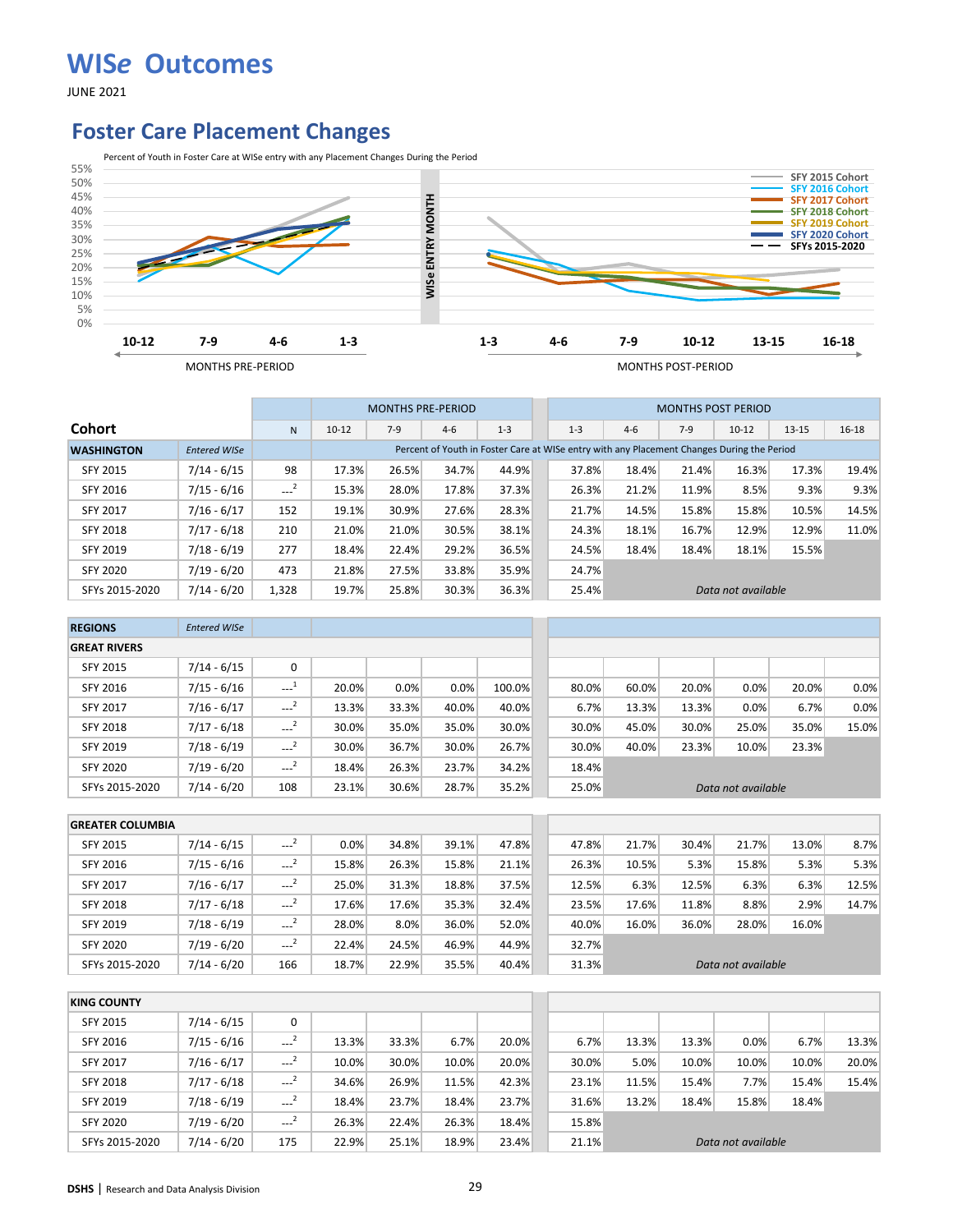JUNE 2021

### **Foster Care Placement Changes**

| <b>NORTH CENTRAL</b> |               |                       |        |       |       |       |       |       |       |                    |       |       |
|----------------------|---------------|-----------------------|--------|-------|-------|-------|-------|-------|-------|--------------------|-------|-------|
| SFY 2015             | $7/14 - 6/15$ | 0                     |        |       |       |       |       |       |       |                    |       |       |
| SFY 2016             | $7/15 - 6/16$ | $-1$                  | 100.0% | 0.0%  | 0.0%  | 0.0%  | 0.0%  | 0.0%  | 0.0%  | 0.0%               | 0.0%  | 0.0%  |
| SFY 2017             | $7/16 - 6/17$ | $-1$                  | 20.0%  | 40.0% | 20.0% | 20.0% | 0.0%  | 0.0%  | 20.0% | 0.0%               | 0.0%  | 0.0%  |
| <b>SFY 2018</b>      | $7/17 - 6/18$ | $-1$                  | 40.0%  | 20.0% | 10.0% | 50.0% | 40.0% | 0.0%  | 20.0% | 10.0%              | 0.0%  | 10.0% |
| SFY 2019             | $7/18 - 6/19$ | $-2$                  | 24.0%  | 12.0% | 20.0% | 60.0% | 12.0% | 16.0% | 4.0%  | 12.0%              | 12.0% |       |
| <b>SFY 2020</b>      | $7/19 - 6/20$ | $-2$                  | 21.4%  | 32.1% | 42.9% | 46.4% | 25.0% |       |       |                    |       |       |
| SFYs 2015-2020       | $7/14 - 6/20$ | 69                    | 26.1%  | 23.2% | 27.5% | 49.3% | 20.3% |       |       | Data not available |       |       |
| <b>NORTH SOUND</b>   |               |                       |        |       |       |       |       |       |       |                    |       |       |
| SFY 2015             | $7/14 - 6/15$ | $-2$                  | 6.3%   | 12.5% | 12.5% | 56.3% | 50.0% | 12.5% | 18.8% | 18.8%              | 6.3%  | 6.3%  |
| SFY 2016             | $7/15 - 6/16$ | $-2$                  | 19.2%  | 26.9% | 15.4% | 34.6% | 15.4% | 7.7%  | 11.5% | 7.7%               | 7.7%  | 11.5% |
| SFY 2017             | $7/16 - 6/17$ | $-2$                  | 28.6%  | 38.1% | 47.6% | 28.6% | 23.8% | 4.8%  | 23.8% | 28.6%              | 4.8%  | 14.3% |
| SFY 2018             | $7/17 - 6/18$ | $-2$                  | 33.3%  | 16.7% | 29.2% | 41.7% | 12.5% | 16.7% | 12.5% | 20.8%              | 8.3%  | 4.2%  |
| SFY 2019             | $7/18 - 6/19$ | $-2$                  | 14.3%  | 22.9% | 25.7% | 37.1% | 20.0% | 5.7%  | 14.3% | 17.1%              | 14.3% |       |
| <b>SFY 2020</b>      | $7/19 - 6/20$ | $-2$                  | 14.3%  | 28.6% | 31.7% | 27.0% | 19.0% |       |       |                    |       |       |
| SFYs 2015-2020       | $7/14 - 6/20$ | 185                   | 18.4%  | 25.4% | 28.1% | 34.6% | 21.1% |       |       | Data not available |       |       |
| <b>PIERCE</b>        |               |                       |        |       |       |       |       |       |       |                    |       |       |
| <b>SFY 2015</b>      | $7/14 - 6/15$ | $-2$                  | 33.3%  | 50.0% | 50.0% | 58.3% | 33.3% | 16.7% | 8.3%  | 0.0%               | 8.3%  | 33.3% |
| SFY 2016             | $7/15 - 6/16$ | $-2$                  | 9.5%   | 33.3% | 33.3% | 47.6% | 28.6% | 33.3% | 23.8% | 14.3%              | 9.5%  | 4.8%  |
| SFY 2017             | $7/16 - 6/17$ | $-2$                  | 20.0%  | 33.3% | 30.0% | 23.3% | 33.3% | 30.0% | 20.0% | 30.0%              | 16.7% | 23.3% |
| SFY 2018             | $7/17 - 6/18$ | $-2$                  | 20.7%  | 20.7% | 51.7% | 41.4% | 20.7% | 13.8% | 24.1% | 17.2%              | 3.4%  | 6.9%  |
| SFY 2019             | $7/18 - 6/19$ | $-2$                  | 5.4%   | 10.8% | 29.7% | 45.9% | 29.7% | 27.0% | 24.3% | 32.4%              | 16.2% |       |
| SFY 2020             | 7/19 - 6/20   | $-2$                  | 23.8%  | 23.8% | 30.0% | 37.5% | 30.0% |       |       |                    |       |       |
| SFYs 2015-2020       | $7/14 - 6/20$ | 209                   | 18.7%  | 24.9% | 34.4% | 39.7% | 29.2% |       |       | Data not available |       |       |
| <b>SALISH</b>        |               |                       |        |       |       |       |       |       |       |                    |       |       |
| SFY 2015             | $7/14 - 6/15$ | 0                     |        |       |       |       |       |       |       |                    |       |       |
| SFY 2016             | $7/15 - 6/16$ | 0                     |        |       |       |       |       |       |       |                    |       |       |
| SFY 2017             | $7/16 - 6/17$ | $-1$                  | 0.0%   | 0.0%  | 0.0%  | 0.0%  | 0.0%  | 0.0%  | 0.0%  | 0.0%               | 0.0%  | 0.0%  |
| SFY 2018             | $7/17 - 6/18$ | $\cdots$ <sup>1</sup> | 16.7%  | 16.7% | 33.3% | 33.3% | 16.7% | 16.7% | 0.0%  | 0.0%               | 16.7% | 16.7% |
| SFY 2019             | $7/18 - 6/19$ | $-2$                  | 20.0%  | 40.0% | 35.0% | 40.0% | 40.0% | 35.0% | 50.0% | 25.0%              | 20.0% |       |
| <b>SFY 2020</b>      | 7/19 - 6/20   | $-2$                  | 23.4%  | 31.9% | 42.6% | 44.7% | 36.2% |       |       |                    |       |       |
| SFYs 2015-2020       | $7/14 - 6/20$ | 74                    | 21.6%  | 32.4% | 39.2% | 41.9% | 35.1% |       |       | Data not available |       |       |
| <b>SOUTHWEST</b>     |               |                       |        |       |       |       |       |       |       |                    |       |       |
| SFY 2015             | $7/14 - 6/15$ | $-2$                  | 15.4%  | 19.2% | 34.6% | 26.9% | 42.3% | 15.4% | 30.8% | 15.4%              | 23.1% | 30.8% |
| SFY 2016             | $7/15 - 6/16$ | $-2$                  | 11.1%  | 27.8% | 16.7% | 38.9% | 44.4% | 27.8% | 0.0%  | 5.6%               | 11.1% | 11.1% |
| SFY 2017             | $7/16 - 6/17$ | $-2$                  | 18.2%  | 18.2% | 27.3% | 36.4% | 18.2% | 18.2% | 18.2% | 9.1%               | 9.1%  | 18.2% |
| SFY 2018             | $7/17 - 6/18$ | $-2$                  | 0.0%   | 0.0%  | 58.3% | 58.3% | 33.3% | 16.7% | 8.3%  | 0.0%               | 16.7% | 0.0%  |
| SFY 2019             | $7/18 - 6/19$ | $---2$                | 20.0%  | 26.7% | 40.0% | 20.0% | 0.0%  | 6.7%  | 0.0%  | 0.0%               | 6.7%  |       |
| <b>SFY 2020</b>      | $7/19 - 6/20$ | $-2$                  | 23.1%  | 38.5% | 46.2% | 61.5% | 34.6% |       |       |                    |       |       |
| SFYs 2015-2020       | $7/14 - 6/20$ | 108                   | 15.7%  | 24.1% | 37.0% | 40.7% | 31.5% |       |       | Data not available |       |       |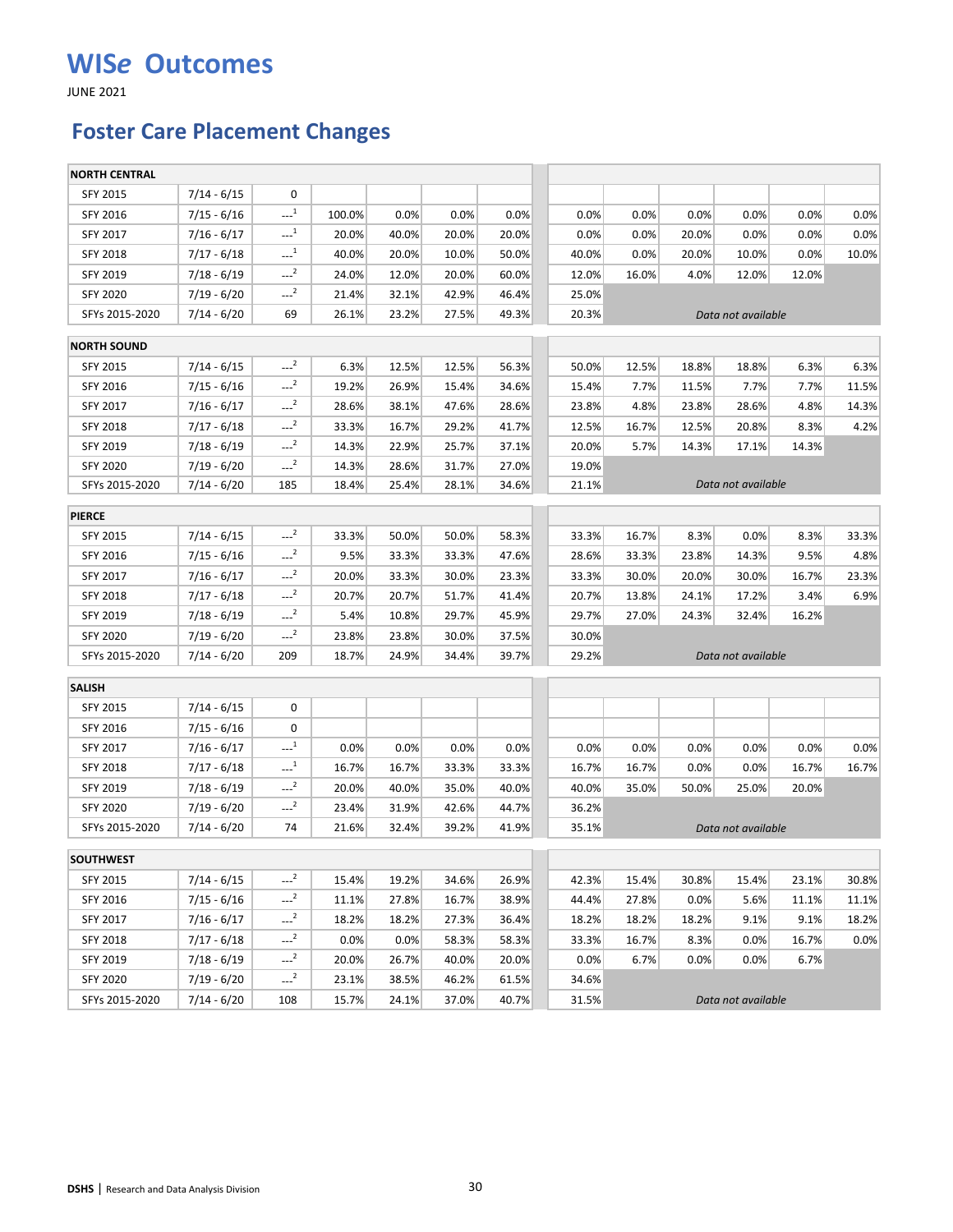JUNE 2021

#### **Foster Care Placement Changes**

| <b>SPOKANE</b>        |               |                                              |       |       |       |       |       |       |       |                    |       |       |
|-----------------------|---------------|----------------------------------------------|-------|-------|-------|-------|-------|-------|-------|--------------------|-------|-------|
| SFY 2015              | $7/14 - 6/15$ | $\mathbf 0$                                  |       |       |       |       |       |       |       |                    |       |       |
| SFY 2016              | $7/15 - 6/16$ | $\begin{smallmatrix} &1\\&\end{smallmatrix}$ | 33.3% | 33.3% | 0.0%  | 33.3% | 66.7% | 0.0%  | 0.0%  | 0.0%               | 33.3% | 33.3% |
| <b>SFY 2017</b>       | $7/16 - 6/17$ | $-2$                                         | 7.1%  | 21.4% | 21.4% | 35.7% | 42.9% | 14.3% | 7.1%  | 21.4%              | 21.4% | 28.6% |
| SFY 2018              | $7/17 - 6/18$ | $---2$                                       | 7.7%  | 23.1% | 26.9% | 34.6% | 30.8% | 11.5% | 11.5% | 11.5%              | 19.2% | 15.4% |
| <b>SFY 2019</b>       | $7/18 - 6/19$ | $---2$                                       | 17.5% | 22.5% | 30.0% | 32.5% | 20.0% | 12.5% | 5.0%  | 20.0%              | 12.5% |       |
| SFY 2020              | $7/19 - 6/20$ | $-2$                                         | 28.2% | 28.2% | 23.1% | 41.0% | 25.6% |       |       |                    |       |       |
| SFYs 2015-2020        | $7/14 - 6/20$ | 122                                          | 18.0% | 24.6% | 25.4% | 36.1% | 27.9% |       |       | Data not available |       |       |
| <b>THURSTON-MASON</b> |               |                                              |       |       |       |       |       |       |       |                    |       |       |
| SFY 2015              | $7/14 - 6/15$ | $---2$                                       | 38.1% | 23.8% | 38.1% | 47.6% | 14.3% | 23.8% | 9.5%  | 19.0%              | 28.6% | 19.0% |
| SFY 2016              | $7/15 - 6/16$ | $\mathbf{r}^{-1}$                            | 10.0% | 30.0% | 30.0% | 50.0% | 10.0% | 40.0% | 20.0% | 10.0%              | 10.0% | 10.0% |
| <b>SFY 2017</b>       | $7/16 - 6/17$ | $-2$                                         | 26.3% | 31.6% | 26.3% | 21.1% | 5.3%  | 21.1% | 15.8% | 10.5%              | 10.5% | 0.0%  |
| SFY 2018              | $7/17 - 6/18$ | $-2$                                         | 8.7%  | 21.7% | 13.0% | 30.4% | 21.7% | 26.1% | 21.7% | 13.0%              | 17.4% | 8.7%  |
| SFY 2019              | $7/18 - 6/19$ | $---2$                                       | 8.3%  | 33.3% | 50.0% | 16.7% | 0.0%  | 8.3%  | 8.3%  | 0.0%               | 8.3%  |       |
| SFY 2020              | $7/19 - 6/20$ | $-2$                                         | 11.1% | 33.3% | 40.7% | 29.6% | 11.1% |       |       |                    |       |       |
| SFYs 2015-2020        | $7/14 - 6/20$ | 112                                          | 17.9% | 28.6% | 32.1% | 32.1% | 11.6% |       |       | Data not available |       |       |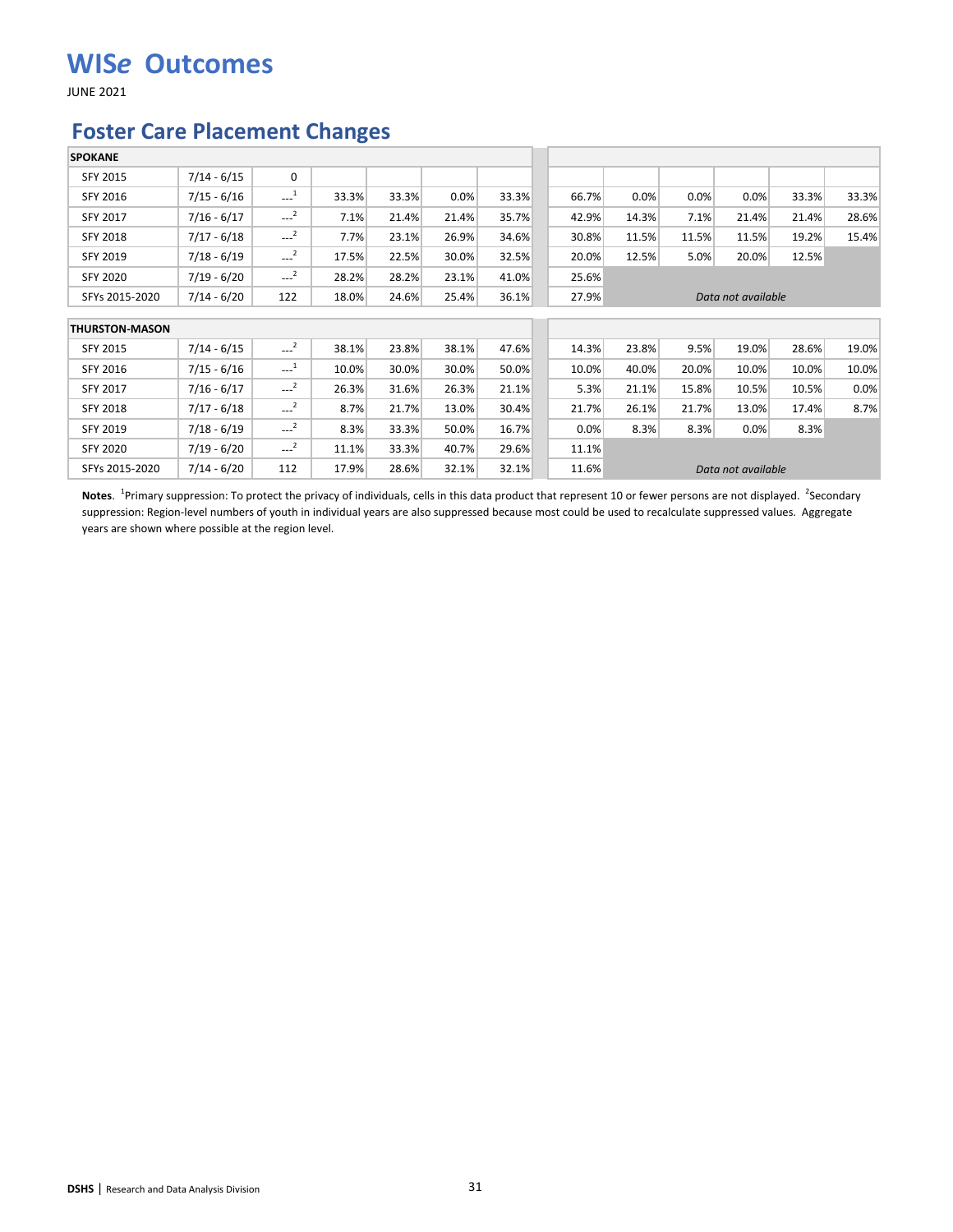JUNE 2021

#### **Homelessness or Housing Instability**



|                   |                     |              |           |       | <b>MONTHS PRE-PERIOD</b> |                                                                                 |         |       | <b>MONTHS POST PERIOD</b> |                    |           |           |
|-------------------|---------------------|--------------|-----------|-------|--------------------------|---------------------------------------------------------------------------------|---------|-------|---------------------------|--------------------|-----------|-----------|
| <b>Cohort</b>     |                     | $\mathsf{N}$ | $10 - 12$ | $7-9$ | $4 - 6$                  | $1 - 3$                                                                         | $1 - 3$ | $4-6$ | $7-9$                     | $10 - 12$          | $13 - 15$ | $16 - 18$ |
| <b>WASHINGTON</b> | <b>Entered WISe</b> |              |           |       |                          | Percent of Youth with any Homelessness or Housing Instability During the Period |         |       |                           |                    |           |           |
| <b>SFY 2015</b>   | $7/14 - 6/15$       | 881          | 5.6%      | 5.4%  | 4.8%                     | 5.6%                                                                            | 5.0%    | 5.6%  | 5.9%                      | 5.8%               | 6.7%      | 7.6%      |
| SFY 2016          | $7/15 - 6/16$       | 1,365        | 4.8%      | 4.8%  | 4.8%                     | 4.9%                                                                            | 5.3%    | 5.3%  | 5.1%                      | 5.3%               | 4.7%      | 5.0%      |
| <b>SFY 2017</b>   | $7/16 - 6/17$       | 1,867        | 4.8%      | 4.7%  | 4.9%                     | 5.7%                                                                            | 5.5%    | 5.3%  | 5.5%                      | 4.9%               | 4.4%      | 3.8%      |
| <b>SFY 2018</b>   | $7/17 - 6/18$       | 2,313        | 5.5%      | 5.6%  | 5.4%                     | 5.2%                                                                            | 5.0%    | 5.0%  | 5.1%                      | 4.8%               | 4.7%      | 5.4%      |
| <b>SFY 2019</b>   | $7/18 - 6/19$       | 2,694        | 4.9%      | 4.9%  | 5.1%                     | 5.2%                                                                            | 5.4%    | 5.1%  | 5.3%                      | 5.4%               | 5.4%      |           |
| <b>SFY 2020</b>   | $7/19 - 6/20$       | 3.204        | 6.0%      | 5.7%  | 6.1%                     | 5.8%                                                                            | 5.5%    |       |                           |                    |           |           |
| SFYs 2015-2020    | $7/14 - 6/20$       | 12,324       | 5.3%      | 5.2%  | 5.3%                     | 5.4%                                                                            | 5.3%    |       |                           | Data not available |           |           |

| <b>REGIONS</b>      | <b>Entered WISe</b> |                     |       |       |      |      |      |       |       |                    |       |       |
|---------------------|---------------------|---------------------|-------|-------|------|------|------|-------|-------|--------------------|-------|-------|
| <b>GREAT RIVERS</b> |                     |                     |       |       |      |      |      |       |       |                    |       |       |
| <b>SFY 2015</b>     | $7/14 - 6/15$       | $\sim$ <sup>2</sup> | 17.4% | 13.0% | 8.7% | 8.7% | 8.7% | 21.7% | 21.7% | 17.4%              | 17.4% | 21.7% |
| SFY 2016            | $7/15 - 6/16$       | $\sim$ <sup>2</sup> | 4.9%  | 4.9%  | 3.7% | 3.7% | 3.7% | 3.7%  | 1.2%  | 4.9%               | 6.2%  | 6.2%  |
| SFY 2017            | $7/16 - 6/17$       | $\sim$ <sup>2</sup> | 5.3%  | 4.6%  | 6.1% | 6.1% | 6.9% | 6.9%  | 5.3%  | 2.3%               | 0.8%  | 0.8%  |
| <b>SFY 2018</b>     | $7/17 - 6/18$       | $\sim$ <sup>2</sup> | 8.0%  | 8.5%  | 8.5% | 8.5% | 8.0% | 9.0%  | 8.0%  | 7.0%               | 9.5%  | 10.4% |
| SFY 2019            | $7/18 - 6/19$       | $---2$              | 7.3%  | 6.8%  | 6.4% | 6.4% | 7.3% | 7.7%  | 7.3%  | 7.3%               | 8.1%  |       |
| <b>SFY 2020</b>     | $7/19 - 6/20$       | $\sim$ <sup>2</sup> | 7.7%  | 6.2%  | 4.7% | 5.5% | 5.5% |       |       |                    |       |       |
| SFYs 2015-2020      | $7/14 - 6/20$       | 944                 | 7.3%  | 6.7%  | 6.1% | 6.4% | 6.6% |       |       | Data not available |       |       |

|                 | <b>GREATER COLUMBIA</b> |               |                     |      |      |      |      |      |      |      |                    |      |      |
|-----------------|-------------------------|---------------|---------------------|------|------|------|------|------|------|------|--------------------|------|------|
| <b>SFY 2015</b> |                         | $7/14 - 6/15$ | $-2$                | 5.8% | 7.9% | 6.3% | 6.3% | 5.8% | 5.3% | 6.3% | 5.3%               | 4.7% | 5.8% |
| SFY 2016        |                         | $7/15 - 6/16$ | $-2$                | 4.8% | 4.5% | 5.5% | 6.8% | 7.2% | 6.2% | 4.8% | 4.5%               | 3.8% | 4.8% |
| <b>SFY 2017</b> |                         | $7/16 - 6/17$ | أسمعه               | 4.0% | 3.7% | 4.9% | 4.9% | 4.3% | 3.7% | 4.0% | 3.7%               | 2.4% | 2.1% |
| <b>SFY 2018</b> |                         | $7/17 - 6/18$ | $\cdots$            | 4.2% | 4.2% | 5.9% | 5.0% | 4.2% | 4.2% | 3.1% | 3.1%               | 2.5% | 2.8% |
| <b>SFY 2019</b> |                         | $7/18 - 6/19$ | $\sim$ <sup>2</sup> | 3.9% | 3.2% | 3.4% | 2.9% | 3.7% | 3.4% | 4.2% | 4.4%               | 3.7% |      |
| <b>SFY 2020</b> |                         | $7/19 - 6/20$ | $-2$                | 3.3% | 3.1% | 4.5% | 2.6% | 3.6% |      |      |                    |      |      |
|                 | SFYs 2015-2020          | $7/14 - 6/20$ | 1.996               | 4.2% | 4.1% | 4.9% | 4.5% | 4.6% |      |      | Data not available |      |      |

| <b>KING COUNTY</b> |               |                     |      |      |      |      |      |      |      |                    |      |      |
|--------------------|---------------|---------------------|------|------|------|------|------|------|------|--------------------|------|------|
| SFY 2015           | $7/14 - 6/15$ | 0                   |      |      |      |      |      |      |      |                    |      |      |
| SFY 2016           | $7/15 - 6/16$ | $-2$                | 5.1% | 6.0% | 6.0% | 6.0% | 7.4% | 7.4% | 7.9% | 7.4%               | 4.7% | 5.1% |
| <b>SFY 2017</b>    | $7/16 - 6/17$ | $\sim$ <sup>2</sup> | 6.3% | 5.4% | 6.3% | 6.8% | 5.4% | 7.3% | 6.8% | 6.3%               | 7.3% | 3.9% |
| <b>SFY 2018</b>    | $7/17 - 6/18$ | $\sim$ <sup>2</sup> | 4.1% | 4.6% | 3.1% | 3.1% | 3.6% | 4.1% | 3.6% | 2.6%               | 4.6% | 6.7% |
| SFY 2019           | $7/18 - 6/19$ | $-2$                | 6.7% | 7.8% | 8.3% | 8.6% | 7.5% | 5.6% | 5.8% | 5.8%               | 6.1% |      |
| <b>SFY 2020</b>    | $7/19 - 6/20$ | $-2$                | 6.1% | 6.3% | 7.3% | 7.5% | 7.1% |      |      |                    |      |      |
| SFYs 2015-2020     | $7/14 - 6/20$ | 1.496               | 5.9% | 6.3% | 6.7% | 6.9% | 6.6% |      |      | Data not available |      |      |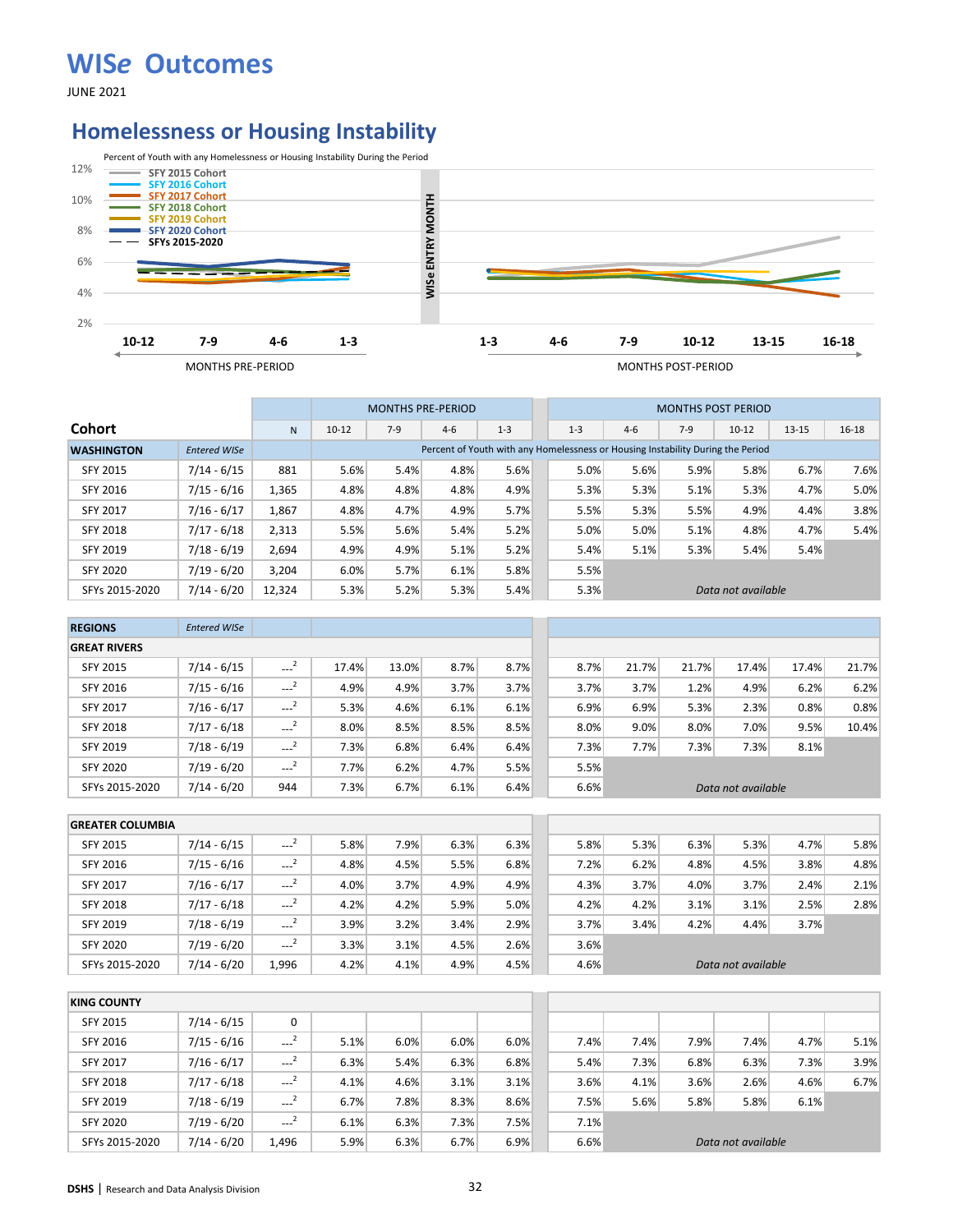JUNE 2021

## **Homelessness or Housing Instability**

| <b>NORTH CENTRAL</b> |               |                     |       |       |       |       |       |      |      |                    |      |      |
|----------------------|---------------|---------------------|-------|-------|-------|-------|-------|------|------|--------------------|------|------|
| SFY 2015             | $7/14 - 6/15$ | 0                   |       |       |       |       |       |      |      |                    |      |      |
| SFY 2016             | $7/15 - 6/16$ | $-2$                | 10.0% | 10.0% | 10.0% | 10.0% | 5.0%  | 5.0% | 5.0% | 5.0%               | 0.0% | 5.0% |
| SFY 2017             | $7/16 - 6/17$ | $-2$                | 0.0%  | 2.1%  | 4.2%  | 6.3%  | 4.2%  | 4.2% | 6.3% | 2.1%               | 4.2% | 4.2% |
| <b>SFY 2018</b>      | $7/17 - 6/18$ | $\sim$ <sup>2</sup> | 5.9%  | 3.7%  | 3.0%  | 3.7%  | 1.5%  | 4.4% | 4.4% | 5.2%               | 4.4% | 7.4% |
| SFY 2019             | $7/18 - 6/19$ | $-2$                | 3.4%  | 2.1%  | 4.8%  | 4.8%  | 4.1%  | 4.1% | 4.1% | 3.4%               | 2.1% |      |
| <b>SFY 2020</b>      | $7/19 - 6/20$ | $-2$                | 7.9%  | 7.9%  | 9.6%  | 7.9%  | 4.4%  |      |      |                    |      |      |
| SFYs 2015-2020       | $7/14 - 6/20$ | $-2$                | 5.2%  | 4.3%  | 5.6%  | 5.6%  | 3.5%  |      |      | Data not available |      |      |
| <b>NORTH SOUND</b>   |               |                     |       |       |       |       |       |      |      |                    |      |      |
| <b>SFY 2015</b>      | $7/14 - 6/15$ | $-2$                | 4.8%  | 5.4%  | 4.2%  | 7.2%  | 4.8%  | 4.8% | 5.4% | 4.2%               | 4.8% | 3.6% |
| SFY 2016             | $7/15 - 6/16$ | $-2$                | 6.5%  | 5.0%  | 4.5%  | 6.0%  | 6.0%  | 5.5% | 7.0% | 6.5%               | 7.0% | 5.5% |
| SFY 2017             | $7/16 - 6/17$ | $-2$                | 3.8%  | 3.0%  | 2.6%  | 3.8%  | 5.5%  | 5.1% | 4.7% | 4.3%               | 3.4% | 3.8% |
| SFY 2018             | $7/17 - 6/18$ | $-2$                | 4.7%  | 3.8%  | 4.2%  | 4.2%  | 3.4%  | 2.5% | 3.4% | 3.0%               | 3.0% | 3.0% |
| SFY 2019             | $7/18 - 6/19$ | $-2$                | 2.8%  | 2.8%  | 3.1%  | 3.6%  | 3.3%  | 4.6% | 3.9% | 4.9%               | 5.4% |      |
| <b>SFY 2020</b>      | $7/19 - 6/20$ | $-2$                | 4.7%  | 3.8%  | 4.7%  | 4.1%  | 5.4%  |      |      |                    |      |      |
| SFYs 2015-2020       | $7/14 - 6/20$ | 1,669               | 4.4%  | 3.8%  | 3.9%  | 4.5%  | 4.7%  |      |      | Data not available |      |      |
| <b>PIERCE</b>        |               |                     |       |       |       |       |       |      |      |                    |      |      |
| SFY 2015             | $7/14 - 6/15$ | $-2$                | 3.5%  | 2.1%  | 3.5%  | 2.8%  | 2.8%  | 2.8% | 2.8% | 3.5%               | 4.9% | 5.6% |
| SFY 2016             | $7/15 - 6/16$ | $-2$                | 5.4%  | 3.8%  | 4.3%  | 2.7%  | 2.2%  | 3.2% | 2.2% | 3.8%               | 4.3% | 4.3% |
| SFY 2017             | $7/16 - 6/17$ | $-2$                | 6.4%  | 4.9%  | 4.5%  | 6.0%  | 5.6%  | 5.2% | 6.4% | 6.4%               | 6.4% | 7.1% |
| SFY 2018             | $7/17 - 6/18$ | $-2$                | 3.8%  | 4.7%  | 4.1%  | 3.8%  | 4.4%  | 3.5% | 4.4% | 5.0%               | 4.7% | 6.3% |
| SFY 2019             | $7/18 - 6/19$ | $-2$                | 5.6%  | 6.7%  | 5.3%  | 4.9%  | 6.0%  | 6.0% | 5.6% | 5.3%               | 6.0% |      |
| <b>SFY 2020</b>      | 7/19 - 6/20   | $-2$                | 7.6%  | 7.3%  | 6.5%  | 6.0%  | 5.1%  |      |      |                    |      |      |
| SFYs 2015-2020       | $7/14 - 6/20$ | 1,565               | 5.6%  | 5.4%  | 4.9%  | 4.7%  | 4.7%  |      |      | Data not available |      |      |
| <b>SALISH</b>        |               |                     |       |       |       |       |       |      |      |                    |      |      |
| SFY 2015             | $7/14 - 6/15$ | 0                   |       |       |       |       |       |      |      |                    |      |      |
| SFY 2016             | $7/15 - 6/16$ | $-2$                | 0.0%  | 0.0%  | 0.0%  | 0.0%  | 0.0%  | 0.0% | 0.0% | 0.0%               | 0.0% | 0.0% |
| SFY 2017             | $7/16 - 6/17$ | $-2$                | 8.7%  | 8.7%  | 4.3%  | 10.9% | 13.0% | 8.7% | 8.7% | 8.7%               | 6.5% | 4.3% |
| SFY 2018             | $7/17 - 6/18$ | $-2$                | 4.3%  | 5.7%  | 5.0%  | 7.1%  | 7.9%  | 8.6% | 7.1% | 7.1%               | 6.4% | 4.3% |
| SFY 2019             | $7/18 - 6/19$ | $-2$                | 4.7%  | 4.7%  | 5.8%  | 7.9%  | 8.9%  | 7.9% | 5.8% | 5.3%               | 5.3% |      |
| <b>SFY 2020</b>      | 7/19 - 6/20   | $--2$               | 3.8%  | 4.2%  | 8.0%  | 11.3% | 8.5%  |      |      |                    |      |      |
| SFYs 2015-2020       | $7/14 - 6/20$ | $-2$                | 4.4%  | 4.9%  | 6.1%  | 8.9%  | 8.6%  |      |      | Data not available |      |      |
| <b>SOUTHWEST</b>     |               |                     |       |       |       |       |       |      |      |                    |      |      |
| SFY 2015             | $7/14 - 6/15$ | $-2$                | 3.9%  | 2.3%  | 3.1%  | 4.7%  | 3.9%  | 3.9% | 6.2% | 5.4%               | 6.2% | 7.0% |
| SFY 2016             | $7/15 - 6/16$ | $-2$                | 5.1%  | 5.8%  | 5.1%  | 4.4%  | 4.4%  | 5.8% | 5.8% | 5.1%               | 2.9% | 3.6% |
| SFY 2017             | $7/16 - 6/17$ | $--2$               | 5.6%  | 5.6%  | 6.3%  | 7.6%  | 4.9%  | 3.5% | 3.5% | 2.8%               | 0.7% | 2.1% |
| SFY 2018             | $7/17 - 6/18$ | $-2$                | 2.0%  | 1.4%  | 2.0%  | 2.7%  | 2.7%  | 1.4% | 2.0% | 4.1%               | 4.1% | 4.8% |
| SFY 2019             | $7/18 - 6/19$ | $---2$              | 3.9%  | 3.3%  | 3.9%  | 2.8%  | 3.9%  | 2.8% | 2.2% | 1.7%               | 2.8% |      |
| SFY 2020             | $7/19 - 6/20$ | $-2$                | 9.8%  | 9.3%  | 8.3%  | 7.8%  | 6.2%  |      |      |                    |      |      |
| SFYs 2015-2020       | $7/14 - 6/20$ | $-2$                | 5.3%  | 4.8%  | 4.9%  | 5.1%  | 4.4%  |      |      | Data not available |      |      |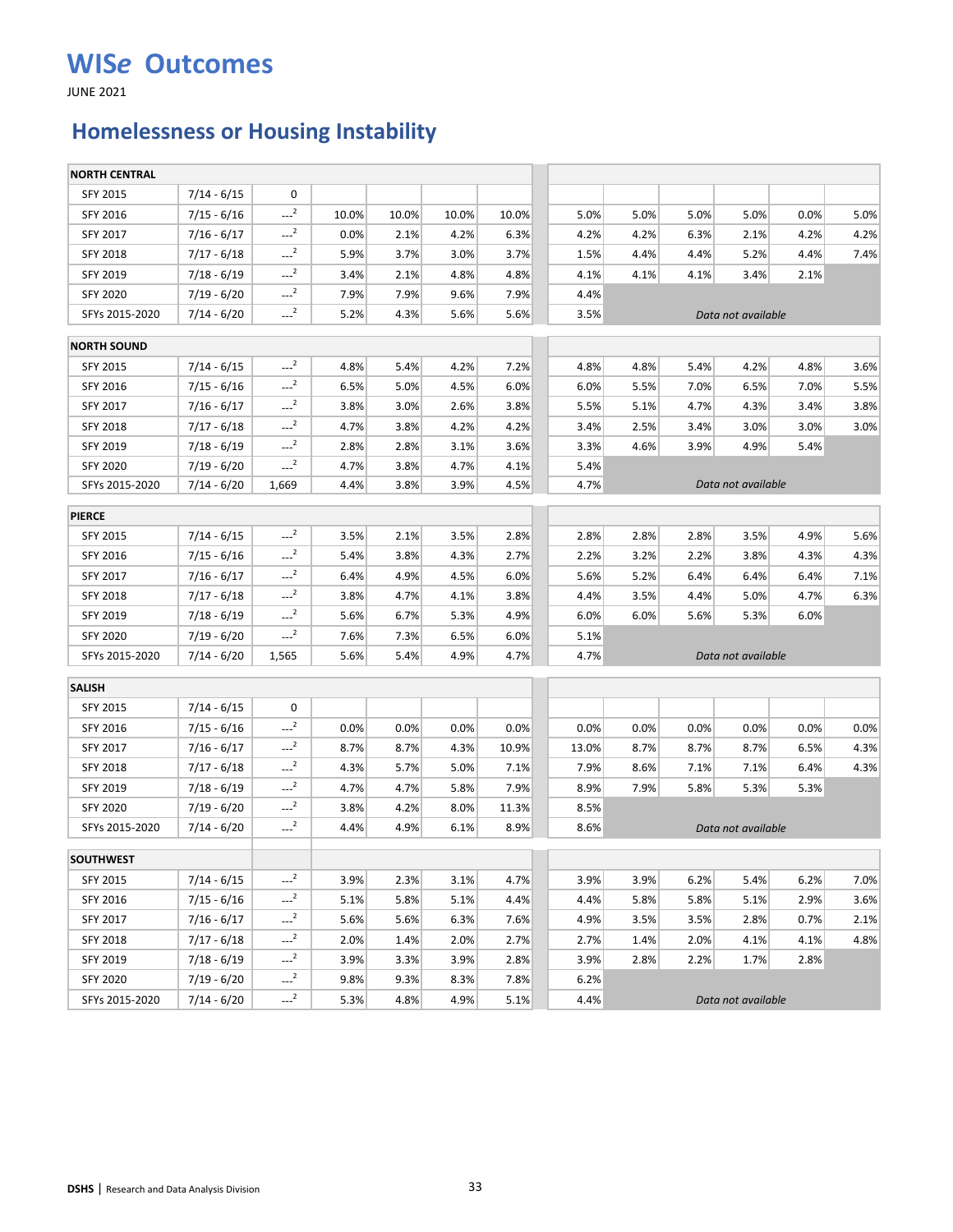JUNE 2021

#### **Homelessness or Housing Instability**

| <b>SPOKANE</b>        |               |                                              |      |      |       |      |      |      |       |                    |       |       |
|-----------------------|---------------|----------------------------------------------|------|------|-------|------|------|------|-------|--------------------|-------|-------|
| SFY 2015              | $7/14 - 6/15$ | $\begin{smallmatrix} &1\\&\end{smallmatrix}$ | 0.0% | 0.0% | 0.0%  | 0.0% | 0.0% | 0.0% | 20.0% | 20.0%              | 20.0% | 20.0% |
| SFY 2016              | $7/15 - 6/16$ | $\sim$ <sup>2</sup>                          | 0.0% | 2.6% | 0.0%  | 0.0% | 0.0% | 0.0% | 5.3%  | 5.3%               | 5.3%  | 2.6%  |
| SFY 2017              | $7/16 - 6/17$ | $-2$                                         | 2.7% | 4.2% | 3.8%  | 3.4% | 3.4% | 3.1% | 5.4%  | 5.4%               | 5.4%  | 3.8%  |
| <b>SFY 2018</b>       | $7/17 - 6/18$ | $--2$                                        | 8.4% | 7.9% | 6.1%  | 5.4% | 4.8% | 4.8% | 6.9%  | 4.6%               | 3.6%  | 4.1%  |
| <b>SFY 2019</b>       | $7/18 - 6/19$ | $-2$                                         | 4.8% | 4.5% | 5.1%  | 5.1% | 5.3% | 5.1% | 7.0%  | 7.8%               | 7.0%  |       |
| <b>SFY 2020</b>       | $7/19 - 6/20$ | $-2$                                         | 4.3% | 4.6% | 3.5%  | 4.1% | 3.5% |      |       |                    |       |       |
| SFYs 2015-2020        | $7/14 - 6/20$ | 1,415                                        | 5.2% | 5.4% | 4.6%  | 4.5% | 4.2% |      |       | Data not available |       |       |
| <b>THURSTON-MASON</b> |               |                                              |      |      |       |      |      |      |       |                    |       |       |
| SFY 2015              | $7/14 - 6/15$ | $\sim$ <sup>2</sup>                          | 7.1% | 6.6% | 5.3%  | 5.8% | 6.2% | 7.5% | 5.8%  | 7.5%               | 9.7%  | 11.9% |
| SFY 2016              | $7/15 - 6/16$ | $\sim$ <sup>2</sup>                          | 2.8% | 3.9% | 4.5%  | 3.4% | 5.6% | 5.6% | 5.0%  | 5.0%               | 5.6%  | 6.7%  |
| SFY 2017              | $7/16 - 6/17$ | $\sim$ <sup>2</sup>                          | 5.9% | 6.9% | 6.9%  | 7.4% | 8.4% | 8.9% | 7.4%  | 6.9%               | 6.9%  | 4.9%  |
| <b>SFY 2018</b>       | $7/17 - 6/18$ | $-2$                                         | 7.8% | 9.4% | 10.4% | 8.9% | 9.9% | 9.4% | 8.3%  | 8.3%               | 7.3%  | 7.8%  |
| SFY 2019              | $7/18 - 6/19$ | $--2$                                        | 6.9% | 6.9% | 6.2%  | 6.9% | 5.4% | 4.6% | 6.9%  | 6.9%               | 5.4%  |       |
| <b>SFY 2020</b>       | 7/19 - 6/20   | $\sim$ <sup>2</sup>                          | 8.4% | 7.7% | 8.1%  | 6.5% | 5.8% |      |       |                    |       |       |
| SFYs 2015-2020        | $7/14 - 6/20$ | 1,240                                        | 6.7% | 7.0% | 7.0%  | 6.5% | 6.9% |      |       | Data not available |       |       |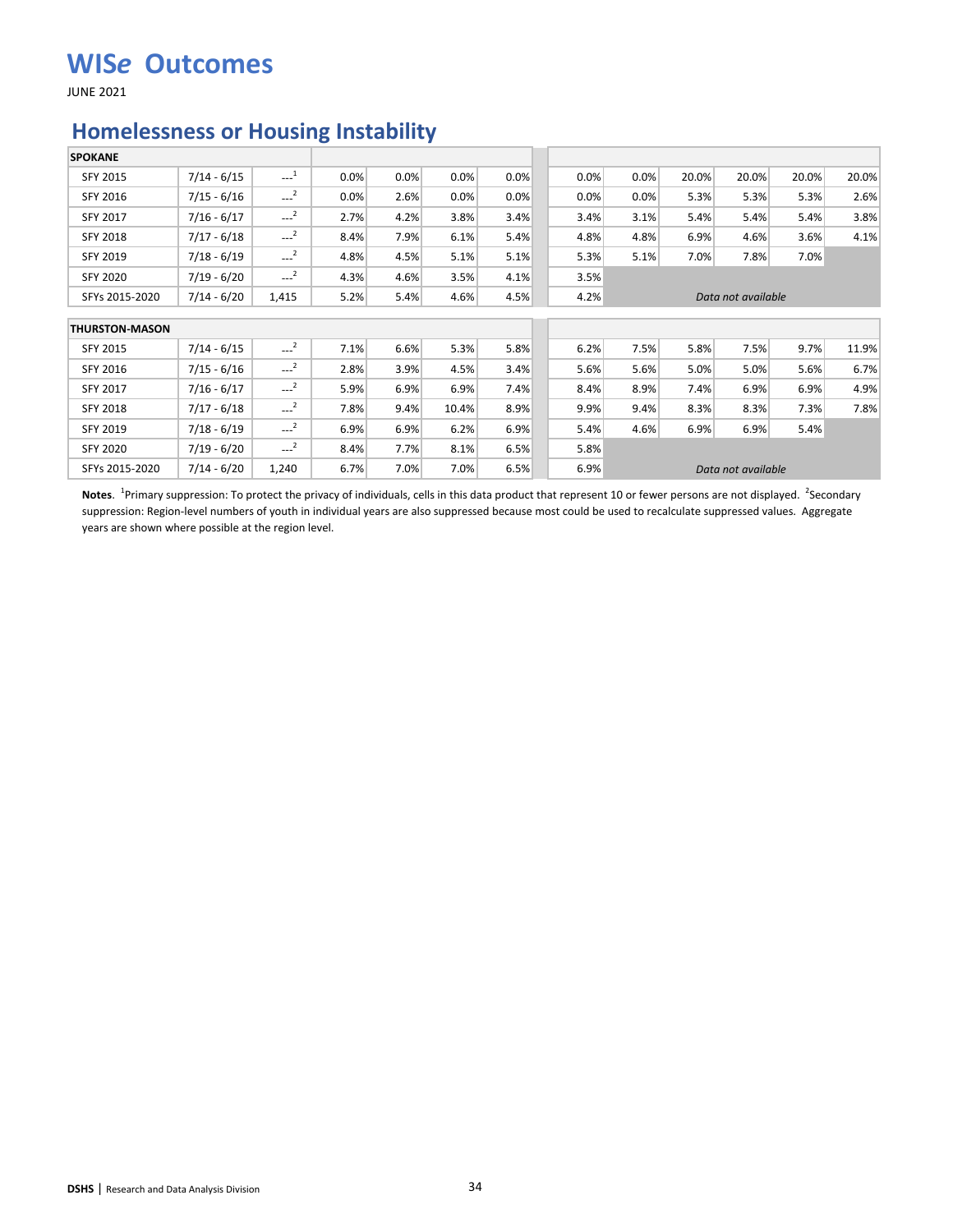JUNE 2021

## **Any Out-of-Home Placement**



|                   |                     |              |           |                                                                      | <b>MONTHS PRE-PERIOD</b> |                                                                   |       |         |       | <b>MONTHS POST PERIOD</b> |                    |       |           |
|-------------------|---------------------|--------------|-----------|----------------------------------------------------------------------|--------------------------|-------------------------------------------------------------------|-------|---------|-------|---------------------------|--------------------|-------|-----------|
| <b>Cohort</b>     |                     | $\mathsf{N}$ | $10 - 12$ | $7-9$                                                                | $4-6$                    | $1 - 3$                                                           |       | $1 - 3$ | $4-6$ | $7-9$                     | $10-12$            | 13-15 | $16 - 18$ |
| <b>WASHINGTON</b> | <b>Entered WISe</b> |              |           |                                                                      |                          | Percent of Youth with Any Out-of-Home Placement During the Period |       |         |       |                           |                    |       |           |
| <b>SFY 2015</b>   | $7/14 - 6/15$       | 881          | 13.6%     | 15.2%<br>16.5%<br>16.6%<br>17.1%<br>21.0%<br>16.5%<br>17.4%<br>16.1% |                          |                                                                   |       |         |       |                           |                    |       | 15.2%     |
| SFY 2016          | $7/15 - 6/16$       | 1,365        | 12.4%     | 12.6%                                                                | 14.3%                    | 20.5%                                                             |       | 13.5%   | 13.6% | 14.1%                     | 14.1%              | 12.9% | 12.2%     |
| <b>SFY 2017</b>   | $7/16 - 6/17$       | 1,867        | 10.1%     | 11.6%                                                                | 14.2%                    | 21.1%                                                             |       | 14.6%   | 13.7% | 12.9%                     | 12.4%              | 12.4% | 11.5%     |
| SFY 2018          | $7/17 - 6/18$       | 2,313        | 9.6%      | 10.7%                                                                | 12.9%                    | 20.7%                                                             |       | 14.2%   | 13.5% | 12.3%                     | 13.2%              | 12.7% | 12.1%     |
| SFY 2019          | $7/18 - 6/19$       | 2,694        | 10.7%     | 12.1%                                                                | 14.1%                    | 20.1%                                                             |       | 15.1%   | 13.4% | 13.3%                     | 12.3%              | 10.6% |           |
| <b>SFY 2020</b>   | $7/19 - 6/20$       | 3.204        | 13.6%     | 16.4%                                                                | 18.1%                    | 23.0%                                                             | 17.1% |         |       |                           |                    |       |           |
| SFYs 2015-2020    | $7/14 - 6/20$       | 12,324       | 11.5%     | 13.2%                                                                | 15.2%                    | 21.2%                                                             |       | 15.3%   |       |                           | Data not available |       |           |

| <b>REGIONS</b>      | <b>Entered WISe</b> |                     |       |       |       |       |       |       |       |                    |       |       |
|---------------------|---------------------|---------------------|-------|-------|-------|-------|-------|-------|-------|--------------------|-------|-------|
| <b>GREAT RIVERS</b> |                     |                     |       |       |       |       |       |       |       |                    |       |       |
| <b>SFY 2015</b>     | $7/14 - 6/15$       | $\sim$ <sup>2</sup> | 4.3%  | 4.3%  | 0.0%  | 0.0%  | 8.7%  | 0.0%  | 0.0%  | 0.0%               | 13.0% | 13.0% |
| SFY 2016            | $7/15 - 6/16$       | $\sim$ <sup>2</sup> | 12.3% | 6.2%  | 8.6%  | 12.3% | 8.6%  | 11.1% | 12.3% | 12.3%              | 12.3% | 9.9%  |
| <b>SFY 2017</b>     | $7/16 - 6/17$       | $\sim$ <sup>2</sup> | 6.9%  | 7.6%  | 15.3% | 19.8% | 17.6% | 15.3% | 16.8% | 18.3%              | 18.3% | 18.3% |
| <b>SFY 2018</b>     | $7/17 - 6/18$       | $\sim$ <sup>2</sup> | 6.0%  | 7.5%  | 9.0%  | 14.9% | 13.4% | 14.9% | 12.4% | 13.9%              | 14.4% | 14.9% |
| SFY 2019            | $7/18 - 6/19$       | $-2$                | 10.3% | 12.4% | 14.5% | 19.2% | 16.7% | 15.8% | 15.8% | 15.8%              | 15.0% |       |
| <b>SFY 2020</b>     | $7/19 - 6/20$       | $\sim$ <sup>2</sup> | 13.5% | 19.0% | 19.7% | 20.8% | 13.9% |       |       |                    |       |       |
| SFYs 2015-2020      | $7/14 - 6/20$       | 944                 | 9.9%  | 11.9% | 14.1% | 17.8% | 14.4% |       |       | Data not available |       |       |

| <b>GREATER COLUMBIA</b> |               |          |       |       |       |       |       |       |       |                    |       |       |
|-------------------------|---------------|----------|-------|-------|-------|-------|-------|-------|-------|--------------------|-------|-------|
| <b>SFY 2015</b>         | $7/14 - 6/15$ | $-2$     | 12.1% | 16.3% | 18.4% | 27.4% | 17.9% | 18.4% | 19.5% | 17.9%              | 18.4% | 17.9% |
| SFY 2016                | $7/15 - 6/16$ | $-1$     | 8.2%  | 8.2%  | 10.6% | 20.5% | 13.4% | 12.3% | 12.3% | 14.4%              | 11.3% | 10.6% |
| <b>SFY 2017</b>         | $7/16 - 6/17$ | $---2$   | 8.3%  | 7.6%  | 9.8%  | 14.1% | 11.3% | 8.0%  | 8.9%  | $7.6\%$            | 5.5%  | 5.5%  |
| <b>SFY 2018</b>         | $7/17 - 6/18$ | $\cdots$ | 8.1%  | 9.5%  | 12.0% | 16.8% | 13.2% | 11.8% | 11.5% | 12.3%              | 10.4% | 9.5%  |
| SFY 2019                | $7/18 - 6/19$ | $-2$     | 7.8%  | 7.8%  | 9.3%  | 12.7% | 8.8%  | 8.8%  | 8.8%  | $8.6\%$            | 6.1%  |       |
| <b>SFY 2020</b>         | $7/19 - 6/20$ | $-2$     | 9.7%  | 11.4% | 13.5% | 16.8% | 12.3% |       |       |                    |       |       |
| SFYs 2015-2020          | $7/14 - 6/20$ | 1,996    | 8.8%  | 9.7%  | 11.8% | 17.1% | 12.3% |       |       | Data not available |       |       |

| <b>KING COUNTY</b> |               |        |       |       |       |       |       |       |       |                    |       |       |
|--------------------|---------------|--------|-------|-------|-------|-------|-------|-------|-------|--------------------|-------|-------|
| SFY 2015           | $7/14 - 6/15$ | 0      |       |       |       |       |       |       |       |                    |       |       |
| SFY 2016           | $7/15 - 6/16$ | $-2$   | 16.7% | 16.7% | 16.7% | 15.8% | 14.0% | 16.3% | 17.7% | 16.3%              | 16.3% | 14.0% |
| <b>SFY 2017</b>    | $7/16 - 6/17$ | $-2$   | 13.7% | 16.1% | 15.1% | 24.9% | 14.6% | 14.1% | 17.1% | 14.6%              | 16.1% | 14.6% |
| <b>SFY 2018</b>    | $7/17 - 6/18$ | $-2$   | 14.9% | 16.4% | 21.5% | 25.6% | 22.1% | 22.1% | 19.5% | 20.0%              | 23.1% | 18.5% |
| SFY 2019           | $7/18 - 6/19$ | $---2$ | 13.1% | 13.9% | 16.9% | 21.1% | 16.9% | 16.4% | 16.1% | 15.3%              | 12.2% |       |
| <b>SFY 2020</b>    | $7/19 - 6/20$ | $-2$   | 15.9% | 18.0% | 17.9% | 20.9% | 16.7% |       |       |                    |       |       |
| SFYs 2015-2020     | $7/14 - 6/20$ | 1.496  | 14.9% | 16.4% | 17.6% | 21.4% | 16.8% |       |       | Data not available |       |       |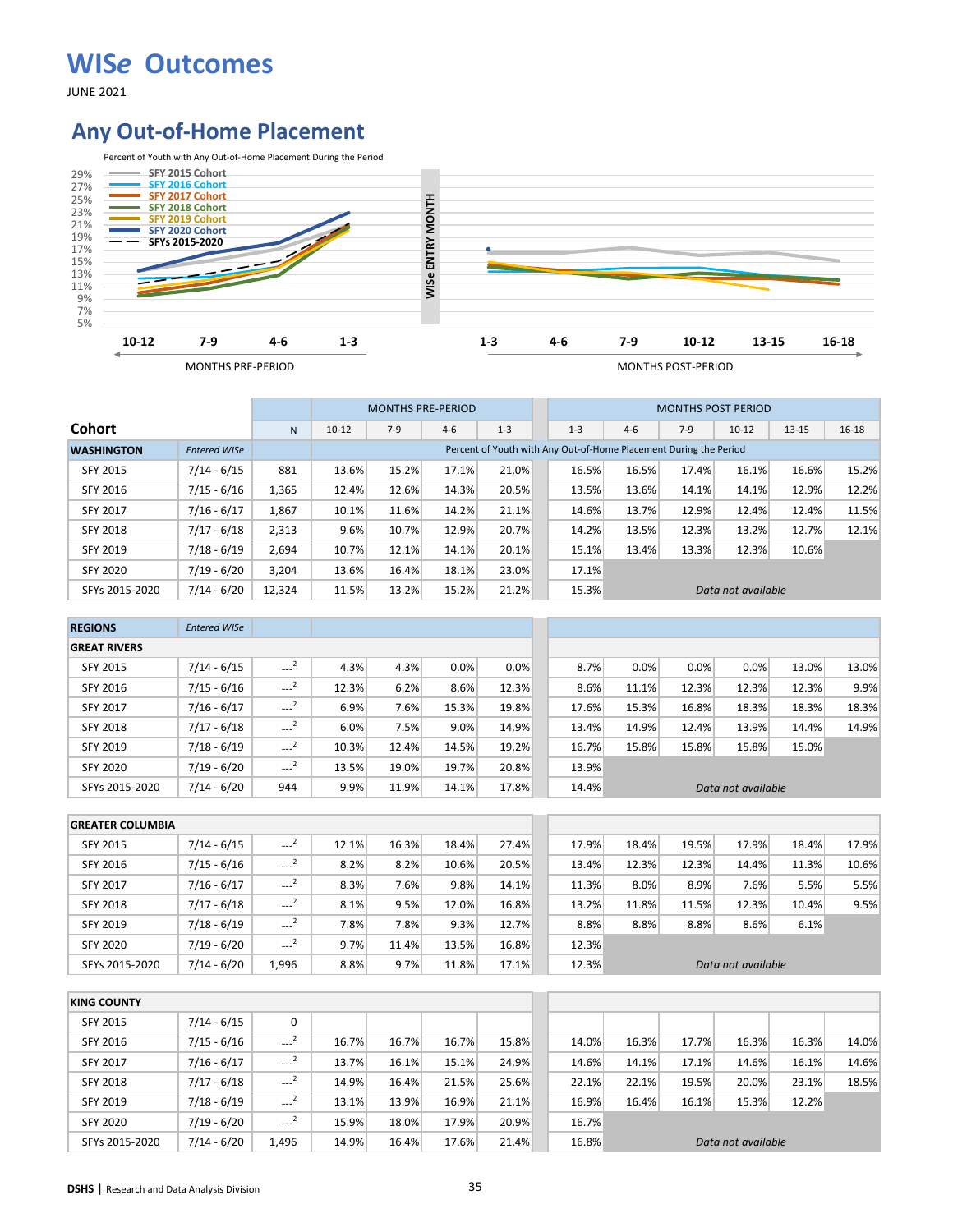JUNE 2021

# **Any Out-of-Home Placement**

| <b>NORTH CENTRAL</b> |               |        |       |       |       |       |       |       |       |                    |       |       |
|----------------------|---------------|--------|-------|-------|-------|-------|-------|-------|-------|--------------------|-------|-------|
| SFY 2015             | $7/14 - 6/15$ | 0      |       |       |       |       |       |       |       |                    |       |       |
| SFY 2016             | $7/15 - 6/16$ | $-2$   | 5.0%  | 5.0%  | 10.0% | 5.0%  | 10.0% | 10.0% | 15.0% | 20.0%              | 25.0% | 25.0% |
| SFY 2017             | $7/16 - 6/17$ | $-2$   | 14.6% | 18.8% | 16.7% | 22.9% | 14.6% | 20.8% | 16.7% | 16.7%              | 18.8% | 20.8% |
| SFY 2018             | $7/17 - 6/18$ | $-2$   | 11.1% | 8.9%  | 8.1%  | 14.1% | 9.6%  | 11.1% | 14.1% | 13.3%              | 12.6% | 13.3% |
| SFY 2019             | $7/18 - 6/19$ | $---2$ | 13.8% | 11.0% | 11.7% | 23.4% | 18.6% | 17.9% | 15.2% | 13.8%              | 12.4% |       |
| <b>SFY 2020</b>      | $7/19 - 6/20$ | $-2$   | 18.4% | 23.7% | 25.4% | 31.6% | 24.6% |       |       |                    |       |       |
| SFYs 2015-2020       | $7/14 - 6/20$ | $---2$ | 13.9% | 14.1% | 14.5% | 21.9% | 16.7% |       |       | Data not available |       |       |
| <b>NORTH SOUND</b>   |               |        |       |       |       |       |       |       |       |                    |       |       |
| SFY 2015             | $7/14 - 6/15$ | $-2$   | 17.5% | 19.3% | 18.7% | 21.7% | 17.5% | 15.7% | 16.3% | 15.1%              | 15.7% | 15.7% |
| SFY 2016             | $7/15 - 6/16$ | $-2$   | 16.5% | 17.0% | 20.5% | 28.0% | 17.5% | 16.5% | 17.5% | 15.0%              | 16.0% | 15.0% |
| SFY 2017             | $7/16 - 6/17$ | $-2$   | 12.3% | 15.7% | 19.1% | 23.4% | 16.6% | 12.8% | 12.3% | 11.5%              | 12.3% | 10.6% |
| SFY 2018             | $7/17 - 6/18$ | $---2$ | 15.7% | 18.6% | 19.9% | 26.3% | 13.1% | 13.1% | 11.9% | 12.7%              | 11.0% | 12.3% |
| SFY 2019             | $7/18 - 6/19$ | $-2$   | 11.3% | 14.1% | 17.5% | 21.9% | 13.6% | 12.3% | 12.1% | 10.0%              | 9.5%  |       |
| SFY 2020             | 7/19 - 6/20   | $-2$   | 12.2% | 17.6% | 21.2% | 24.6% | 17.4% |       |       |                    |       |       |
| SFYs 2015-2020       | $7/14 - 6/20$ | 1,669  | 13.5% | 16.8% | 19.5% | 24.1% | 15.8% |       |       | Data not available |       |       |
|                      |               |        |       |       |       |       |       |       |       |                    |       |       |
| <b>PIERCE</b>        |               |        |       |       |       |       |       |       |       |                    |       |       |
| SFY 2015             | $7/14 - 6/15$ | $-2$   | 13.4% | 13.4% | 15.5% | 19.0% | 11.3% | 13.4% | 13.4% | 13.4%              | 12.7% | 10.6% |
| SFY 2016             | $7/15 - 6/16$ | $-2$   | 10.8% | 11.4% | 12.4% | 23.8% | 14.6% | 15.7% | 15.7% | 16.2%              | 12.4% | 12.4% |
| SFY 2017             | $7/16 - 6/17$ | $-2$   | 9.7%  | 11.2% | 14.6% | 20.6% | 15.0% | 17.2% | 13.1% | 14.2%              | 13.1% | 12.7% |
| SFY 2018             | $7/17 - 6/18$ | $---2$ | 8.2%  | 8.8%  | 10.7% | 20.1% | 11.9% | 9.7%  | 9.7%  | 12.3%              | 9.7%  | 7.2%  |
| SFY 2019             | $7/18 - 6/19$ | $-2$   | 10.9% | 10.6% | 12.7% | 19.7% | 15.8% | 14.1% | 15.1% | 12.3%              | 12.3% |       |
| <b>SFY 2020</b>      | 7/19 - 6/20   | $-2$   | 18.2% | 21.1% | 22.5% | 29.8% | 23.0% |       |       |                    |       |       |
| SFYs 2015-2020       | $7/14 - 6/20$ | 1,565  | 12.1% | 13.2% | 15.1% | 22.7% | 16.0% |       |       | Data not available |       |       |
| <b>SALISH</b>        |               |        |       |       |       |       |       |       |       |                    |       |       |
| SFY 2015             | $7/14 - 6/15$ | 0      |       |       |       |       |       |       |       |                    |       |       |
| SFY 2016             | $7/15 - 6/16$ | $-2$   | 5.6%  | 22.2% | 5.6%  | 22.2% | 0.0%  | 0.0%  | 11.1% | 5.6%               | 5.6%  | 5.6%  |
| SFY 2017             | $7/16 - 6/17$ | $-2$   | 13.0% | 17.4% | 17.4% | 32.6% | 17.4% | 21.7% | 17.4% | 8.7%               | 10.9% | 10.9% |
| SFY 2018             | $7/17 - 6/18$ | $-2$   | 5.7%  | 5.7%  | 7.9%  | 17.1% | 10.7% | 9.3%  | 7.1%  | 10.0%              | 11.4% | 10.0% |
| SFY 2019             | $7/18 - 6/19$ | $-2$   | 8.9%  | 10.0% | 11.6% | 18.4% | 20.5% | 16.8% | 16.3% | 15.3%              | 12.1% |       |
| <b>SFY 2020</b>      | 7/19 - 6/20   | $-2$   | 17.4% | 19.7% | 19.2% | 26.3% | 24.9% |       |       |                    |       |       |
| SFYs 2015-2020       | $7/14 - 6/20$ | $---2$ | 11.4% | 13.3% | 13.7% | 22.1% | 18.9% |       |       | Data not available |       |       |
| <b>SOUTHWEST</b>     |               |        |       |       |       |       |       |       |       |                    |       |       |
| SFY 2015             | $7/14 - 6/15$ | $-2$   | 16.3% | 15.5% | 20.2% | 25.6% | 26.4% | 24.8% | 24.0% | 24.0%              | 26.4% | 21.7% |
| SFY 2016             | $7/15 - 6/16$ | $-2$   | 8.0%  | 10.9% | 9.5%  | 19.7% | 14.6% | 14.6% | 12.4% | 13.9%              | 12.4% | 12.4% |
| SFY 2017             | $7/16 - 6/17$ | $---2$ | 7.6%  | 7.6%  | 7.6%  | 11.1% | 12.5% | 13.2% | 12.5% | 10.4%              | 13.2% | 11.8% |
| <b>SFY 2018</b>      | $7/17 - 6/18$ | $---2$ | 4.1%  | 5.4%  | 8.8%  | 19.7% | 13.6% | 12.9% | 10.9% | 13.6%              | 10.9% | 12.2% |
| SFY 2019             | $7/18 - 6/19$ | $-2$   | 5.6%  | 6.7%  | 11.1% | 16.7% | 11.7% | 10.6% | 9.4%  | 8.3%               | 8.9%  |       |
| SFY 2020             | 7/19 - 6/20   | $-2$   | 13.5% | 11.9% | 17.1% | 22.3% | 18.1% |       |       |                    |       |       |
| SFYs 2015-2020       | $7/14 - 6/20$ | $-2$   | 9.1%  | 9.6%  | 12.5% | 19.1% | 15.9% |       |       | Data not available |       |       |